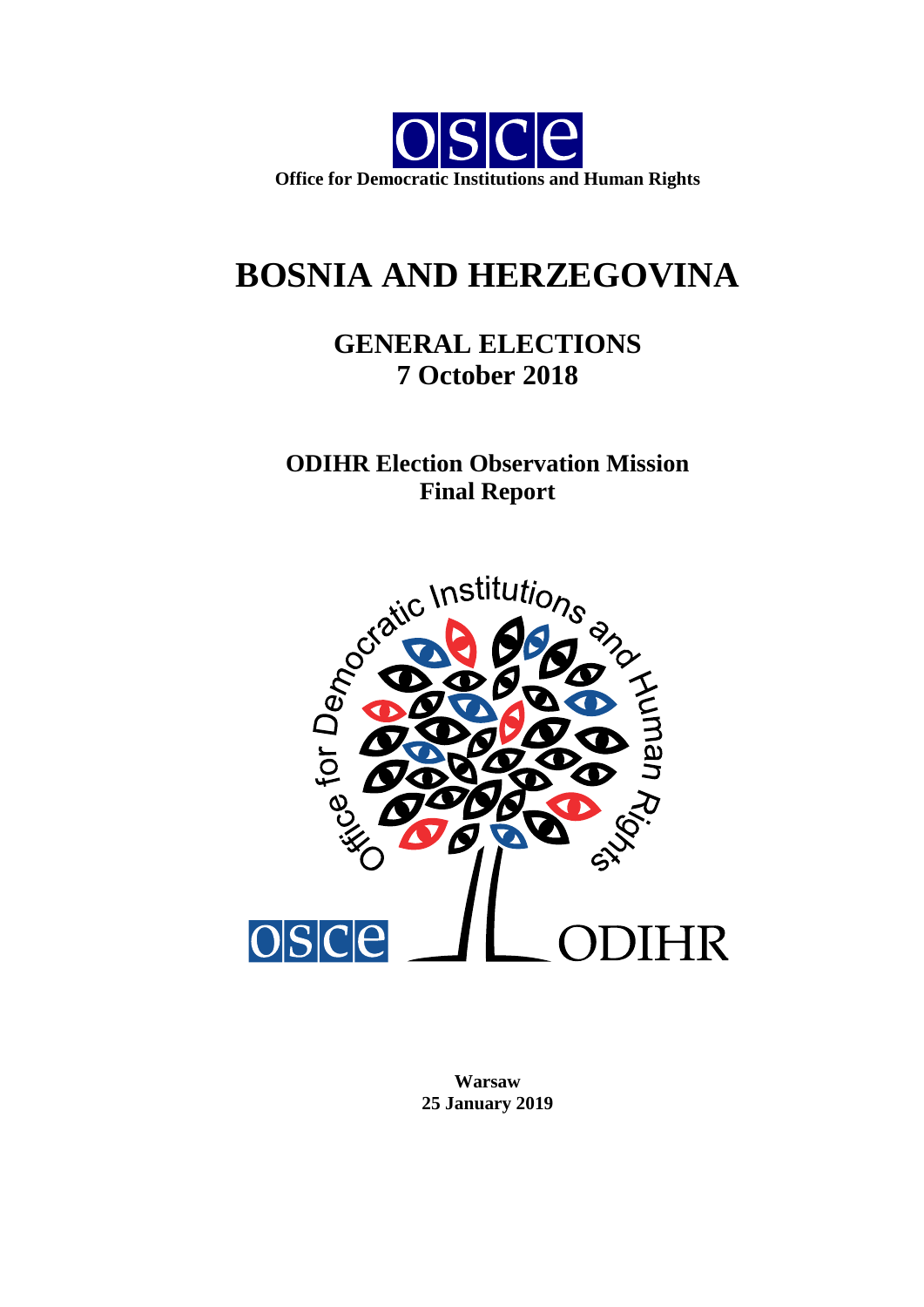## **TABLE OF CONTENTS**

| I.                          |                                                                       |  |
|-----------------------------|-----------------------------------------------------------------------|--|
| П.                          |                                                                       |  |
| Ш.                          |                                                                       |  |
| IV.                         |                                                                       |  |
| V.                          |                                                                       |  |
| VI.                         |                                                                       |  |
| A.<br>B.                    |                                                                       |  |
|                             |                                                                       |  |
|                             |                                                                       |  |
| IX.                         |                                                                       |  |
| X.                          |                                                                       |  |
| XI.                         |                                                                       |  |
| A.<br>B.                    |                                                                       |  |
|                             |                                                                       |  |
|                             |                                                                       |  |
|                             |                                                                       |  |
|                             |                                                                       |  |
| $\mathbf{A}$                |                                                                       |  |
| <b>B.</b><br>$\mathbf{C}$ . |                                                                       |  |
|                             |                                                                       |  |
|                             |                                                                       |  |
| A.                          |                                                                       |  |
| <b>B.</b>                   |                                                                       |  |
|                             |                                                                       |  |
|                             | ANNEX II: LIST OF OBSERVERS IN THE INTERNATIONAL ELECTION OBSERVATION |  |
|                             |                                                                       |  |
|                             |                                                                       |  |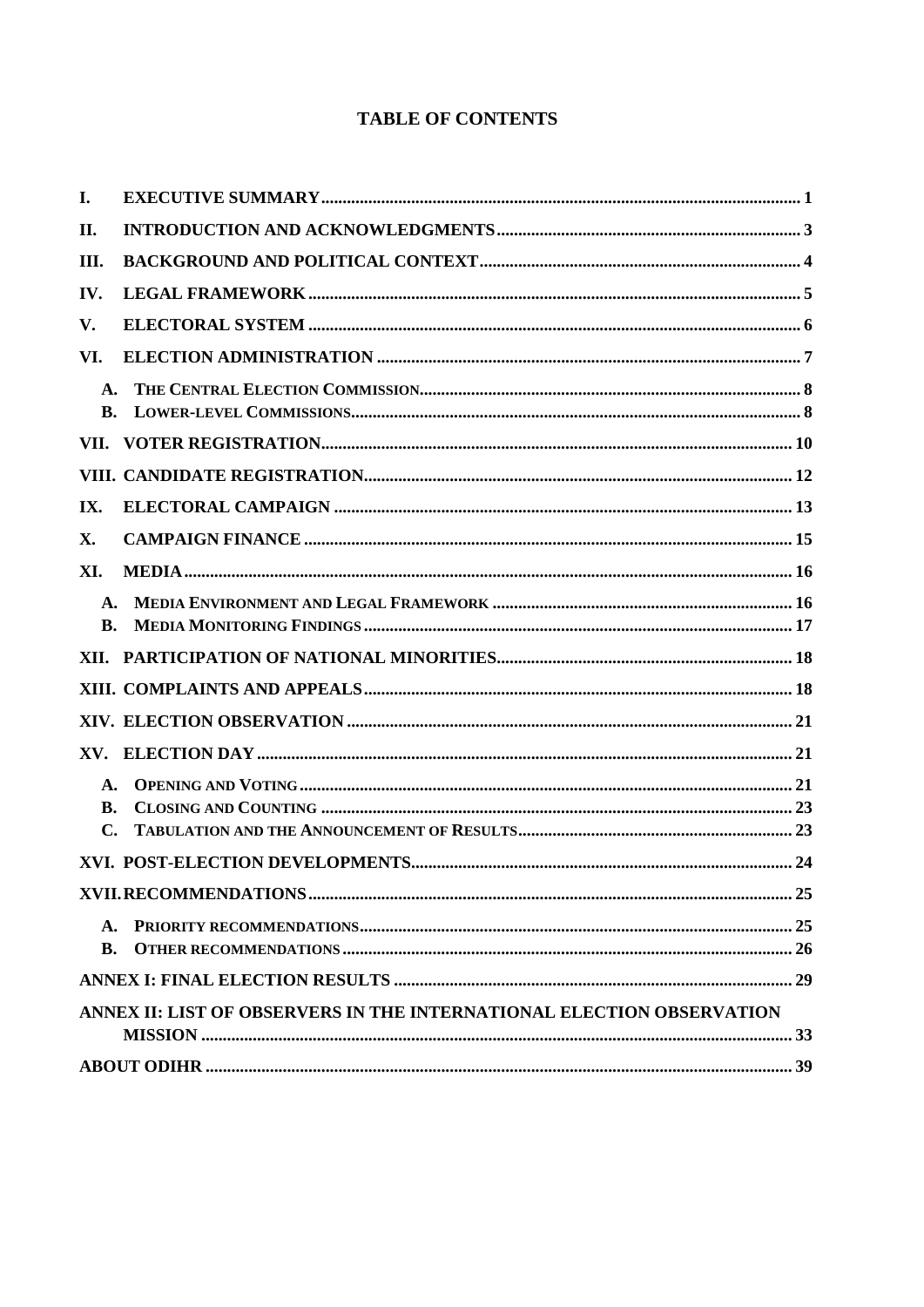#### **BOSNIA AND HERZEGOVINA GENERAL ELECTIONS 7 October 2018**

#### **ODIHR Election Observation Mission Final Report[1](#page-2-1)**

## <span id="page-2-0"></span>**I. EXECUTIVE SUMMARY**

Following an invitation from the authorities of Bosnia and Herzegovina and in accordance with its mandate, the OSCE Office for Democratic Institutions and Human Rights (ODIHR) deployed an Election Observation Mission (EOM) for the 7 October 2018 general elections. For election day, the ODIHR EOM was joined by delegations of the OSCE Parliamentary Assembly, the Parliamentary Assembly of the Council of Europe, the European Parliament and the NATO Parliamentary Assembly to form an International Election Observation Mission (IEOM). The ODIHR EOM assessed compliance of the electoral process with OSCE commitments, other international obligations and standards for democratic elections, as well as national legislation.

The Statement of Preliminary Findings and Conclusions issued on 8 October concluded that the elections "were genuinely competitive but characterised by continuing segmentation along ethnic lines. Voters were presented with a wide choice of candidates, who were able to campaign freely. Contestants, however, focused more on personal attacks and fearmongering than on discussing political alternatives. Dependence of media on political and business interests often caused biased coverage. Instances of pressure and undue influence on voters were not effectively addressed. Long-standing deficiencies in the legal framework remain and recent reform discussions stalled due to political disagreements, further eroding trust in public institutions. Overall, the upper levels of the election administration ran the elections efficiently. On election day, polling station commissions worked transparently but faced some difficulties with following procedures, particularly during counting".

The legal framework is detailed and generally conducive to democratic elections. However, longstanding shortcomings remain, including restrictions on the right to stand, that challenge the principles of universal and equal suffrage and non-discrimination provided for by OSCE commitments, the European Convention on Human Rights, and other international standards. Equal suffrage was further challenged by the lack of regular review of boundaries of electoral constituencies required by law. Most prior ODIHR recommendations remain unaddressed, including on introducing effective provisions on the prevention of abuse of state resources, campaign finance and its oversight, and electoral dispute resolution. Many ODIHR EOM interlocutors raised serious concerns about the lack of genuine political will to engage in constitutional and electoral reform.

The Central Election Commission (CEC) generally coped with its basic tasks and administered the elections adequately. The CEC was, however, frequently criticised with regard to technical preparations of the elections. It also faced challenges due to understaffed administration and a limited budget. The Municipal Election Commissions (MECs) experienced difficulties with forming and training Polling Station Commissions (PSCs) due to a shortage of nominees and a high number of resignations. Insufficient training and low remuneration adversely affected the professional preparedness of the PSCs. Stakeholders frequently voiced concerns about the lack of impartiality of the PSCs and fears that PSC members would engage in manipulation in favour of specific political parties. Combined, this diminished confidence in the election administration.

<span id="page-2-1"></span>

<sup>&</sup>lt;sup>1</sup> The English version of this report is the only official document. Unofficial translations are available in Bosnian, Croatian and Serbian.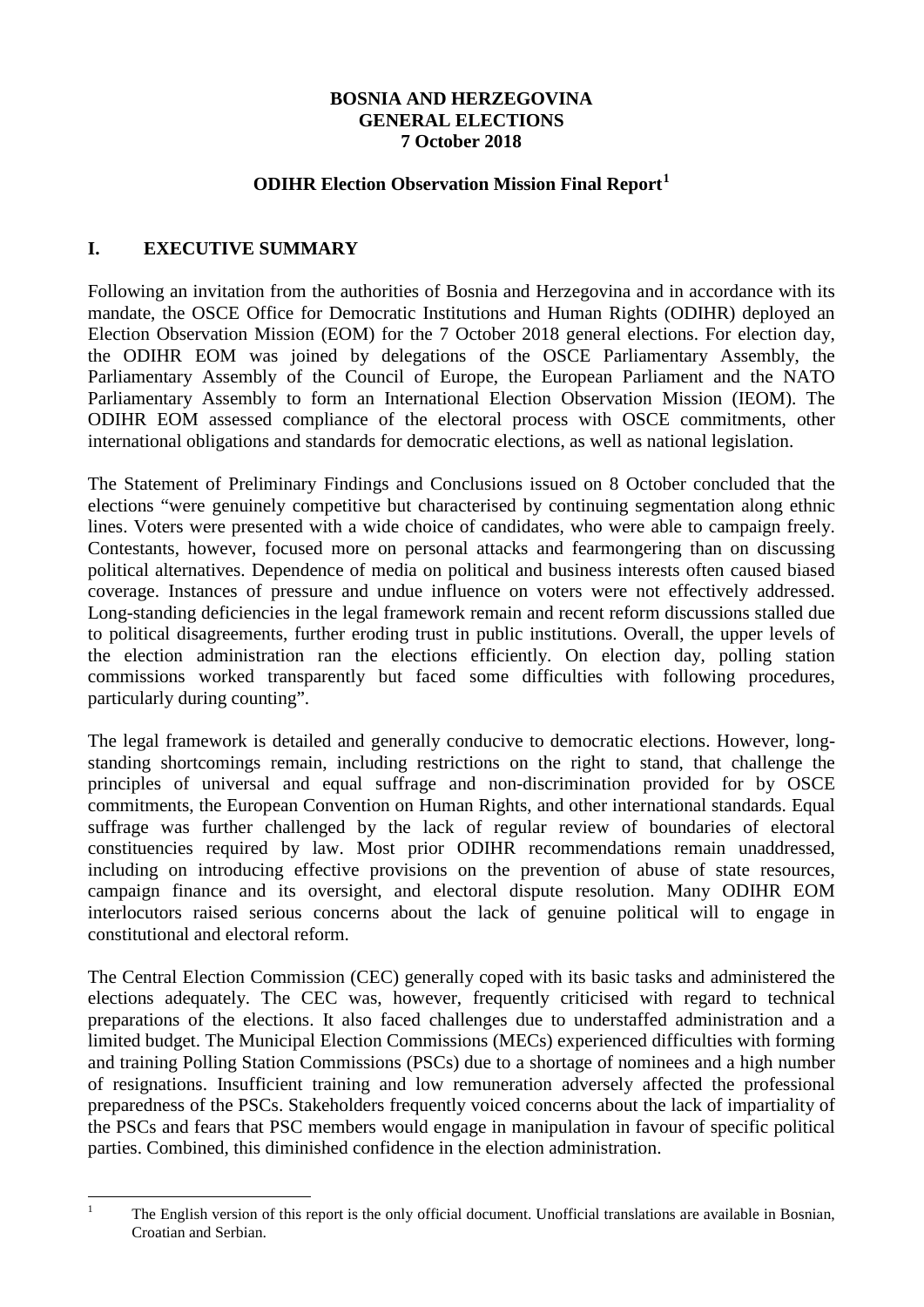The Central Voter Register (CVR) is extracted from the population register based on the records of eligible citizens with permanent and temporary residence. Citizens residing abroad may keep their permanent registration in the country. In the run-up to the elections, the CEC undertook measures to improve the accuracy of the CVR, including by removing records of deceased voters. However, the existing mechanism for removing deceased citizens from the population register is inadequate due to lack of proper data exchange mechanism between the institutions. Stakeholders continued to question the accuracy of the CVR. Voters residing abroad had the possibility to vote by mail or inperson at some of the country's diplomatic and consular offices.

Candidates for the elections may be nominated by political parties and coalitions or stand independently. The right to stand continues to be restricted by ethnicity and residency requirements, leaving prior ODIHR recommendations unaddressed. The registration process was largely inclusive. The state presidency was contested by 15 candidates, while 37 candidates stood for the president of Republika Srpska. For parliamentary contests, over 25 candidate lists appeared on the ballot. This offered voters a wide choice of candidates.

Contestants were able to conduct their campaigns freely; fundamental freedoms of association, assembly, and expression were generally respected. With a few exceptions, candidates oriented themselves towards their own ethnic communities. The tone of the campaign was largely negative and polarizing. Emphasis on nationalism and personal attacks were notable features of the campaign, at times overshadowing socio-economic issues, such as corruption, unemployment, migration and education. References to the country's wartime past and fearmongering were also noticeable. As a result, voters were presented with few discernible political alternatives. Attempts to unduly influence voter choice and to pressure voters into voting for ruling parties raised concerns in light of the international standards for campaigning to be conducted in a fair and free atmosphere.

Media outlets are numerous and reflect the segmentation of society along ethnic and political lines. Lack of transparency in media ownership and undue influence of political and business interests on editorial policies raise concerns about the ability of most media to provide an unbiased political coverage. Public broadcasters provided electoral contestants with free airtime during the official campaign period. The public broadcaster of Republika Srpska gave significant coverage to one of the state presidential candidates, challenging the level playing field. Many channels organized debates between contestants, but the refusal of the leading candidates to jointly participate detracted from the voters' ability to make a fully informed choice.

While a considerable number of women candidates were registered for the elections, women remain underrepresented in politics. At the state level, the total number of women elected to the parliament decreased to 16 per cent. Women candidates were not actively promoted by political party structures and media attention was predominantly concentrated on male candidates. Except for the CEC, women were well represented in the election administration.

The discriminatory legislative framework deprives members of national minorities of passive voting rights. Furthermore, the ethnic key to representation erodes the concept of citizenship and civic-based participation in the political process. The Roma face specific challenges related to their participation in elections, including lack of information, poor education, and social and economic vulnerability. However, according to ODIHR EOM interlocutors, voters' awareness and resilience to pressures aimed at unduly influencing their choice has increased within the Roma community.

Mechanisms for complaints and appeals are in place and provide for timely consideration, including through a judicial review. However, an overly restrictive interpretation of admissibility by election commissions led to the denial of effective remedies and left alleged irregularities unaddressed, further contributing to the lack of trust in complaint mechanisms. The CEC reviewed a number of complaints in public sessions but the transparency of the process remained an issue.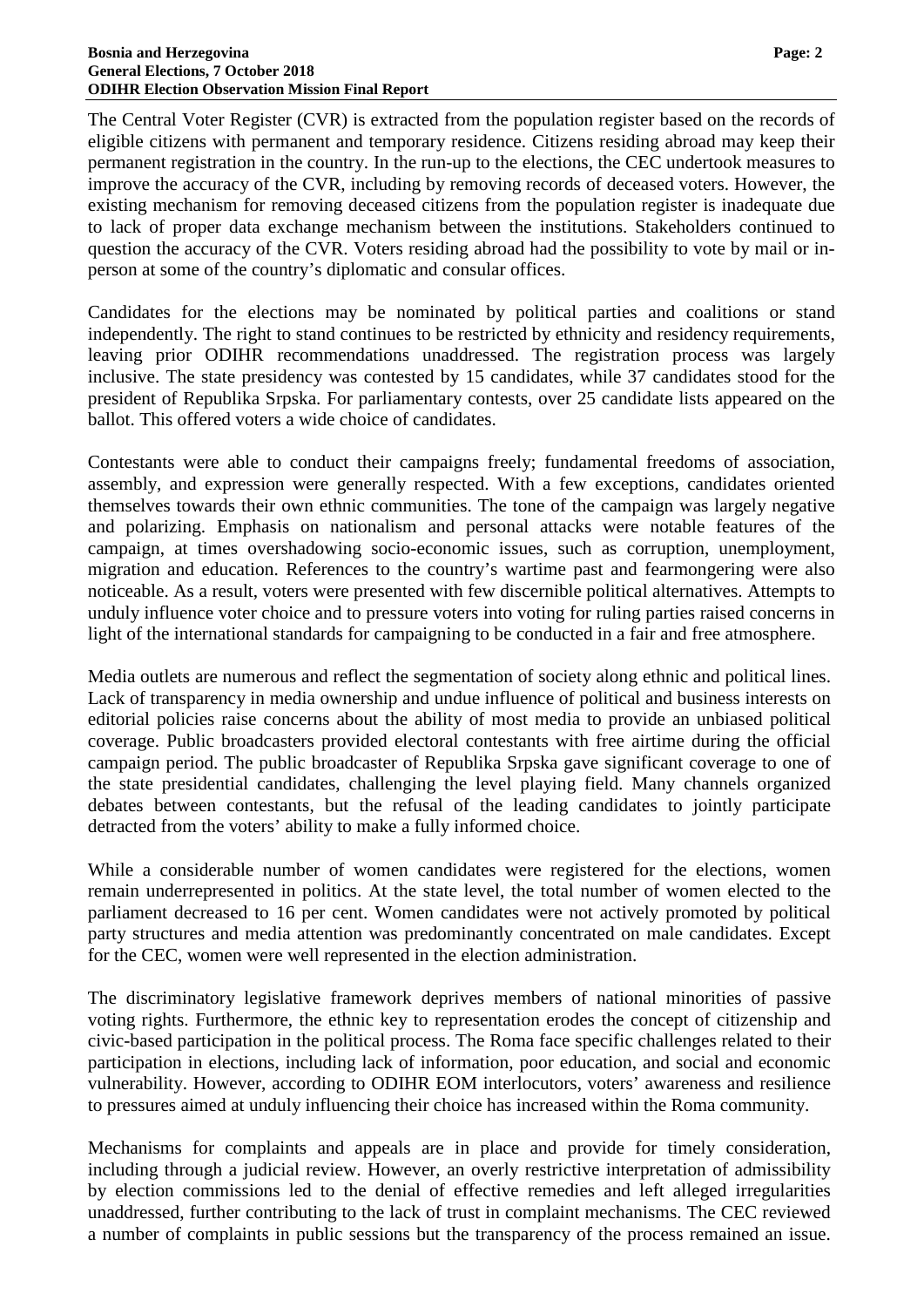The CEC decisions on complaints were usually reasoned and adopted by a consensus aimed at maintaining the overall ethnic balance in the CEC decision-making.

Election day was generally orderly and the IEOM observers were able to follow the process without restrictions. The presence of citizen observers enhanced transparency. The IEOM observers assessed opening of polling stations largely positively, although noting a number of procedural omissions. Concerns about inadequate secrecy of the ballot and unusually frequent assisted voting were noted during the day. Counting was assessed negatively in a considerable number of polling stations observed, due to significant errors and PSC members not following the procedures. The completion of protocols proved problematic for the PSCs and triggered recounts at a later stage.

Following the election day, a large number of contestants described the electoral process as fraudulent and publicly questioned the validity of the results. Political subjects alleged electoral malpractices on election day, including "stealing" of votes during counting, vote-buying, intentional invalidation of ballots, and partisan involvement of the MECs in the process. Some 60 complaints of alleged irregularities were filed with the CEC.

This report offers a number of recommendations to support efforts to bring elections in Bosnia and Herzegovina further in line with OSCE commitments and other international obligations and standards for democratic elections. Priority recommendations relate to revision of electoral legal framework, the method of formation of polling station commissions, preventing pressure on voters, strengthening transparency and accountability of campaign finances, and measures to guarantee the voters' right to a free and secret choice. ODIHR stands ready to assist the authorities to improve the electoral process and to address the recommendations contained in this and previous reports.

## <span id="page-4-0"></span>**II. INTRODUCTION AND ACKNOWLEDGMENTS**

Following an invitation from the authorities of Bosnia and Herzegovina to observe the 7 October 2018 general elections and based on the recommendation of the Needs Assessment Mission conducted from 25 to 27 June, ODIHR deployed an Election Observation Mission (EOM) on 27 August. The EOM, headed by Ambassador Peter Tejler, included 16 experts based in Sarajevo and 22 long-term observers who were deployed throughout the country from 3 September. The Mission remained in Bosnia and Herzegovina until 19 October to follow post-election developments.

For election day, the ODIHR EOM was joined by delegations of the OSCE Parliamentary Assembly (OSCE PA), the Parliamentary Assembly of the Council of Europe (PACE), the European Parliament (EP) and the NATO Parliamentary Assembly (NATO PA) to form an International Election Observation Mission (IEOM). Mavroudis Voridis was appointed by the OSCE Chairperson-in-Office as Special Co-ordinator and leader of the OSCE short-term observer mission. Pia Kauma headed the OSCE PA delegation. Dame Cheryl Gillan headed the PACE delegation. Frank Engel headed the EP delegation. Rasa Juknevičienė headed the NATO PA delegation. On election day, 316 observers from 43 countries were deployed, including 249 longterm and short-term observers deployed by ODIHR, as well as a 27-member delegation from the OSCE PA, a 23-member delegation from the PACE, a 9-member delegation from the EP, as well as an 8-member delegation from the NATO PA. Opening was observed in 128 polling stations and voting in 1,232 polling stations across the country. Counting was observed in 126 polling stations, and the tabulation in 95 Municipal Election Commissions (MECs).

The ODIHR EOM assessed compliance of the electoral process with OSCE commitments and other international obligations and standards for democratic elections, as well as national legislation. This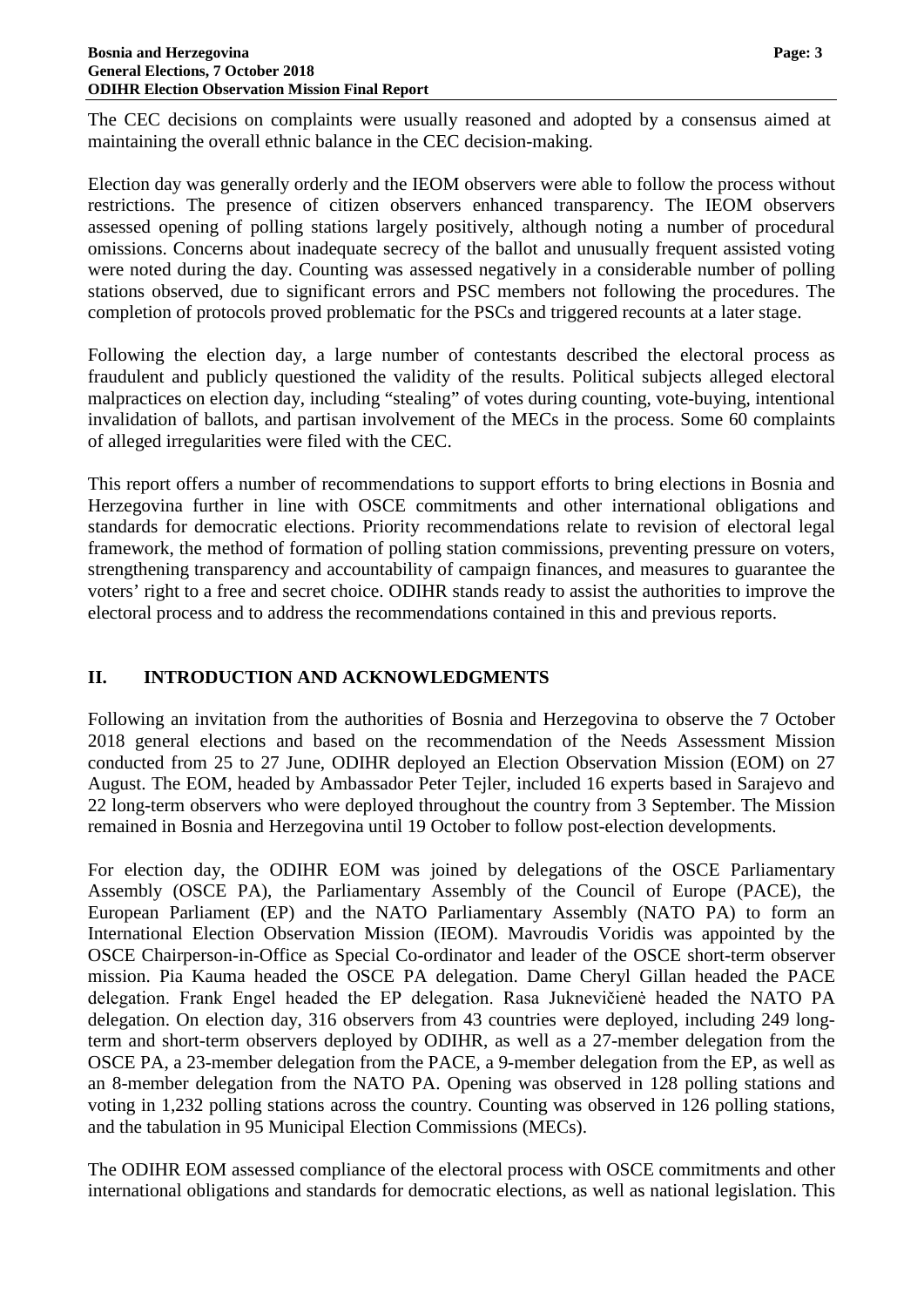final report follows a Statement of Preliminary Findings and Conclusions, which was released at a press conference in Sarajevo on 8 October.<sup>[2](#page-5-1)</sup>

The ODIHR EOM wishes to thank the authorities for the invitation to observe the elections and the Central Election Commission (CEC) for its assistance and co-operation. It also expresses its appreciation to representatives of political parties, civil society, media, the international community, and other institutions and interlocutors for sharing their views.

## <span id="page-5-0"></span>**III. BACKGROUND AND POLITICAL CONTEXT**

Bosnia and Herzegovina is composed of two entities: the Federation of Bosnia and Herzegovina (FBiH) and Republika Srpska (RS). In addition, Brčko District holds a special status as a unit of local self-government under direct state sovereignty. The Constitution grants limited powers to the state-level institutions, with most powers vested in the entities. The Constitution recognizes Bosniacs, Croats and Serbs as the three constituent peoples. Citizens may also declare themselves as "others", either by identifying with another ethnic group or by choosing not to affiliate with any group.

The state structure results from the constitutional arrangement agreed in the 1995 General Framework Agreement for Peace (the Dayton Agreement). The Office of the High Representative (OHR), an international body mandated to oversee the implementation of civilian aspects of the Dayton Agreement, retains extensive powers, though in practice these are not exercised. The international community is divided on the role of the OHR in the country's political developments.

The electoral contests take place mainly among political parties within the same ethnic community. In the FBiH, the Party for Democratic Action (SDA), the Alliance for a Better Future (SBB) and other contestants count on the support of Bosniacs, while the Croat Democratic Union of Bosnia and Herzegovina (HDZ BiH), the Croat Democratic Union 1990 (HDZ 1990) and others appeal to Croats. The Social Democratic Party (SDP), the Democratic Front (DF) and a few other parties pursue a more multi-ethnic approach, although their support base has traditionally been among Bosniacs. In RS, the Alliance of Independent Social Democrats (SNSD), the Serb Democratic Party (SDS), the Party for Democratic Progress (PDP) and the People's Democratic Movement (NDP), among others, compete for the Serb votes. New players have emerged since the last elections, including Independent Block (NB), People and Justice (NiP) and Movement for Democratic Action (PDA), which split off from the SDA.

The ruling coalition at the state level formed after the 2014 elections consisted of SDA, HDZ BiH, DF and the Alliance for Change composed of SDS, PDP and NDP. The former three parties also formed the government in the FBiH, while the DF was later replaced by the SBB both at the state and FBiH level. Internal disagreements and defections left the state parliament without a majority since  $2016<sup>3</sup>$  $2016<sup>3</sup>$  $2016<sup>3</sup>$  In RS, SNSD formed the government together with several smaller parties.

The 2018 elections took place against a backdrop of political stagnation and insufficient economic growth, in an atmosphere of enduring disillusionment of the population with public institutions. The three constituent peoples rely almost exclusively on their respective communities for electoral support. The lack of a joint vision with respect to the country's future and insufficient intra- and inter-ethnic co-operation often result in a political impasse. This significantly hinders decision-

<span id="page-5-2"></span><span id="page-5-1"></span>

<sup>&</sup>lt;sup>2</sup> See <u>all previous ODIHR reports on Bosnia and Herzegovina.</u><br><sup>3</sup> Concurrently to coalition breakdown, four members left the SDA and two left the SDS.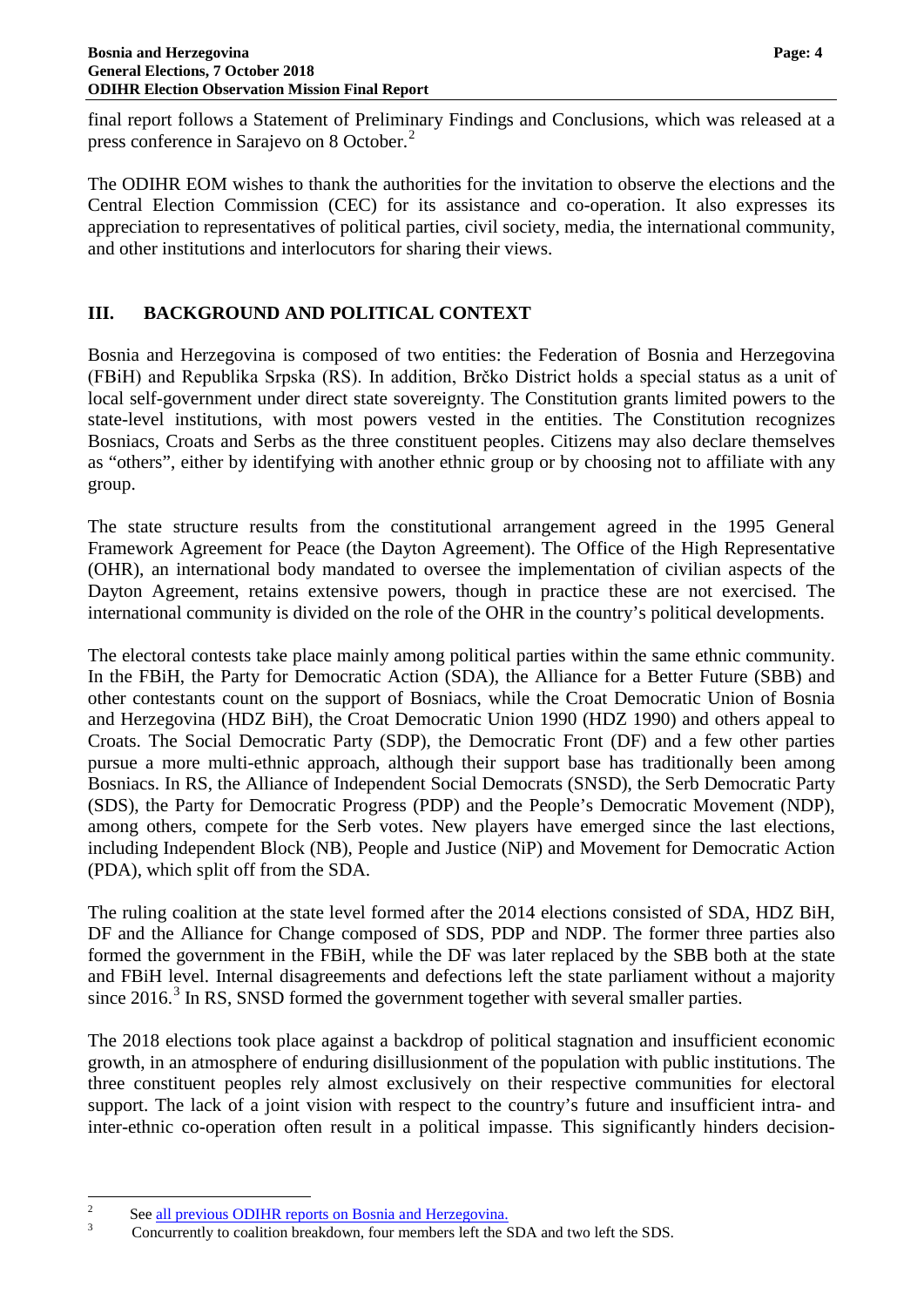making, including reform efforts related to potential European Union accession.<sup>[4](#page-6-1)</sup> The continued politicization of the public sector, the largest employer in the country, creates a culture of dependence, thereby generating loyalties that often translate into votes for incumbents or lead to abstention from voting.

## <span id="page-6-0"></span>**IV. LEGAL FRAMEWORK**

Elections are primarily regulated at the state level, namely by the 1995 Constitution of Bosnia and Herzegovina and the Dayton Agreement, the 2001 Election Law, the 2012 Law on Financing of Political Parties, and Central Election Commission (CEC) regulations. Certain issues related to political parties and the formation of entity institutions are regulated by entity-level constitutions and laws.<sup>[5](#page-6-2)</sup> The legal framework is detailed and generally conducive to democratic elections. However, the hierarchical relationship between a state law and entity constitutions is not clearly defined, remaining a long-standing shortcoming.

The current constitutional framework challenges the principles of universal and equal suffrage and non-discrimination provided for by OSCE commitments, the European Convention on Human Rights (ECHR), and other international standards.<sup>[6](#page-6-3)</sup> Only voters self-declared as Bosniacs, Croats or Serbs may stand as candidates for the state and entity presidencies, provided that they reside in the appropriate entity.<sup>[7](#page-6-4)</sup> The European Court of Human Rights (ECtHR) has repeatedly deemed these discriminatory ethnicity and residency-based restrictions incompatible with the ECHR.<sup>[8](#page-6-5)</sup>

#### *The legislator should address the ECtHR judgments with regards to discriminatory ethnicity and residency-based restrictions to stand for elections.*

Amendments were introduced to the Election Law and the Law on Financing of Political Parties in 2016, based on proposals of a parliamentary commission formed in  $2015$ <sup>[9](#page-6-6)</sup>. These amendments addressed a few prior ODIHR recommendations by introducing lower thresholds for returning electoral deposits to contestants and better defining campaign finance irregularities. Most prior recommendations remain unaddressed, including on introducing effective provisions for the prevention of abuse of state resources, campaign finance and its oversight, and electoral dispute resolution. Many ODIHR EOM interlocutors raised serious concerns about the lack of genuine political will to engage in constitutional and electoral reform.

<span id="page-6-1"></span><sup>&</sup>lt;sup>4</sup> The [2018 Communication on EU Enlargement Policy](https://ec.europa.eu/neighbourhood-enlargement/sites/near/files/20180417-bosnia-and-herzegovina-report.pdf) states that: "the adoption of legislation stemming from the Reform Agenda [...] was negatively affected by tensions between ruling coalition parties and obstruction by opposition parties in Parliaments at state and entity levels, leading to a slowdown of the reform pace".

<span id="page-6-2"></span><sup>&</sup>lt;sup>5</sup><br><sup>5</sup> Entity legislation includes the Constitutions of the FBiH (1994) and of the RS (1992); the Election Laws of the RS (2002), of Brčko District (2008); the Laws on Political Associations of the FBiH (1990), of the RS (1996), of

<span id="page-6-3"></span>Brčko District (2012); the Laws on Financing of Political Parties of the RS (2008), of Brčko District (2004).<br>
6 Article 25 of the [1966 International Covenant on Civil and Political Rights \(ICCPR\)](https://www.ohchr.org/en/professionalinterest/pages/ccpr.aspx) provides for universal an equal suffrage, while Article 2 of the ICCPR prohibits discrimination. Paragraph 7.3 of the 1990 OSCE Copenhagen Document states that the participating States will "guarantee universal and equal suffrage to adult citizens", while Paragraph 7.5 obliges the participating States to "respect the right of citizens to seek political or public office ... without discrimination". Article 3 of the First Protocol to the **ECHR** provides for the holding of free elections while Article 14 of the ECHR and Article 1 of Protocol No. 12 prohibit discrimination in the

<span id="page-6-4"></span>enjoyment of any right set forth in the ECHR and by law respectively.<br><sup>7</sup> Only Serb candidates may stand for the presidency of the state in the RS, while in the FBiH the state presidency is contested only by Bosniac and Croat candidates. "Others" are not eligible to stand for the state and entity

<span id="page-6-5"></span>presidencies.<br>
8 See, among others, ECtHR judgements in *[Sejdić and Finci v. Bosnia and Herzegovina](http://hudoc.echr.coe.int/sites/eng/pages/search.aspx?i=001-96491)*, *Zornić v. Bosnia and Herzegovina*, *Pilav v. Bosnia and Herzegovina*, *Alaxy and Herzegovina*, *Pilav v. Bosnia and H* 

<span id="page-6-6"></span><sup>&</sup>lt;sup>9</sup> This joint parliamentary commission consisted of three representatives from each of the following institutions: the CEC, Council of Ministers and both chambers of state parliament.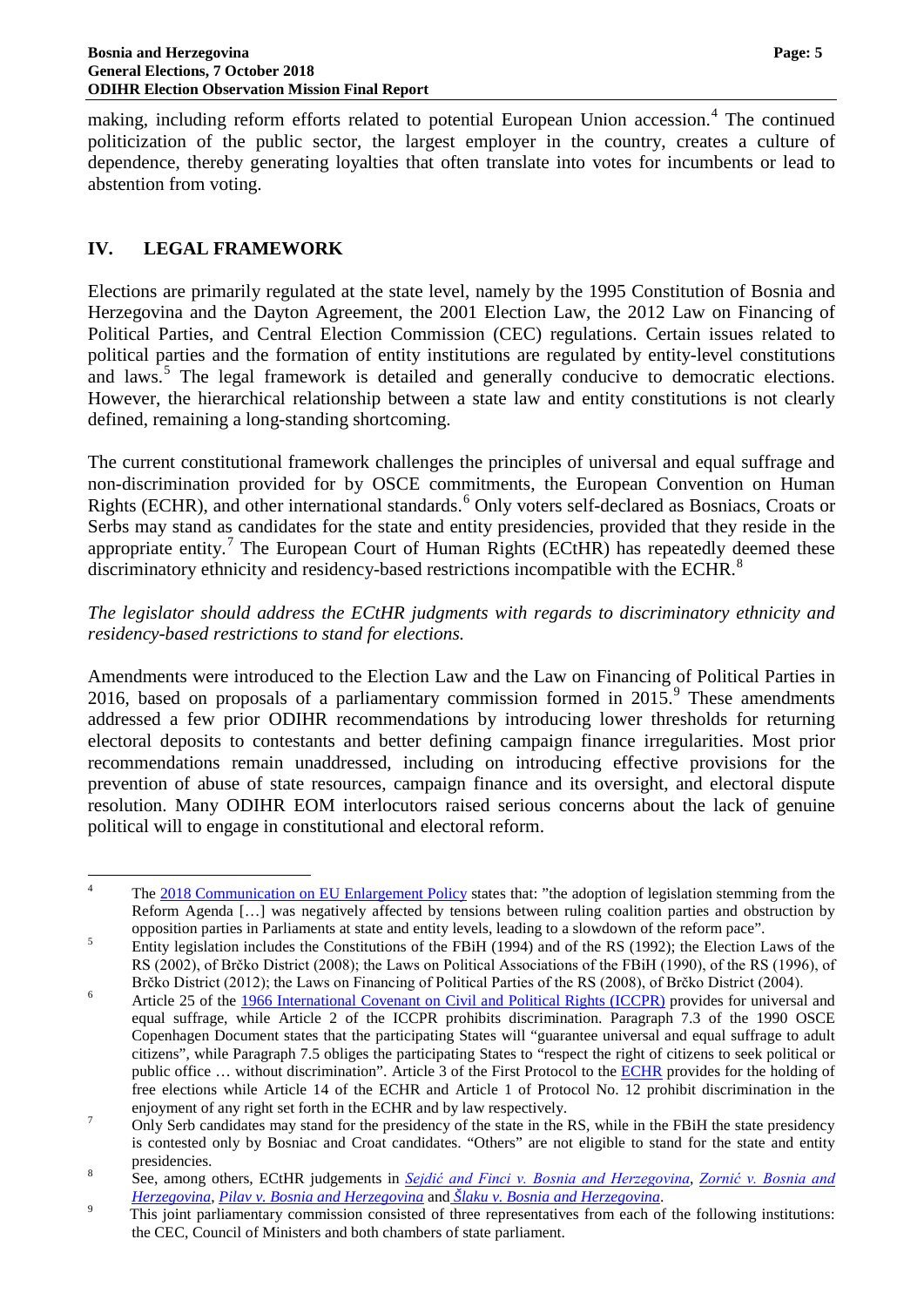In 2016, the Constitutional Court declared unconstitutional several provisions of the Election Law on the election of delegates to the FBiH House of Peoples (upper chamber of the entity parliament, FBiH HoP) by the cantonal assemblies.<sup>[10](#page-7-1)</sup> The state parliament failed to amend the law. Attempts by the FBiH parliament and the CEC to address this issue before the elections were unsuccessful.<sup>[11](#page-7-2)</sup> Consequently, there remained a legal gap on the allocation of mandates in the FBiH HoP, resulting in uncertainty with respect to the formation of some institutions in the FBiH and at the state level after the elections.<sup>[12](#page-7-3)</sup>

The law provides that state officials and civil servants are in some cases required either to resign or temporarily step down in order to stand as candidates.<sup>[13](#page-7-4)</sup> The CEC stated that it could not assess compliance with these requirements and relied on the candidates' self-compliance.<sup>[14](#page-7-5)</sup> There are no legal safeguards against the abuse of position or administrative resources by public officials for campaign purposes (see also *Campaign Environment*). [15](#page-7-6)

*A comprehensive review of the legal framework should be undertaken to eliminate the shortcomings identified in this and prior ODIHR reports and to prevent the abuse of public resources for campaign purposes.*

## <span id="page-7-0"></span>**V. ELECTORAL SYSTEM**

Under a complex institutional system, the general elections included direct electoral contests held at three levels. At the state level, the electorate voted for the presidency and the House of Representatives of Bosnia and Herzegovina (BiH HoR). At the entity level, voters registered in the FBiH voted for the FBiH House of Representatives (FBiH HoR), while those registered in the RS voted for the RS president and two vice-presidents, and the RS National Assembly (RS NA). In the FBiH, votes were cast for 10 cantonal assemblies. In addition, indirect elections were to be held for the upper houses of parliaments of the state and of both entities, as well as for the FBiH president and two vice-presidents.

The three members of the presidency of Bosnia and Herzegovina are elected by simple majority on separate candidate lists in the two entities.<sup>[16](#page-7-7)</sup> The RS president and vice-presidents are also elected

<span id="page-7-1"></span><sup>&</sup>lt;sup>10</sup> The FBiH Constitution stipulates that the FBiH HoP be composed of 58 delegates: 17 from among each of the 3 constituent peoples and 7 from among the "others". The Constitutional Court of Bosnia and Herzegovina partially accepted a complaint of Božo Ljubić (HDZ BiH) and annulled provisions of the Election Law requiring that each of the constituent peoples be allocated at least one delegate in every canton, and provisions specifying the number of Bosniac, Croat and Serb delegates from each canton. Another complaint on the same subject was

<span id="page-7-2"></span>pending a decision of the Constitutional Court at the time of observation.<br><sup>11</sup> Two proposals, submitted by HDZ BiH and by SDA, were rejected by the state parliament in January 2018. The FBiH parliament discussed in June and September 2018 but has not adopted a Draft Law on Constituencies and the Number of Mandates of the FBiH Parliament in the final vote. The CEC passed a decision on the allocation

<span id="page-7-3"></span>of mandates in the FBiH HoP only on 18 December 2018.<br><sup>12</sup> The FBiH HoP plays a role in the election of FBiH president and vice-presidents and the formation of FBiH

<span id="page-7-4"></span>Council of Ministers and House of Peoples of Bosnia and Herzegovina (upper chamber of parliament, BiH HoP).<br><sup>13</sup> The laws on state, entity and Brčko District levels have different requirements for public officials and civi

<span id="page-7-5"></span>servants standing for election.<br><sup>14</sup> The CEC explained to the ODIHR EOM that it does not have access to the numerous databases of various state

<span id="page-7-6"></span>and public agencies of civil servants at the state, entity and Brčko District levels.<br>
<sup>15</sup> See the ODIHR and Venice Commission 2016 Joint Guidelines for Preventing and Responding to the Misuse of

<span id="page-7-7"></span>[Administrative Resources during Electoral Processes.](https://www.osce.org/odihr/elections/227506?download=true)<br><sup>16</sup> One ethnic Bosniac and one ethnic Croat are elected by the voters in the FBiH, and one ethnic Serb by those in the RS. A voter registered in the FBiH may vote for either a Bosniac or a Croat candidate, but not for both. Voters in Brčko District vote either for contestants standing in the FBiH or RS, depending on their entity citizenship.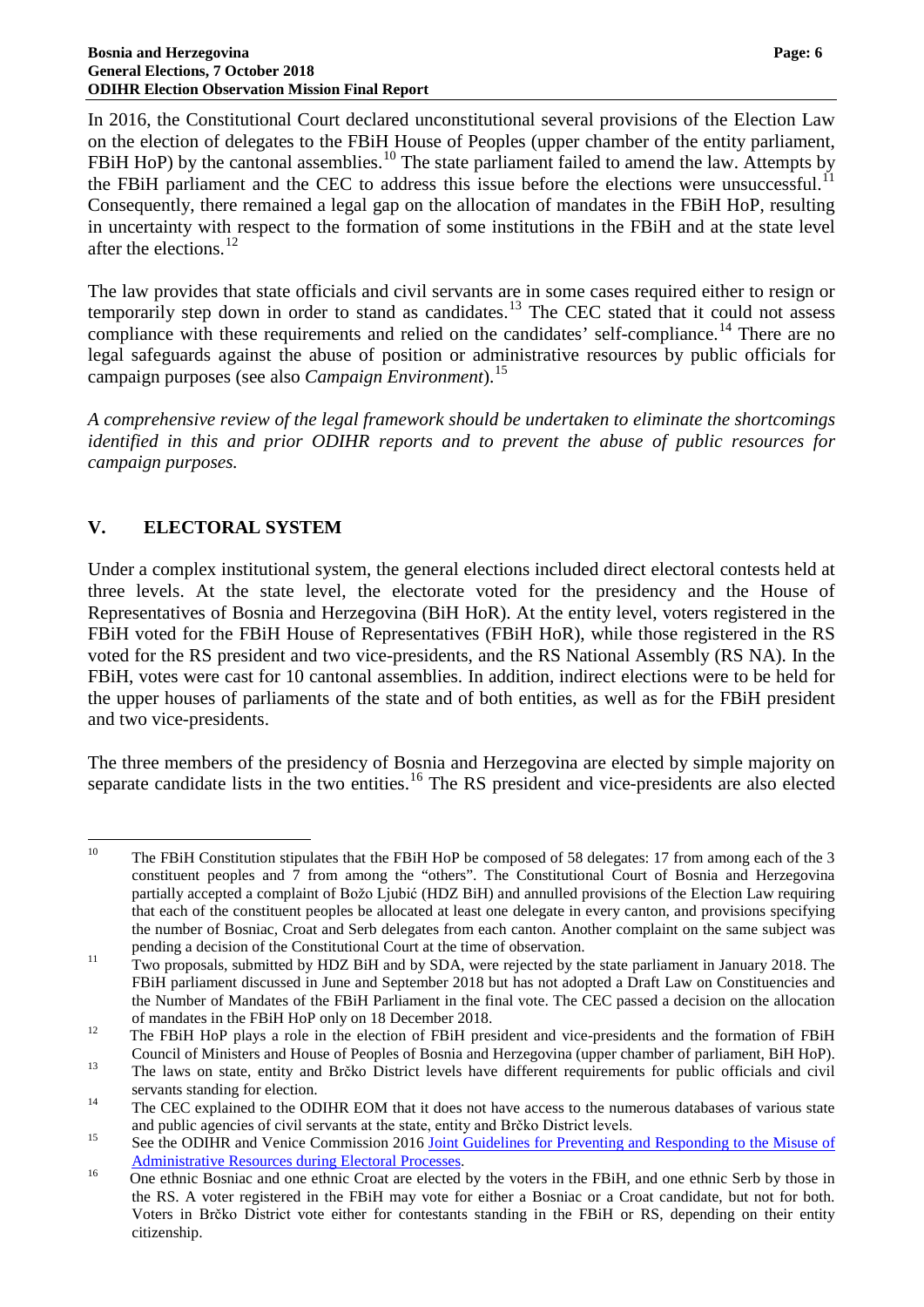by a simple majority of votes, with the candidate who receives the most votes elected as president, and the top two candidates from the two other constituent peoples elected as vice-presidents.

Most of the members of the BiH HoR, FBiH HoR and RS NA are elected through a proportional open list system in multi-member constituencies (MMCs). Mandates in MMCs are allocated to the political subjects that receive at least 3 per cent of the total number of valid votes in the corresponding MMC, as well as to independent candidates.<sup>[17](#page-8-1)</sup> Those candidates who receive preferential votes of at least 20 per cent of the votes cast for the contestant, are allocated seats first, other candidates – according to their order on the list. After the initial distribution of mandates in MMCs, compensatory seats are allocated from closed party lists to ensure proportional representation of winning parties and coalitions at the entity level.<sup>[18](#page-8-2)</sup> Moreover, the law prescribes a minimum four seats for each of the three constituent peoples, in the FBiH HoR and RS NA.

Despite a legal requirement to review the number of mandates per MMC every four years, the respective parliaments have not done so since 2001. The number of voters per elected representative for the BiH HoR, FBiH HoR and RS NA varies significantly across the MMCs, undermining the equality of the vote. $^{19}$  $^{19}$  $^{19}$ 

*The constituencies and the number of mandates for the state and entity parliaments should be periodically reviewed to ensure equality of vote. Such reviews should be conducted in line with international commitments and good practice. Consideration could be given to introducing legal provisions prescribing action by the CEC if the respective parliaments do not fulfil their statutory duties.*

## <span id="page-8-0"></span>**VI. ELECTION ADMINISTRATION**

The elections were administered by the CEC, 143 MECs, including 14 City Election Commissions and the Election Commission of Brčko District, as well as 5,649 Polling Station Commissions (PSCs). Out-of-country voting was conducted by mail and in 10 polling stations established in embassies and consulates.

Stakeholders lacked trust in the election administration at all levels and questioned its impartiality, citing suspected political and ethnic bias of commissioners.[20](#page-8-4) Concerns regarding potential election

<span id="page-8-1"></span> $17$  Political subject is a party, a coalition, an independent candidate or a list of independent candidates registered to participate in the elections. In line with the *Saint-Lague* method, allocation of seats in MMCs between the entitled political subjects takes place according to the largest electoral quotients, received by corresponding subject as a result of division of number of their votes by 1, 3, 5, 7, etc. (as long as it is needed for allocation of

<span id="page-8-2"></span>all seats). Independent candidates are assigned the quotients equal to the number of their corresponding votes.<br><sup>18</sup> The BiH HoR comprises 42 members: 21 elected from 5 MMCs in the FBiH and 9 from 3 MMCs in the RS. An additional seven and five members respectively receive compensatory seats. The FBiH HoR is composed of 98 members, with 73 elected in 12 MMCs and 25 receiving compensatory seats. The RS NA comprises 83 members, with 63 elected in 9 MMCs and 20 receiving compensatory seats. The Brčko District is included in the FBiH MMCs. The candidate lists for compensatory mandates may include only those who run on the open lists.

<span id="page-8-3"></span><sup>&</sup>lt;sup>19</sup> See Paragraph 7.3 of the 1990 OSCE Copenhagen Document. Paragraph I.2.2.iv of the 2002 Venice Commission's [Code of Good Practice in Electoral Matters](https://www.venice.coe.int/webforms/documents/CDL-AD(2002)023rev-e.aspx) recommends that "the permissible departure from the norm should not be more than 10% and should certainly not exceed 15%, except in special circumstances (protection of a concentrated minority, sparsely populated administrative entity)". The deviation from the average number of voters exceeds 15 per cent in 3 out of 8 MMCs for the BiH HoR (with the highest deviation

<span id="page-8-4"></span>of 65 per cent), 6 out of 12 for the FBiH HoR and 2 out of 9 for the RS NA.<br><sup>20</sup> Paragraph 20 of the 1996 [CCPR General Comment No. 25](https://tbinternet.ohchr.org/_layouts/treatybodyexternal/Download.aspx?symbolno=CCPR%2fC%2f21%2fRev.1%2fAdd.7&Lang=en) to the ICCPR emphasizes the need to conduct the electoral process "fairly, impartially and in line with established laws compatible with the Covenant". Paragraph II.3.1 of the 2002 Venice Commission's Code of Good Practice in Electoral Matters stresses that "an impartial body must be in charge of applying electoral law".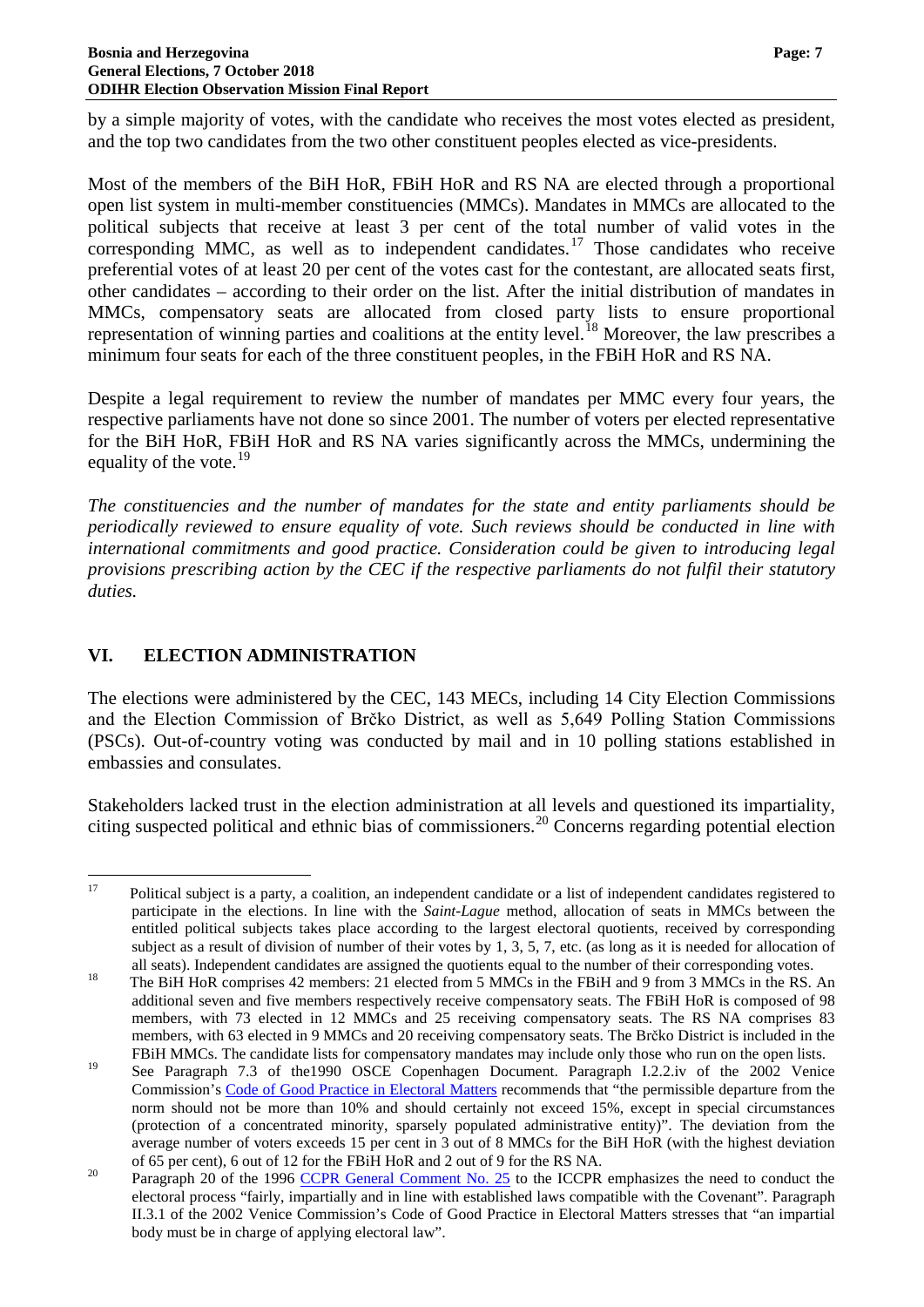day manipulation were constantly voiced by many ODIHR EOM interlocutors, further undermining confidence in the election administration in the run-up to the elections.

## <span id="page-9-0"></span>**A. THE CENTRAL ELECTION COMMISSION**

The CEC is a permanent body responsible for the conduct of elections. All seven CEC members are appointed by the BiH HoR for a seven-year term. The chairperson is elected by the CEC members from among themselves on a rotating basis, provided that one Bosniac, one Croat, one Serb and one "other" member serve a 21-month term each. On 27 September, 10 days before the elections, the CEC elected, from among the two Serb members, a new chairperson. The CEC held public sessions on a regular and *ad hoc* basis and made most decisions unanimously. The decisions of the CEC were published in the official gazette and on the CEC website.

The CEC operated amidst continued criticism and allegations regarding technical preparations, voiced by various stakeholders and amplified by the media, which tarnished the CEC's reputation and corroded its credibility.<sup>[21](#page-9-2)</sup> Understaffed administration and a limited budget were reported to the ODIHR EOM by the CEC as major impediments.<sup>[22](#page-9-3)</sup> Nevertheless, the CEC generally coped with its basic tasks and administered the elections adequately.

*Authorities should provide adequate funding for the organization of elections. The CEC should be provided with the necessary resources to attract sufficient and qualified staff to effectively administer all its tasks.*

The CEC published voter information materials on how to fill the ballot paper in print media and aired spots on the same topic on major television (TV) channels in three local languages, accompanied with the sign language. The CEC acknowledged the need for more awareness raising programmes to facilitate the electoral participation of persons with disabilities, but highlighted that it could not run them due to the lack of funds.<sup>[23](#page-9-4)</sup> The ODIHR EOM noted the lack of comprehensive voter information. The CEC could have been more proactive in this respect and could have carried out targeted information campaign with a focus on specific issues such as family voting, assisted voting and election day procedures, underscoring the importance of secrecy of the vote.

*Authorities should enhance voter education programmes, including on preventing family voting and irregular assisted voting. The CEC should further intensify its efforts to provide accessible voter education and information to all groups of voters, particularly to persons with disabilities, in close consultation with the organizations representing them.*

## <span id="page-9-1"></span>**B. LOWER-LEVEL COMMISSIONS**

MECs are responsible for overseeing voting and counting in polling stations and the data entry of the preliminary voting results. MECs are permanent bodies, appointed for a seven-year term by municipal councils and approved by the CEC. Where possible, the MEC membership should reflect the ethnic composition of the corresponding municipality. The ODIHR EOM observed that the visited MECs were operational and well-resourced.

<span id="page-9-2"></span> $21$  Several factors have contributed to this, including allegations of inflated voter lists, leaking of a draft document regarding the election of delegates to the FBiH HoP, and information about an alleged loss of 35.8 tons of paper procured for printing of ballots. The latter case was investigated by the prosecutor's office but the ODIHR EOM

<span id="page-9-3"></span>was not informed of any official results.<br><sup>22</sup> According to the CEC, the state parliament declined to increase the budget allocation for elections despite

<span id="page-9-4"></span>several requests.<br><sup>23</sup> See also [CRPD Committee Concluding observations on the initial report of Bosnia and Herzegovina](https://tbinternet.ohchr.org/_layouts/treatybodyexternal/Download.aspx?symbolno=CRPD%2fC%2fBIH%2fCO%2f1&Lang=en) (2 May 2017), CRPD/C/BIH/CO/1, paragraphs 52 and 53.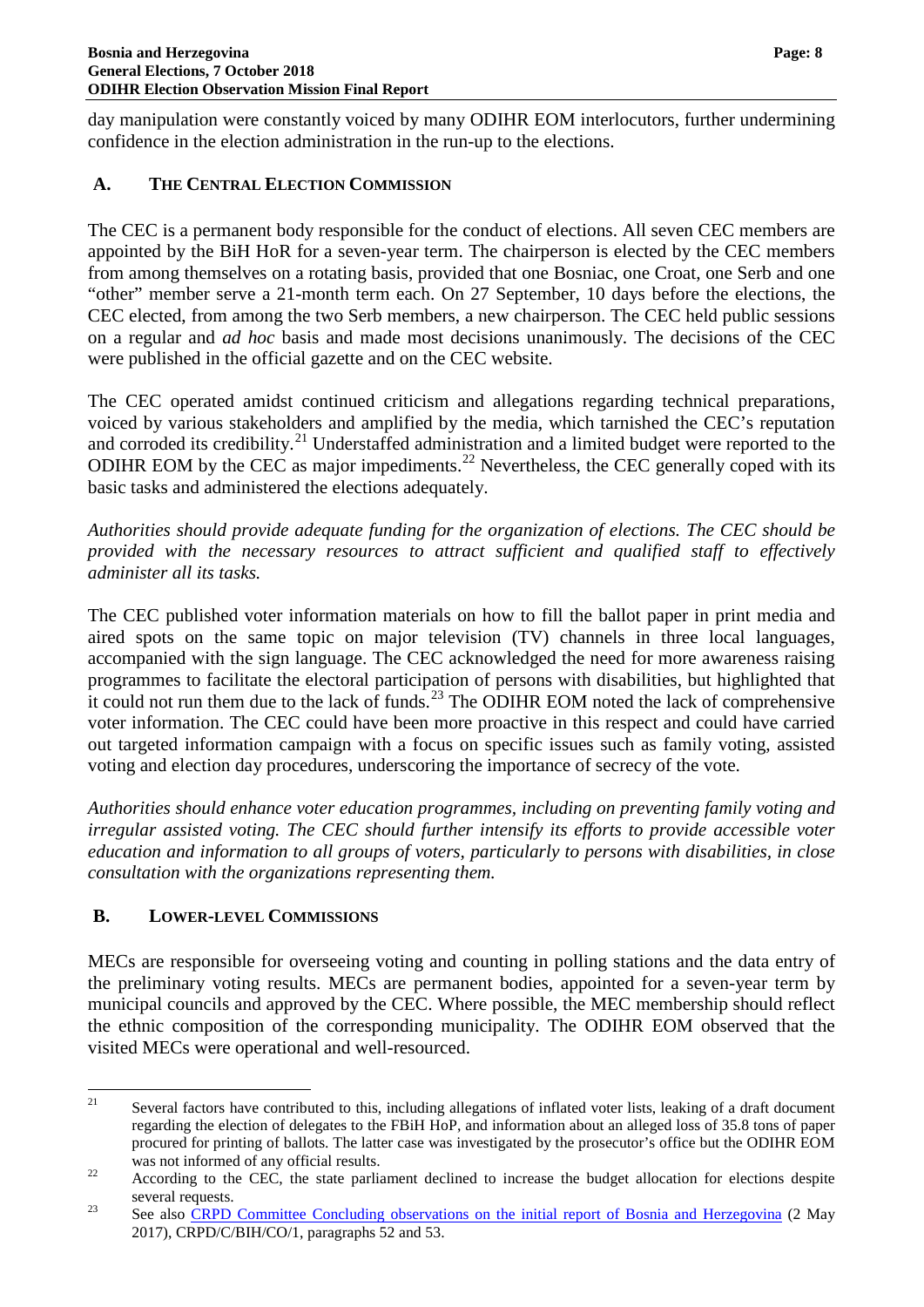MECs appoint new PSCs for each elections based on nominations from political subjects. This time formation of the PSCs proved problematic for the majority of MECs, as they experienced a significant shortfall of nominees.<sup>[24](#page-10-0)</sup> The initial appointment of PSC members was followed by a high number of replacements. Many appointees were rejected by the CEC because they stood as candidates in the 2016 local elections and some MECs noted late communication from the CEC on this issue.<sup>[25](#page-10-1)</sup> MECs responded by appointing commissioners from previous elections and by requesting nominees from municipal administrations. Many appointees resigned due to low remuneration. Further, MECs had to replace a considerable number of PSC members as they failed the test on election day procedures.<sup>[26](#page-10-2)</sup> The ODIHR EOM noted that replacements of PSC members continued up until election day, which increased the workload of MECs who had to re-organize training. Overall, this negatively affected stability and professional preparedness of the PSCs.

The CEC organized a nationwide training programme for MECs, which were responsible for further training of PSC members. The ODIHR EOM assessed that the quality of training varied across the country but proved insufficient, as during the election day many PSCs struggled with the election procedures.

*Effective measures should be taken to strengthen recruitment and training methods in order to ensure impartiality and professionalism of commissioners, with remuneration commensurate to their workload. To enhance the professional capacity of election commissions, the CEC and MECs could offer periodic training with certification of potential PSC members, with the aim to create a roster of certified people.*

The PSCs administer the voting and counting in polling stations. The PSCs have three or five members, depending on the precinct size. Although the appointment of the PSCs was formally carried out according to the law, there were numerous credible claims by MECs, parties and citizen observers that political subjects traded positions in the PSCs to obtain control over PSC activities.<sup>[27](#page-10-3)</sup> Bogus contestants were believed to have registered to obtain seats in the PSCs in order to sell those to other interested parties.<sup>[28](#page-10-4)</sup> Many ODIHR EOM interlocutors were concerned that the PSCs serve political party interests or the members in fact represent only one party.<sup>[29](#page-10-5)</sup> This raises concerns and calls for action with a particular emphasis on ensuring impartiality of election administration. Many ODIHR EOM interlocutors mentioned potential introduction of new voting technologies, such as ballot scanners, as a mean to prevent electoral corruption in polling stations.

*Serious efforts should be made to ensure the impartiality of election administration. Consideration could be given to revising the method of formation of the PSCs, for example, by limiting eligibility to nominate PSC members only to the parties represented in the state and entity parliaments.* 

<span id="page-10-1"></span><span id="page-10-0"></span><sup>&</sup>lt;sup>24</sup> By law, if parties fail to submit a sufficient number of nominees, MECs appoint the PSCs independently.<br>According to the CEC and based on a 2015 court precedent, the prohibition of Election Law (Article 2.3.1.4) for candidates to serve as election commissioners also extends to the candidates from the previous municipal elections. According to MECs, the CEC clarification on this restriction was communicated to MECs on 13 September, while by law MECs had to form the PSCs by 7 September. Due to this reason, for instance, in Gradiška some 10 per cent of PSC members had to be replaced, in Kneževo – 12 per cent, in Novi Grad – 16 per cent, in Mostar district – 59 per cent.<br>PSC members underwent training on election day procedures and had to pass a test. For example, in Mostar,

<span id="page-10-2"></span>some 350 appointees did not show up to participate in trainings for the PSCs.<br><sup>27</sup> Such information was given to the ODIHR EOM in Bihać, Banja Luka, Foča, Livno, Mostar, Sarajevo, Tuzla,

<span id="page-10-4"></span><span id="page-10-3"></span>and Zenica.<br><sup>28</sup> Despite repeated efforts, the ODIHR EOM could not establish any contacts with or locate any campaign offices of some parties and candidates. The ODIHR EOM obtained confirmations that some of these parties' (for example, the Left Wing party) representatives in the PSCs were affiliated with other larger parties.

<span id="page-10-5"></span><sup>&</sup>lt;sup>29</sup> Paragraph II.3.1.e of the 2002 Venice Commission Code of Good Practice in Electoral Matters states that "political parties should be equally represented on election commissions".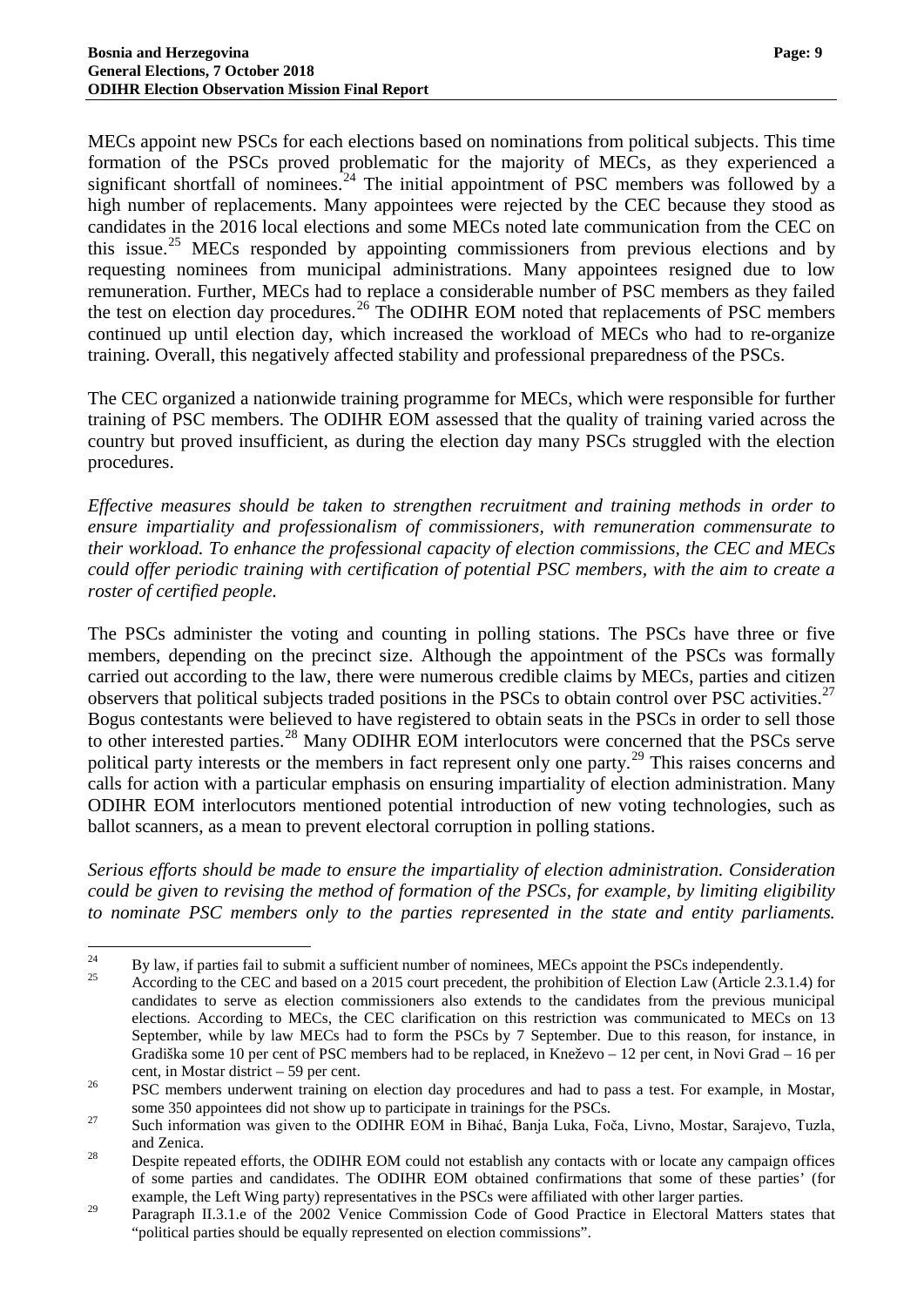*Alternative mechanisms for the appointment of PSC members could also be considered, such as open calls, when political parties fail to make timely nominations.*

Ballots cast by special categories of voters such as absentee, mobile, out-of-country voters and those voting with tendered ballots (see *Voter Registration*) are separately counted at the Main Counting Centre in Sarajevo (MCC). Before the count, the MCC staff verifies the identity of such voters to exclude double voting. The MCC, which is established by the CEC, also audits the PSC results protocols, consolidates results from all polling stations, and recounts votes upon the order of the CEC.

The law establishes gender requirements for election commission staff.<sup>[30](#page-11-1)</sup> Of the 143 MECs, 13 did not comply with the 40 per cent quota for each gender. Only one CEC member is a woman. Women constituted 46 per cent of MEC members but chaired only one-third of MECs. On election day, IEOM observers noted that some 40 per cent of polling stations were chaired by women.

## <span id="page-11-0"></span>**VII. VOTER REGISTRATION**

Citizens having reached the age of 18 on election day are eligible to vote, except those disenfranchised for a serious crime, including for war crimes, or deprived of legal capacity.<sup>[31](#page-11-2)</sup> The voter registration system, except for out-of-country voters, is passive. The Central Voter Register (CVR) is extracted from the population register based on the records of eligible citizens with permanent and temporary residence.[32](#page-11-3) Citizens residing abroad may keep their permanent registration in the country.<sup>[33](#page-11-4)</sup>

Many ODIHR EOM interlocutors expressed concerns over the accuracy of the CVR, in particular due to the reportedly high number of records of deceased voters, which could be used for manipulation on election day. Nevertheless, despite several requests, the political parties did not provide any specific figures to substantiate these claims to the ODIHR EOM.<sup>[34](#page-11-5)</sup> By law, the responsibility to report death of a citizen to the municipality lies mainly with the family of the deceased. Thereafter, the municipality is obliged to provide the respective police office with printed death certificates, based on which the police manually process the data. Only the police are authorized to mark citizens as deceased in the local database of the population register.<sup>[35](#page-11-6)</sup> The described mechanism is prone to human errors, leaves room for abuse, and may result in time lags, leading to delayed reporting and inaccuracies in the population register.

<span id="page-11-1"></span><sup>&</sup>lt;sup>30</sup> According to the Election Law and the Law on Gender Equality, all election commissions should have at least 40 per cent of members of each gender, while in three-member commissions both genders should be represented.

<span id="page-11-2"></span>Failure to comply with the quota can be challenged in court.<br>
<sup>31</sup> See Articles 12 and 29 of the 2006 UN [Convention on the Rights of Persons with Disabilities](https://www.un.org/development/desa/disabilities/convention-on-the-rights-of-persons-with-disabilities/convention-on-the-rights-of-persons-with-disabilities-2.html) (CRPD). See also, paragraph 9.4 of the 2013 CRPD Committee's Communication No. 4/2011 (*Zsolt Bujdosó and five others v. Hungary*) which stated that: "Article 29 does not foresee any reasonable restriction, nor does it allow any exception for any group of persons with disabilities. Therefore, an exclusion of the right to vote on the basis of a perceived or actual psychosocial or intellectual disability, including a restriction pursuant to an individualized

<span id="page-11-3"></span>assessment, constitutes discrimination on the basis of disability".<br><sup>32</sup> The population register is maintained by the Agency for Identification Documents, Registers and Data Exchange of Bosnia and Herzegovina (IDDEEA), under the Ministry of Civil Affairs. Registration of permanent residence is mandatory for citizens, while displaced citizens may have temporary residence until their return to the municipality of their prior permanent residence.<br><sup>33</sup> Citizens who reside abroad are not obliged to deregister their permanent residence if they maintain an effective

<span id="page-11-4"></span>link with the state (e.g. have family, or own real estate or a company). According to the IDDEEA, as of August

<span id="page-11-5"></span><sup>2018,</sup> there were 3,943,950 registered citizens.<br>34 All political subjects are provided, upon request and free of charge, a copy of the voter lists for the elections in

<span id="page-11-6"></span>which they are participating.<br><sup>35</sup> By law, the police remove the record of a deceased person only upon the receipt of a printed death certificate from the respective municipality.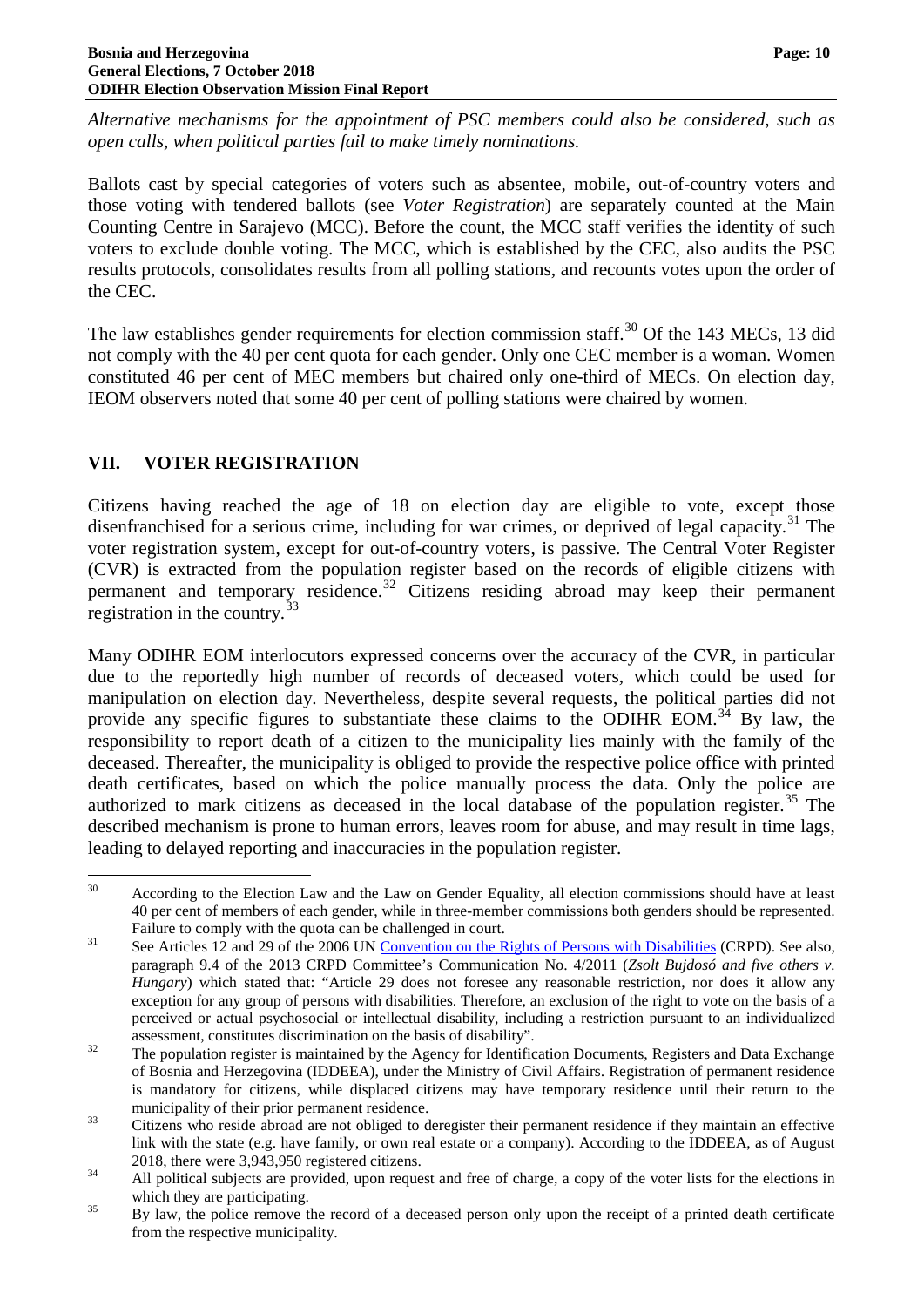*Further efforts should be undertaken to improve the accuracy of voter registration. To this end, consideration should be given to revising the mechanism of reporting and registration of deaths to ensure timely data exchange and correction of citizens' records. The authorities could create an effective electronic notification system between the institutions involved, with clearly defined responsibilities and timelines. The duty to report death to the population registries could be transferred to the respective medical institutions.*

Often, the CEC was accused by political parties and media of not ensuring the accuracy of the CVR. By law, the CEC maintains the CVR and, within its competence, is responsible for its accuracy and integrity. However, the CEC depends on the accuracy of the data provided by other institutions responsible for updating the population register.<sup>[36](#page-12-0)</sup> In the run-up to the elections, the CEC, jointly with state and entity institutions, undertook measures to improve the accuracy of the CVR, including by removing some 5,000 records of deceased voters. Additionally, the CEC instructed MECs to mark in the voter lists the voters who were confirmed by registration offices to be deceased after the closing of the CVR.

*In order to increase public trust in the integrity of the voter registration process, various stakeholders, including political parties and civil society organizations, could be invited to participate in audits of voter lists, initiated and overseen by the CEC.*

The law provides for voting from abroad, for which voters need to register for each election.<sup>[37](#page-12-1)</sup> Those residing abroad had the possibility to either vote by mail or in-person at some of the country's diplomatic representations and consulates. The CEC registered 77,814 citizens to vote by mail and  $1,085$  voters to vote in polling stations abroad.<sup>[38](#page-12-2)</sup> In line with a prior ODIHR recommendation, voters abroad were required by the CEC to send their ballots via registered mail. Having refused 9,136 requests to register for out-of-country voting, the CEC raised concerns of possible misuse of ID documents and falsification of signatures and referred such cases to the state prosecutor's office for investigation.[39](#page-12-3)

Internally displaced persons have the right to either vote in the polling station of their temporary residence, provided such residence has been kept for at least six months, or in special "absentee" polling stations for the electoral unit where they were registered before being displaced.<sup>[40](#page-12-4)</sup>

Following the voter list verification, the CEC finalized the CVR and, on 30 August, announced the total number of registered voters as  $3,352,933$ .<sup>[41](#page-12-5)</sup> Final voter lists were forwarded by the CEC to MECs by the legal deadline. Voters who were not found on the voter list on election day or came from abroad and could present a valid identification card with the proof of residence, voted by tendered ballots.<sup>[42](#page-12-6)</sup> Homebound voters and those in places of detention could vote via mobile ballot boxes. [43](#page-12-7)

<span id="page-12-0"></span> $\frac{36}{37}$  Namely, municipalities, cantonal and entity level police (Article 3.5 of the Election Law).<br>The CEC prepares a separate voter list of out-of-country voters and excludes them from the main voter list in

<span id="page-12-2"></span><span id="page-12-1"></span>regular polling stations.<br><sup>38</sup> Out-of-country voters could register from 7 May until 24 July. The largest numbers of voters abroad were registered from Croatia (some 24,000), Serbia (some 14,000), and Germany (some 10,000).

<span id="page-12-3"></span><sup>&</sup>lt;sup>39</sup> According to [the CEC Statement,](http://izbori.ba/Default.aspx?CategoryID=64&Lang=3&Id=2560) the rejected requests for voting abroad often lacked proof of either identity, citizenship, or residency, and a significant number of applications contained the same address abroad. The prosecutor office did not provide the ODIHR EOM with information on whether the investigation was initiated.<br>The CEC registered 8,306 voters in 128 "absentee" polling stations. Their ballots were counted at the MCC.<br>Voters

<span id="page-12-4"></span>

<span id="page-12-6"></span><span id="page-12-5"></span>online through the <u>CEC website</u>, or via the <u>CEC SMS service</u>.<br><sup>42</sup> Tendered ballots were cast in envelopes in special polling stations and counted at the MCC after the voter's information was checked against the CVR. Such polling stations were designated in each municipality.<br><sup>43</sup> The CEC registered some 12,000 voters for mobile voting.

<span id="page-12-7"></span>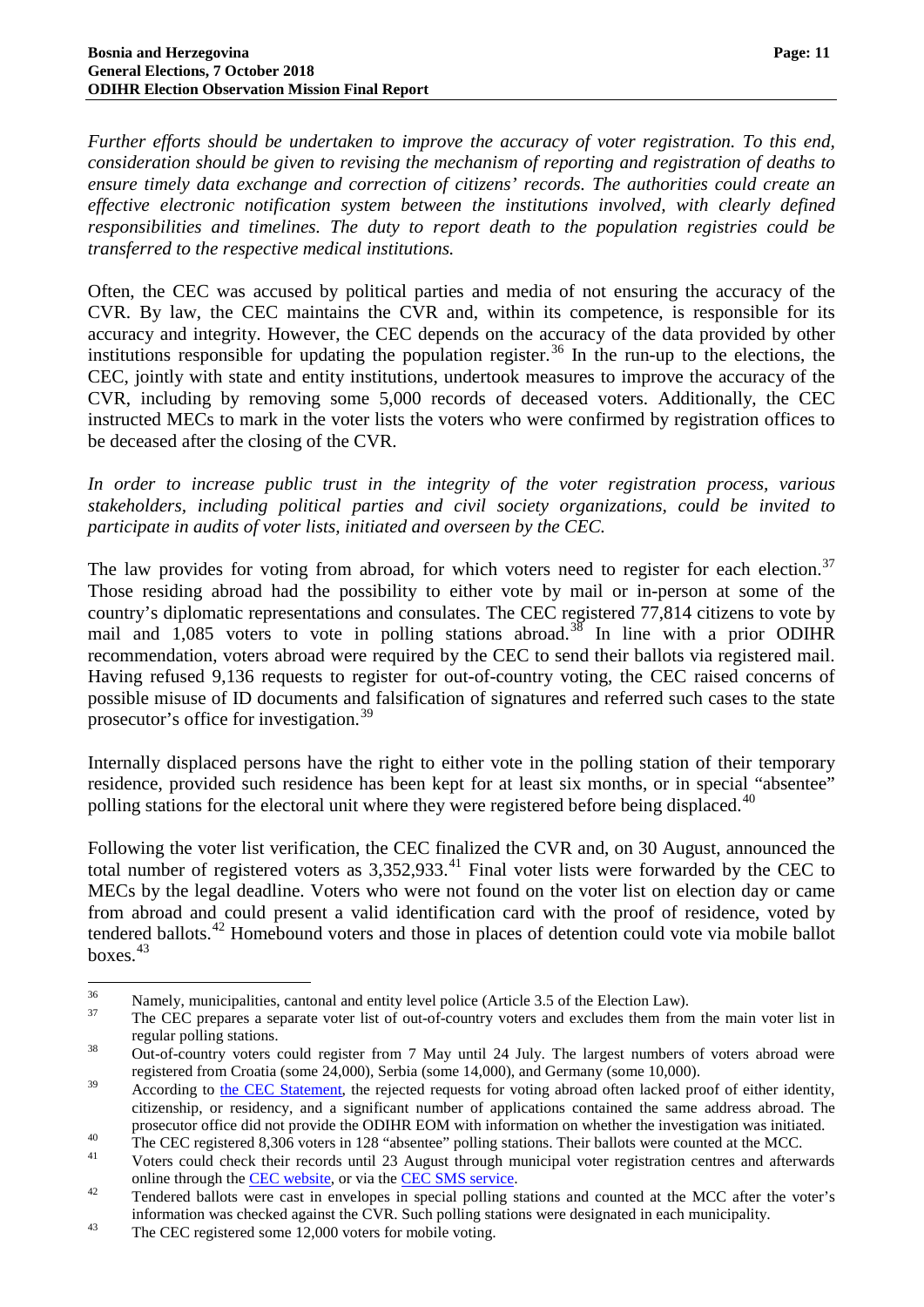## <span id="page-13-0"></span>**VIII. CANDIDATE REGISTRATION**

The CEC certifies the eligibility to stand in elections and registers candidate lists. Candidates for all elections may be nominated by political parties and coalitions or stand independently. The right to stand is restricted by ethnicity and limited by residency requirements (see *Legal Framework*). In order to register, political subjects have to submit supporting signatures<sup>[44](#page-13-1)</sup> and electoral deposits.<sup>[45](#page-13-2)</sup>

The registration process took place before the ODIHR EOM deployment and was largely inclusive; contestants had access to signature verification and no concerns were raised regarding the procedure. However, the process was disputed in a number of complaints (see *Complaints and Appeals*). After verification of the documents, the state presidency was contested by 15 candidates, while 37 candidates stood for the president of the RS. For parliamentary elections, lists of 22 parties and 6 coalitions appeared on the ballot for the BiH HoR; 23 parties and 5 coalitions competed for the FBiH HoR; 21 parties, 6 coalitions and 4 independent candidates – for the RS NA. This offered voters a wide choice of candidates.

Candidate lists must have at least 40 per cent of candidates of each gender, with specific placement requirements.[46](#page-13-3) If a list did not comply with the gender requirements, the CEC returned it for correction or registered the part of the list that was in compliance with the requirements. The CEC, however, registered some candidate lists that did not meet the 40 per cent gender requirement.<sup>[47](#page-13-4)</sup>

While a considerable number of women candidates were registered for the elections, women remain underrepresented in politics. Only 2 out of 15 candidates for the state presidency and 5 out of 37 candidates for the RS presidency were women. None of the political parties who won representation in the state and entity legislatures were led by women. At the state level, the total number of women elected for the BiH HoR has decreased from 23 per cent in 2014 to 16 per cent in 2018. At the entity level, women representation remained similar to previous elections, with 24 per cent in the FBiH HoR and 16 per cent in the RS NA. The newly elected president of the RS is a woman.

*A gender quota that ensures parity of male and female candidates on candidate lists should be considered, and dissuasive sanctions for not complying with the quota should be applied. Political parties should facilitate women's political advancement, increase visibility of female candidates during electoral campaigns, and integrate gender issues into their platforms. To encourage this, consideration could be given to increases in state funding for parties that promote gender equality, additional free access to public media for women candidates, and annual party subsidies to fund women's wings of political parties.*

<span id="page-13-1"></span><sup>&</sup>lt;sup>44</sup> Political parties and independent candidates must submit 5,000 supporting voter signatures to run for the state presidency and the BiH HoR, and 3,000 signatures for the president of the RS, as well as for the FBiH HoR and RS NA. With the exception of presidential elections, parties are exempt from signature collection if they are

<span id="page-13-2"></span>represented in the legislative body the party wishes to contest or in the corresponding higher-level legislature.<br><sup>45</sup> For political parties, deposits amount to BAM 20,000 (some EUR 10,200; EUR 1 equals some BAM 1.96 (Bosnian *Convertible Mark*) for the state presidential and BiH HoR elections and BAM 14,000 for entity-level elections; independent candidates deposit half of these amounts. The deposits are returned to those who receive at least 3 per cent of votes in a proportional race or who win the elections of a president (vice-president) or

<span id="page-13-3"></span>receive at least one-third of votes of the elected president (vice-president).<br><sup>46</sup> The Election Law stipulates that the less represented gender be placed in each list according to the following sequence: at least one candidate of less represented gender among the first two candidates, two - among the first five candidates, three - among the first eight candidates, etc. If a list does not comply with the gender requirements, the CEC can return it for correction or register the part of the list that complies with the quota and

<span id="page-13-4"></span>the sequential order of candidates, or deny registration.<br>Among all registered candidates 41.6 per cent were women. On at least nine candidate lists for the BiH HoR, FBiH HoR and RS NA women constituted less than 40 per cent of all candidates.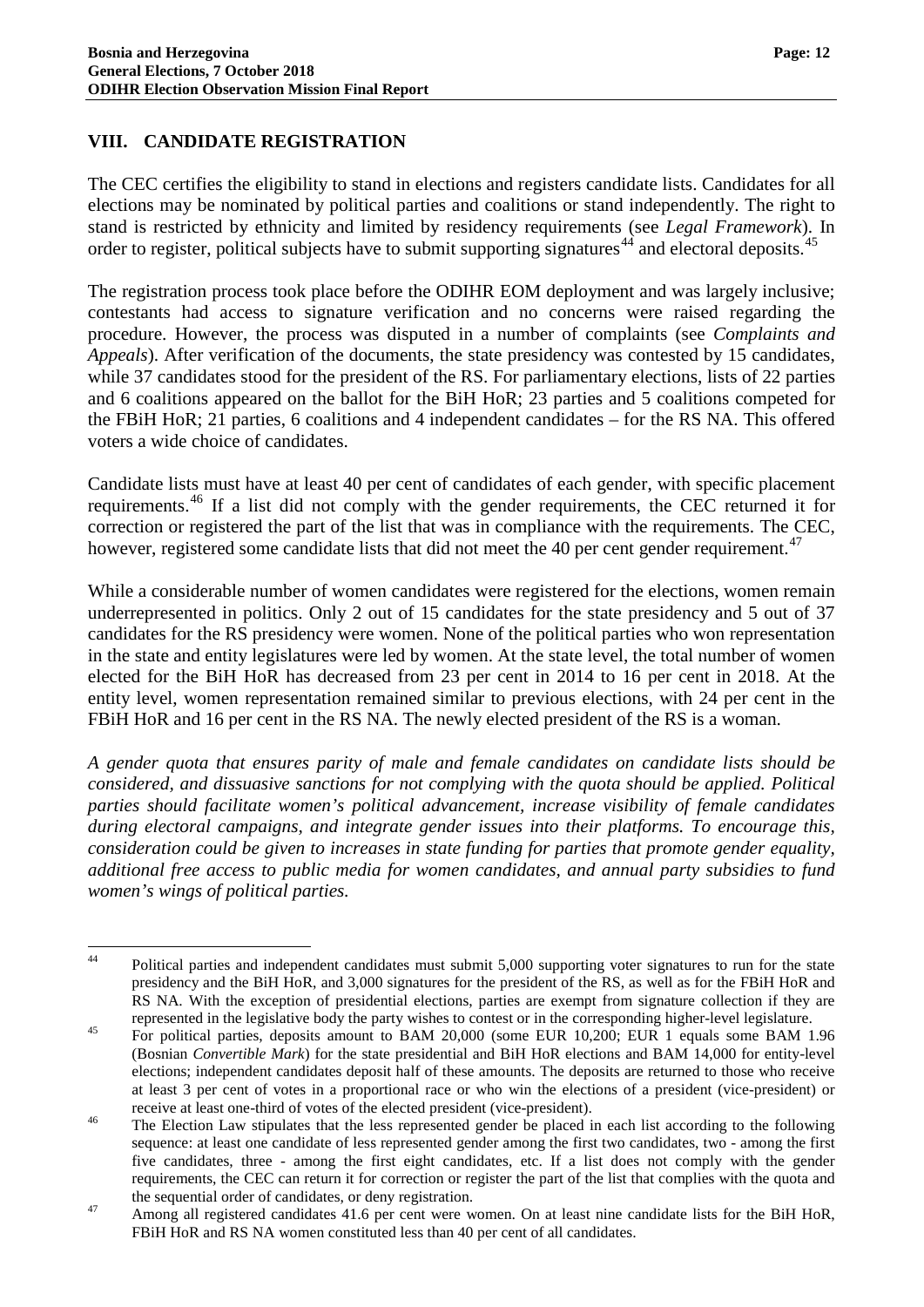Despite a previous ODIHR recommendation, the law continues to provide overly broad grounds for deregistration of candidates, including for violations of campaign and campaign finance provisions. Despite this, no candidates or political parties were deregistered.

## <span id="page-14-0"></span>**IX. ELECTORAL CAMPAIGN**

The official election campaign started on 7 September and ended one day before election day. However, a number of parties and candidates started campaigning early.<sup>[48](#page-14-1)</sup> There were also instances of campaigning on election day, in breach of electoral silence. [49](#page-14-2) Authorities are obliged to ensure equitable treatment of contestants in access to public places and facilities for campaign purposes, including for holding meetings and displaying posters and billboards. The organization of public events requires 24 hours advance notification. Contestants were able to conduct their campaigns freely; fundamental freedoms of association, assembly, and expression were generally respected.[50](#page-14-3)

The campaign was more visible in urban areas, with activities intensifying in the final days. Contestants employed a variety of means to reach out to the voters, including billboards and posters, advertisements in the media, as well as traditional methods, such as canvassing in the streets with distribution of leaflets and other paraphernalia, public meetings and door-to-door campaigns.<sup>[51](#page-14-4)</sup> Campaign materials were frequently posted at unauthorized locations, and defacing of posters was observed on several occasions.<sup>[52](#page-14-5)</sup> Some contestants conducted their campaigns mainly via the Internet. While social media were seen as an increasingly potent campaign tool, many ODIHR EOM interlocutors expressed concerns with respect to misuse of social media for spreading inflammatory and intolerant rhetoric.

With a few exceptions, contestants oriented themselves towards their own ethnic communities.<sup>[53](#page-14-6)</sup> The tone of the campaign was largely negative and polarizing, blaming opponents for the lack of progress. Emphasis on nationalism and personal attacks were notable features of the campaign, in particular for the presidential races, at times overshadowing socio-economic issues, such as corruption, unemployment, migration and education. References to the country's wartime past and fearmongering were also noticeable. As a result, voters were presented with few discernible political alternatives. The international community issued two separate statements at the start of the campaign, urging all contestants to refrain from negative, divisive and irresponsible rhetoric, appealing to authorities to ensure integrity of the electoral process and calling on citizens to cast their vote.  $54$ 

<span id="page-14-1"></span><sup>&</sup>lt;sup>48</sup> The Election Law stipulates that no paid election campaign shall be allowed from the announcement of the elections until the official start of the campaign. According to a [report](http://podlupom.org/v2/bs/dokument/drugi-preliminarni-izvjestaj-o-dugorocnom-posmatranju-izbora-2018-i-posmatranju-izborne-kampanje/276) published by the citizen observer group *Pod Lupom*, there were 436 cases of early campaigning by 33 different political subjects. Five complaints were filed by various stakeholders with the CEC, but no sanctions were imposed.

<span id="page-14-2"></span><sup>&</sup>lt;sup>49</sup> Twenty-four complaints were filed with the CEC for breach of election silence, mostly for alleged campaigning

<span id="page-14-3"></span>on news portals, social networks and by SMS, as well as campaign activities outside polling stations.<br>In isolated cases, some candidates were physically attacked. On 30 September, Zijad Alajbegović, SBB candidate for Zenica-Doboj canton, was attacked near Visoko, and Jakov Perković, candidate of Croat List for Livno for canton 10, was attacked in Livno, both by unknown assailants.<br><sup>51</sup> The ODIHR EOM observed a total of 77 campaign events. Most campaign venues visited by the ODIHR EOM

<span id="page-14-5"></span><span id="page-14-4"></span>were accessible for persons with disabilities.<br><sup>52</sup> The ODIHR EOM observed destruction of campaign materials, among others, in Banja Luka, Banovići,

<span id="page-14-7"></span><span id="page-14-6"></span>

Čapljina, Lukavac, Mostar, Novi Grad, and Vareš.<br>
The NB, Our Party (Naša Stranka), SDP and DF appealed across different ethnic communities.<br>
See statement of the Peace Implementation Council Steering Board, the OSCE Missi [Europe](http://www.ohr.int/?p=99923) and [statement of EU Delegation and EU Special Representative in Bosnia and Herzegovina.](http://europa.ba/?p=58786)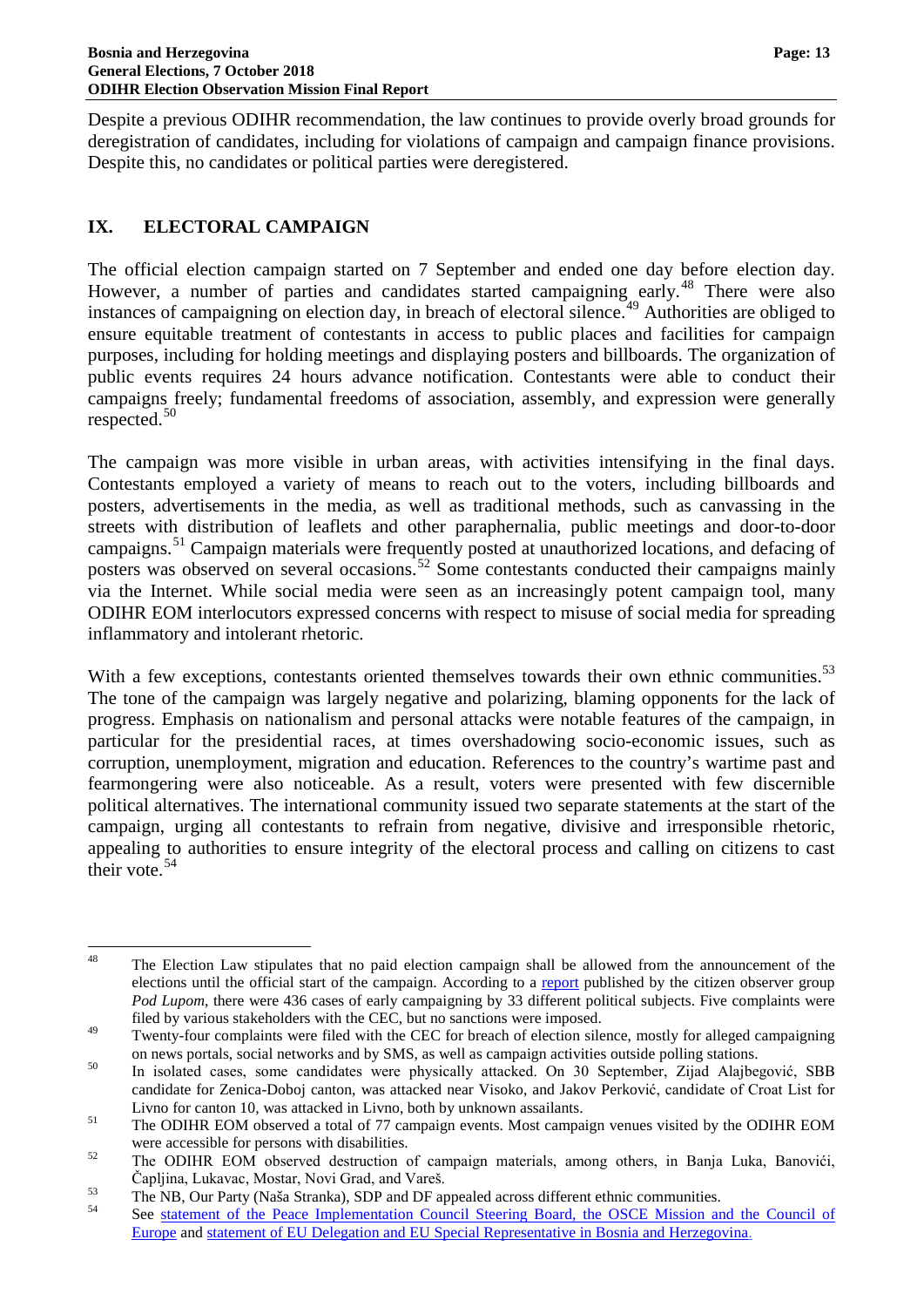In the RS, the "Justice for David" civic protests were a prominent feature of the pre-election environment.<sup>[55](#page-15-0)</sup> The protests took on political significance, with the opposition pointing to unwillingness of the ruling parties and authorities to solve the case, and the incumbents accusing the opposition of capitalizing on the protests and of attempts to discredit the governing parties. On 5 October, some contestants, including the opposition parties in the RS, cancelled their final rallies and joined the protests.

Throughout the campaign, political parties and civil society organizations (CSO) voiced concerns about the lack of a level playing field with respect to access to public media, biased media coverage, and misuse of resources by the governing parties.<sup>[56](#page-15-1)</sup> In some instances, the ODIHR EOM received reports of preferential treatment of incumbent candidates by local authorities with respect to allocation of campaign spaces.<sup>[57](#page-15-2)</sup> The ODIHR EOM also received credible information of attempts to unduly influence voter choice and to pressure voters into voting for ruling parties.<sup>[58](#page-15-3)</sup> Combined, this raises concerns in light of the OSCE commitments to a fair and free campaigning atmosphere allowing voters to learn and discuss political views, and cast their votes free of fear of retribution.<sup>[59](#page-15-4)</sup> Many contestants informed the ODIHR EOM that they refrained from filing complaints due to the lack of confidence in receiving adequate legal remedies.

*Political subjects should follow the law and refrain from exercising pressure on voters. Cases of alleged pressure on voters should be examined promptly, thoroughly and effectively, and perpetrators held accountable in a timely manner by the prosecutors and the CEC.*

In general, contestants were not taking pro-active steps to promote electoral participation of persons with disabilities. Gender equality was not a prominent campaign topic and, when present, its focus was on family issues. Although women appeared in electoral events and featured in campaign materials, they rarely campaigned on their own, and women candidates were not actively promoted by political party structures.<sup>[60](#page-15-5)</sup> With a few exceptions, women were hardly visible in party leadership. Positively, some authorities called for promoting equal participation of men and women in elections; nevertheless, media attention was predominantly concentrated on male leaders of the main political parties.<sup>[61](#page-15-6)</sup>

<span id="page-15-0"></span><sup>&</sup>lt;sup>55</sup> The protests began after the unexplained death of 21-year old David Dragičević in March 2018 and were organized daily in Banja Luka by his father Davor, who claimed that his son was murdered, accusing the police and prosecution of concealing evidence. Protesters from a broad spectrum of society gathered also in other parts of the RS and demanded that the perpetrators of the alleged murder be brought to justice. Civic protests were also organized in the FBiH, on a smaller scale, by the father of a 21-year old Dženan Memić, whose death in February 2016 was unresolved. Dragičević and Memić also organized joint protests.<br>
56 One-time allowances to all pensioners in the RS in exchange for votes were publicly promised by SNSD [on 18](https://www.oslobodjenje.ba/vijesti/bih/video-dodik-penzionerima-ko-glasa-za-nas-dobice-100km-ko-ne-glasa-novac-ce-morati-vratiti-394667)

<span id="page-15-1"></span>and [24 September](http://lat.rtrs.tv/vijesti/vijest.php?id=311174) and subsequently paid by the government. On 2 October, in a personalized letter from the Office of the FBiH Prime Minister, Fadil Novalić (SDA), <u>[over 300,000 pensioners were urged](https://www.klix.ba/vijesti/bih/novalic-poslao-vise-od-300-hiljada-pisama-penzionerima-zicer-za-glas-i-zloupotreba-podataka/181004125)</u> to "be with those who work for you and for the general welfare of our country and society".

<span id="page-15-2"></span>who work for you and for the general welfare of our country and society". <sup>57</sup> ODIHR EOM observers reported such cases from Banovići (SDA), Mostar (HDZ 1990), Velika Kladuša (SDA and A-SDA), Vlasenica (Alliance for Victory) and Novi Grad and Ilidža (People and Justice), although no

<span id="page-15-3"></span>concrete evidence could be obtained from the municipalities or the complainants.<br><sup>58</sup> On 26 September, SNSD leader Milorad Dodik, during <u>a campaign speech</u> in Gacko, threatened to dismiss employees of public companies who would vote for SDS and its leader Vukota Govedarica. Several complaints were filed with the CEC on this matter. The ODIHR EOM received reports of pressure on employees to attend campaign activities in public companies in Banovići, Bosanski Petrovac and Foča.

<span id="page-15-4"></span><sup>&</sup>lt;sup>59</sup> In Paragraph 7.6 of the 1990 OSCE Copenhagen Document, the participating States committed to "enable" [parties] to compete with each other on a basis of equal treatment before the law and by the authorities." Paragraph 7.7 requires "political campaigning to be conducted in a fair and free atmosphere in which neither administrative action, violence nor intimidation bars the parties and the candidates from freely presenting their views and qualifications, or prevents the voters from learning and discussing them or from casting their vote free

<span id="page-15-5"></span>of fear of retribution".<br>
The ODIHR EOM estimated that around 40 per cent of audience in the observed campaign events were women.<br>
See, for example, public statements of the Gender Center of the FBiH to the political subje

<span id="page-15-6"></span>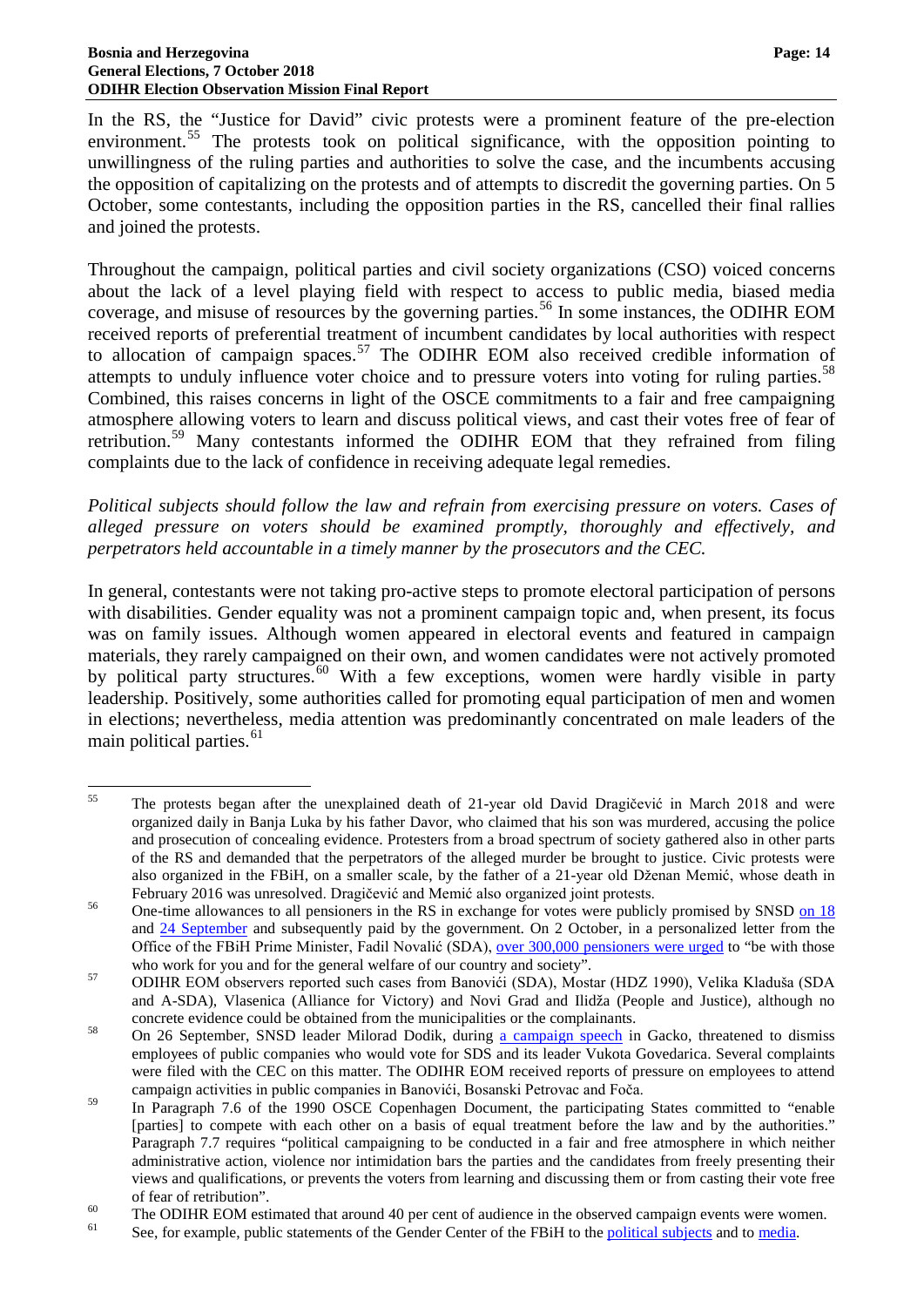#### <span id="page-16-0"></span>**X. CAMPAIGN FINANCE**

Political subjects are financed from the entity budgets, own funds, membership fees as well as donations by individuals and legal entities.<sup>[62](#page-16-1)</sup> Parties represented in the state parliament receive annual funding from the state budget.<sup>[63](#page-16-2)</sup> There is a ban on loans and donations from foreign, anonymous, religious and publicly funded sources, and from persons who have public procurement contracts exceeding BAM 10,000 in the current year. A political subject may spend up to BAM 0.3 for each registered voter per electoral contest.

Following the 2016 amendments to the Law on Financing of Political Parties, campaign finance irregularities are better defined, in line with previous ODIHR and Council of Europe's Group of States against Corruption (GRECO) recommendations.<sup>[64](#page-16-3)</sup> A CEC regulation required political subjects to use dedicated campaign bank accounts for these elections. However, cash donations in any amount are permitted, and there is no explicit requirement that all financial transactions be conducted through the campaign account, thus allowing for untraceable money flows. In addition, a number of candidates on party lists stated to the ODIHR EOM that they used their own funds for campaigning but did not report these as party campaign funds.

*The regulatory framework should be strengthened to provide for transparency and accountability of campaign finances. Consideration should be given to explicitly prescribing in the law that all campaign-related financial transactions be conducted via dedicated bank accounts.*

The CEC Audit Department oversees party and campaign finances. According to the CEC, all registered parties and independent candidates submitted initial financial reports and asset declarations for the three months preceding their registration for the elections. All but 12 parties and all independent candidates submitted their final campaign finance reports by 6 December.<sup>[65](#page-16-4)</sup> Although there is no legal deadline for auditing and publishing these reports, on 21 December, the CEC published the final reports together with the CEC's overview of the information therein.

The CEC may impose sanctions for irregularities, including for failure to submit a financial report and misuse of state resources for campaign. However, the sanctions are not sufficiently dissuasive.<sup>[66](#page-16-5)</sup> Several ODIHR EOM interlocutors stated that the transparency of political finances was insufficient, that assets and campaign finances often remained unreported, and alleged that parties received donations from public procurement contractors in return for such contracts. Overall, the regulatory framework does not provide for adequate guarantees for transparency and accountability of campaign finances.<sup>[67](#page-16-6)</sup>

<span id="page-16-1"></span> $62$  An individual may donate up to BAM 10,000, a party member up to BAM 15,000 and a legal entity up to BAM 50,000 to a party annually.<br>
The <u>list</u> of political parties which receive public funding is available at the CEC website.<br>
In its <u>[latest report](https://rm.coe.int/third-evaluation-round-fourth-interim-compliance-report-on-bosnia-and-/1680735d5b)</u> on transparency of party funding, GRECO concluded that one recommendation w

<span id="page-16-3"></span><span id="page-16-2"></span>

<span id="page-16-4"></span>implemented, five were partially implemented and three were not implemented.<br>The ODIHR EOM was not aware if the CEC applied any sanctions for failure to submit the finance reports.<br>Frescribed fines range from BAM 500 to 10

<span id="page-16-5"></span>[Commission Guidelines on Political Party Regulation,](https://www.osce.org/odihr/77812?download=true) "Sanctions must at all times be objective, enforceable,

<span id="page-16-6"></span>effective and proportionate to their specific purpose". See also paragraphs 215 and 225.<br>Article 7.3 of the [2003 UN Convention Against Corruption](https://www.unodc.org/documents/brussels/UN_Convention_Against_Corruption.pdf) states that "Each State Party shall also consider taking appropriate legislative and administrative measures... to enhance transparency in the funding of candidatures for elected public office and, where applicable, the funding of political parties". See also Articles 8, 10-13 of the [Recommendation Rec\(2003\)4](https://www.coe.int/t/dg1/legalcooperation/economiccrime/cybercrime/cy%20activity%20interface2006/rec%202003%20(4)%20pol%20parties%20EN.pdf) of the Committee of Ministers of the Council of Europe to member States on common rules against corruption in the funding of political parties and electoral campaigns.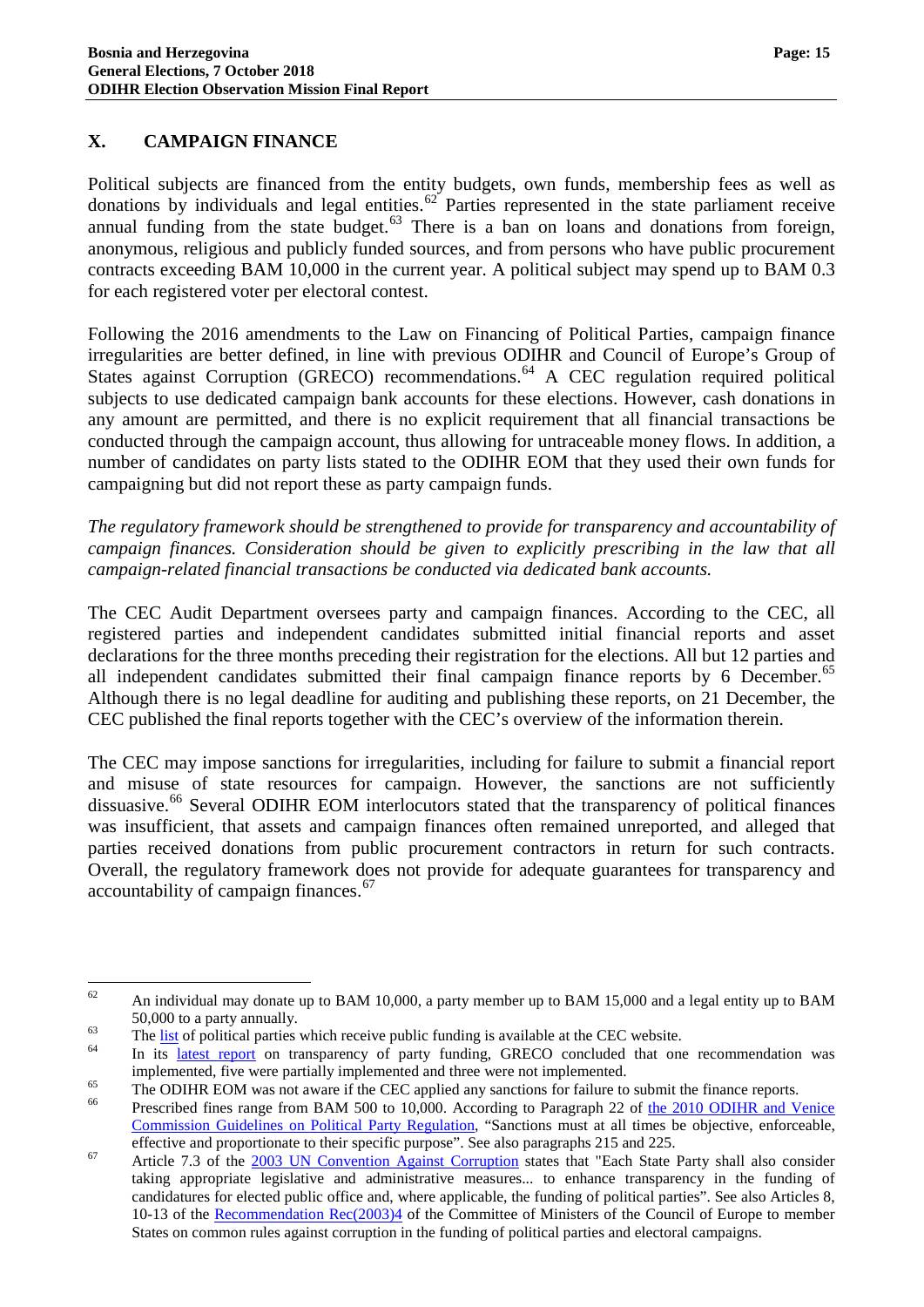*The law should be amended to prescribe proportionate and dissuasive sanctions for violations. A reasonable deadline for auditing and publishing all campaign finance reports and the audit conclusions should be established by the law or set by the CEC.*

## <span id="page-17-0"></span>**XI. MEDIA**

#### <span id="page-17-1"></span>**A. MEDIA ENVIRONMENT AND LEGAL FRAMEWORK**

There is a large number of media outlets, with some 200 broadcasters, including 3 public broadcasting services (1 operating at the state level and 1 in each entity), and more than 100 periodicals. Steering board members of the public TV channels are appointed by the respective parliaments. Many ODIHR EOM interlocutors expressed concerns about the influence of political and business interests on private media outlets' editorial policies, applied also through media owners and advertisement practices. Due to low salaries and social status, journalists are considered to be susceptible to bribery, which often results in biased coverage of current political affairs, including the electoral campaign.

Verbal attacks, especially online and against female journalists, are common, as are physical attacks and other forms of pressure on journalists.[68](#page-17-2) Many media representatives met with by the ODIHR EOM accused politicians of publicly targeting journalists. The OSCE Representative on Freedom of the Media (RFoM) underlined that "the negative rhetoric being used against the media must end, in order to prevent further ... attacks against journalists".<sup>[69](#page-17-3)</sup> The OSCE RFoM also emphasized the need to strengthen media pluralism, respect the independence and sustainability of public service broadcasting. $70$ 

The state and entity constitutions guarantee freedom of expression. The entity laws on protection against defamation decriminalize libel and provide that journalists do not have to disclose their sources of confidential information. According to ODIHR EOM media interlocutors, defamation cases are often lodged with the aim to intimidate journalists, while the judiciary does not enjoy sufficient independence from political influences.<sup>[71](#page-17-5)</sup> The legislation does not counter excessive ownership concentration or provide for transparency of media ownership.

*Legislation deterring excessive concentration of media, both traditional and online, as well as providing for full transparency of media ownership, should be adopted.*

Addressing a prior ODIHR recommendation, the Communications Regulatory Agency (CRA) monitored three public and four private TV channels for compliance with the requirement to provide objective and accurate coverage of the contestants during the campaign. The CRA initiated cases against a number of broadcasters for non-compliance with electoral legislation.<sup>[72](#page-17-6)</sup> In addition to the violations discovered during the monitoring, the CRA received seven complaints, of which

<span id="page-17-2"></span><sup>&</sup>lt;sup>68</sup> According to the Human Rights Ombudsman of Bosnia and Herzegovina, 266 physical attacks have been registered between 2012 and 2017. On 26 August, a journalist from BN TV was severely beaten by two unknown assailants in Banja Luka. The police arrested one suspect and announced a search for another one.<br>See the OSCE RFoM statement on  $\frac{27 \text{ August}}{2018}$  2018.<br>See the OSCE RFoM speech on <u>17 September</u> 2018 and stateme

<span id="page-17-3"></span>

<span id="page-17-4"></span>

<span id="page-17-6"></span><span id="page-17-5"></span>against journalists every year; 173 defamation cases were pending as of September 2018.<br>See the CRA [statement](https://rak.ba/news/588) on 22 September. The CRA fined ATV with BAM 5,000 for impartial coverage and issued written warnings to ATV and Hayat TV for breaching advertising rules. The CRA also publicly warned the BH Radio 1 for non-compliance with the campaign rules and initiated administrative proceedings against RTRS, Alternative Television and Hayat TV.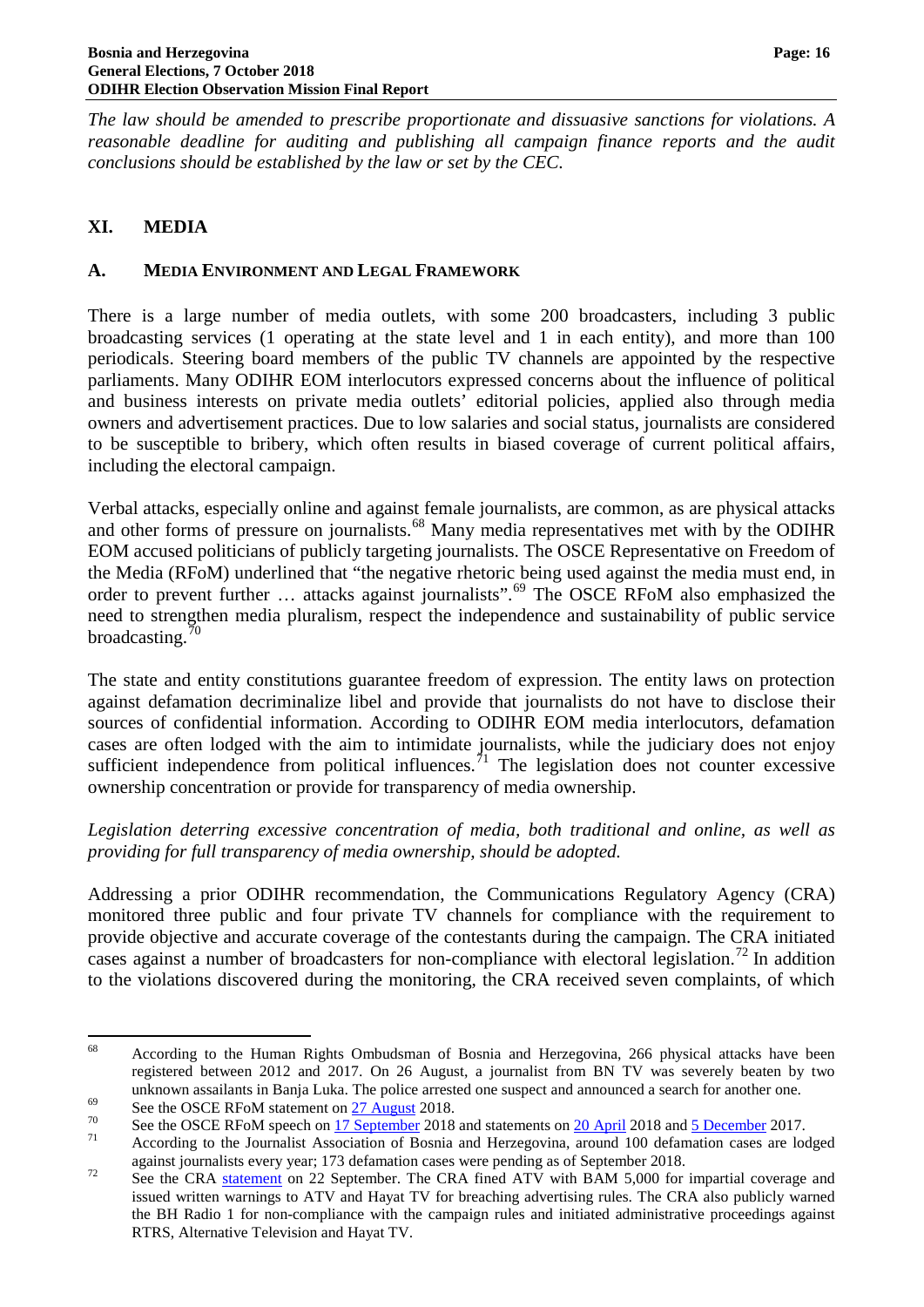five were pending at the end of the campaign.<sup>[73](#page-18-1)</sup> Despite a previous ODIHR recommendation, there are no clear deadlines for the timely resolution of media-related complaints by the CRA.

#### <span id="page-18-0"></span>**B. MEDIA MONITORING FINDINGS Click Here to Read Media Monitoring Results**

Between 2 September and 6 October, the ODIHR EOM conducted daily (from 18:00 until 24:00) media monitoring of 11 TV stations (public *BHT1, FTV* and RTRS and private *Hayat TV, N1* and *OB*. In addition, the main news programmes were monitored on *Al Jazeera Balkans, BN, Face TV, Pink TV* and *TV1*) and in newspapers *Dnevni Avaz, Dnevni List, Glas Srpske, Nezavisne Novine, Oslobođenje* and *Večernji List*.

Public broadcasters monitored by the ODIHR EOM covered campaign developments in a balanced manner in special election programmes, which took about half of their total election-related coverage. Contentious issues related to administration of the elections were also covered in prime time news.

Public broadcaster Radio Television of Republika Srpska (RTRS) was often accused by ODIHR EOM interlocutors of biased coverage in favour of the  $SNSD<sup>74</sup>$  $SNSD<sup>74</sup>$  $SNSD<sup>74</sup>$  The ODIHR EOM media monitoring results confirmed that on RTRS Mr. Dodik enjoyed the advantage of being extensively covered both as the RS president and as a candidate, which challenged the level playing field.

Within regular news and analytical current affairs programmes, campaign coverage was to a large extent dedicated to Mr. Dodik, both in public and private media outlets.<sup>[75](#page-18-3)</sup> On many private channels the news coverage of Mr. Dodik was rather negative (between 33 and 79 per cent of coverage in a negative tone), while public channels were more balanced. All other parties and their respective presidential candidates received significantly less, albeit positive or neutral, coverage.<sup>[76](#page-18-4)</sup>

*As previously recommended by ODIHR, all public broadcasters should provide impartial and balanced coverage in their news and political programmes to all parties and candidates.*

The public broadcasters monitored by the ODIHR EOM complied with the legal requirements to provide electoral contestants with free airtime during the official campaign.<sup>[77](#page-18-5)</sup> According to the CRA, both public and private broadcasters offered equal terms of paid airtime to all contestants. Positively, many broadcasters organized debates between contestants.[78](#page-18-6) However, the refusal of many leading candidates, including presidential, to jointly participate in the debates detracted from

<span id="page-18-1"></span><sup>&</sup>lt;sup>73</sup> According to the CRA, two complaints alleged violations of regulations on publishing opinion polls, while five complains related to partial coverage. In two latter cases, the CRA did not find any violation; the remaining complaints were pending resolution till the end of the campaign period.<br>For example, on 16 September 2018 the publicly-owned [SRNA News Agency](http://www.srna.rs/novosti1/627484/infosrpska-heroj-na-smrti-svoga-sina.htm) and the [website of the RTRS](http://lat.rtrs.tv/vijesti/vijest.php?id=310442)

<span id="page-18-2"></span>republished an article accusing Davor Dragičević of using his son's death for political activity and working for foreign intelligence agencies to destabilise the RS.<br><sup>75</sup> The share of SNSD and Mr. Dodik in the news programmes of most of monitored private channels was between

<span id="page-18-3"></span><sup>16</sup> and 47 per cent. A large share of news about Mr. Dodik was related to "Justice for David" developments, visit of the Russian Foreign Minister to Banja Luka and Sarajevo, and the meeting of Mr. Dodik with the Russian President. The news about candidate and vice-president of SNSD Nikola Špirić being blacklisted by the

<span id="page-18-4"></span>USA was widely discussed by all monitored media.<br><sup>76</sup> Mr. Ivanić received an average of 10 per cent of coverage in the news programmes of the private monitored channels, SDA – 8 per cent (at *Hayat TV* SDA received 24 per cent), PDP – 7 per cent, and all others – less than

<span id="page-18-5"></span><sup>5</sup> per cent each.<br>
Public broadcasters were obliged to provide contestants with a minimum of three minutes of free airtime.<br> *BHT1* and *FTV*, as well as *N1* channels organized free of charge debates for the state level co

<span id="page-18-6"></span>one of the most popular private channels, also had a weekly current affairs programme, in which some prominent candidates participated. Some other private channels offered contestants to participate in paid debates, interviews and information programmes.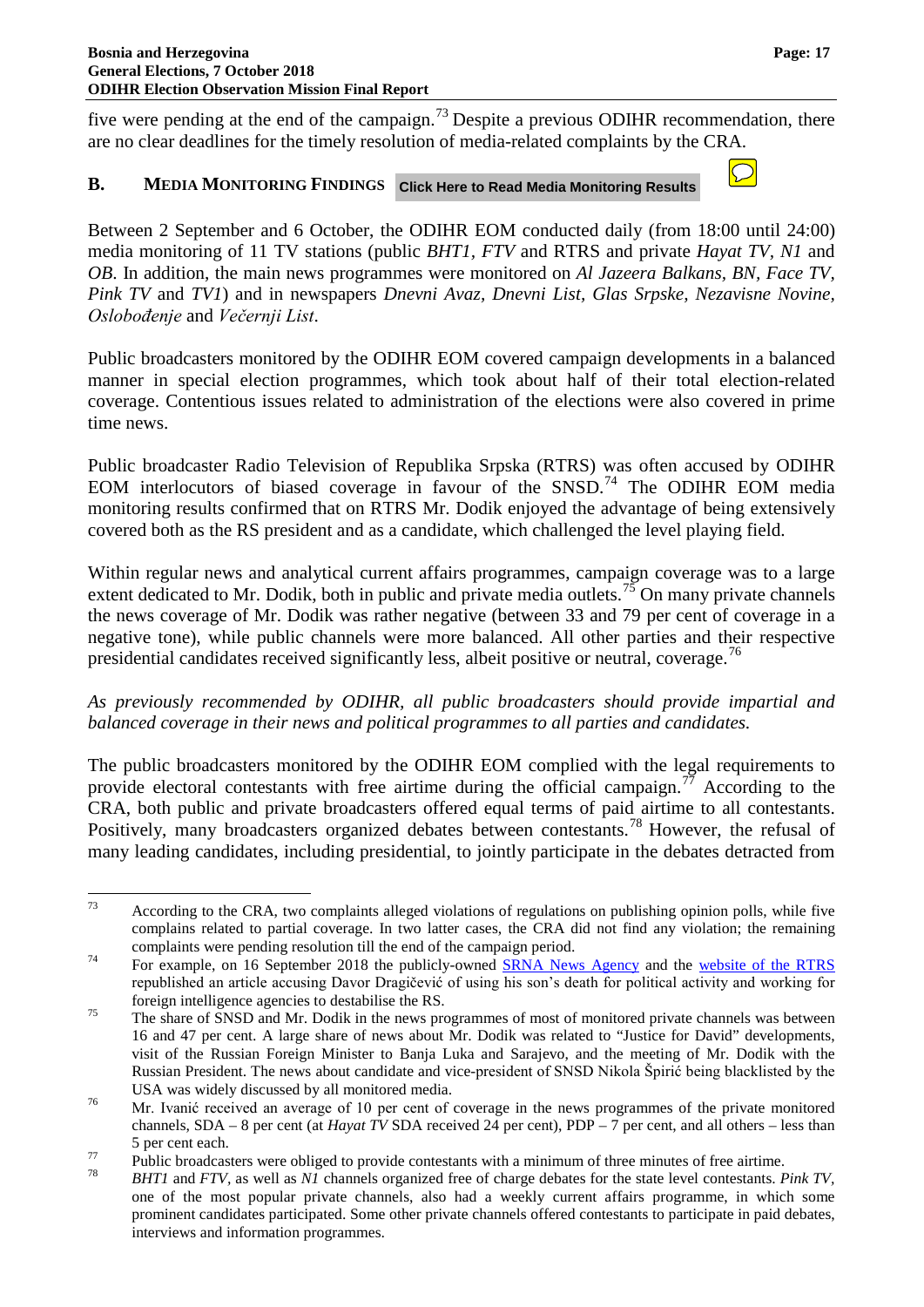the voters' ability to make a fully informed choice.[79](#page-19-2) Several ODIHR EOM interlocutors criticized the format of the debates for not facilitating better presentation of the political programmes.

The newspapers reflected the segmentation of the society along ethnic and political lines. *Dnevni Avaz*, which is affiliated with the presidential candidate Fahrudin Radončić, granted almost half of its space to him and SBB, mostly in a positive tone. At the same time, the newspaper gave 16 per cent of its space to SDA, predominantly in a negative tone. *Večernji List*, most popular among the Croats, favoured HDZ BiH and its presidential candidate Dragan Čović by granting them a combined 60 per cent of its coverage, in a predominantly positive tone. Sarajevo-based *Oslobođenje* and Mostar-based *Dnevni List* provided balanced coverage to most of contestants irrespective of their ethnicity. *Glas Srpske* and *Nezavisne Novine* granted more coverage to Serb contestants.

## <span id="page-19-0"></span>**XII. PARTICIPATION OF NATIONAL MINORITIES**

Eighteen groups are officially recognized as national minorities.<sup>[80](#page-19-3)</sup> Most of these are very small in numbers.<sup>[81](#page-19-4)</sup> Members of national minorities who are self-declared as "others" are deprived of certain passive suffrage rights, based on ethnicity. The discriminatory nature of the constitutional framework, which ODIHR EOM interlocutors from among members of national minorities strongly criticized, has not been addressed to date (see *Legal Framework*). Besides excluding national minorities, the ethnic key to representation erodes the concept of citizenship and civic-based participation in the political process.

The largest minority is Roma, with 12,583 members according to the 2013 census, but their actual number is considered to be significantly higher. Representatives of the Roma community met with by the ODIHR EOM highlighted specific challenges related to their participation in elections, including lack of information and poor education and literacy. Social and economic conditions make the community vulnerable to pressures aimed at influencing their vote. However, a number of ODIHR EOM interlocutors also stated that voters' awareness and resilience to such pressures within the Roma community has increased. Few candidates from the Roma community were running for cantonal assemblies, but no Roma candidates were running at higher levels. No discriminatory rhetoric against national minorities during the campaign was reported or observed.

## <span id="page-19-1"></span>**XIII. COMPLAINTS AND APPEALS**

By law, the mechanisms for complaints and appeals are in place and provide for a timely consideration. Election-related complaints may be filed with election commissions by a voter or a political subject whose rights are violated. The CEC reviews certain disputes at the first instance and handles appeals against MEC decisions. Appeals against CEC decisions at the first instance are filed with the Appellate Division of the Court of Bosnia and Herzegovina, whose decisions are

<span id="page-19-2"></span><sup>&</sup>lt;sup>79</sup> According to *N1*, the debates on this channel among the Serb presidential candidates did not take place because Mr. Dodik did not confirm his participation, and Mr. Ivanić refused to participate without Mr. Dodik. Two other debates on *N1* between the Bosniac and Croat presidential candidates respectively took place without the leading candidates, because Mr. Bećirović, Mr. Džaferović, Mr. Radončić and correspondingly Mr. Čović and Mr. Komšić refused to participate. *FTV* planned joint debates among the leading Bosniac and Croat candidates, but only the Bosniac candidates participated.<br><sup>80</sup> The State Law on the Protection of the Rights of Persons Belonging to National Minorities (2003, amended in

<span id="page-19-3"></span><sup>2005)</sup> lists ethnic Albanians, Czechs, Germans, Hungarians, Italians, Jews, Macedonians, Montenegrins, Poles, Roma, Romanians, Russians, Ruthenians, Slovaks, Slovenians, Turks, and Ukrainians. The Austrian minority was recently recognized and is represented, alongside the other ones, in the state level National Minority Founcil.<br><sup>81</sup> According to the 2013 census, 96,539 persons (2.7 per cent of the population) declared themselves as "others".

<span id="page-19-4"></span>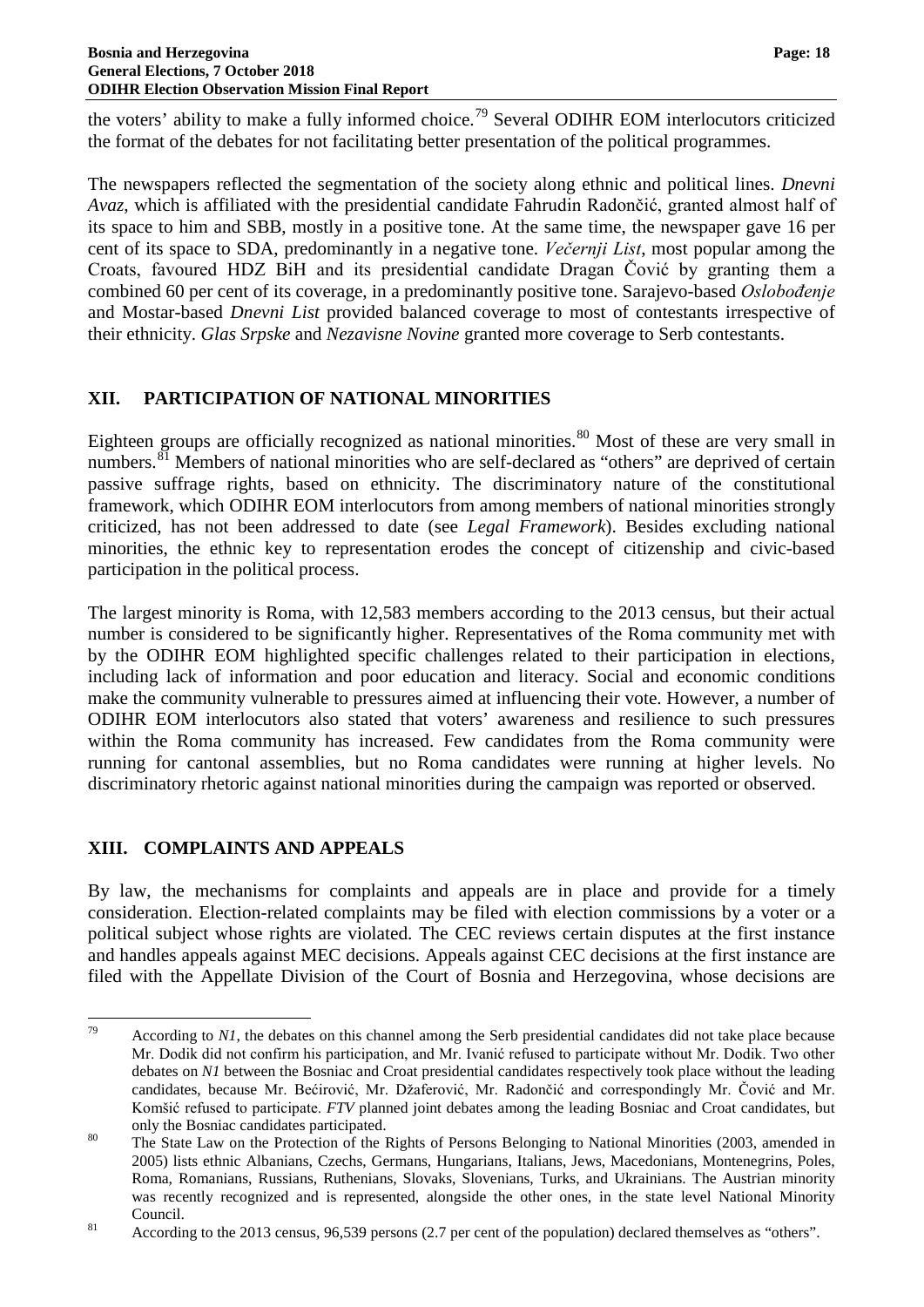final. CEC decisions at the second instance are not subject to judicial review, which is at odds with international standards.<sup>[82](#page-20-0)</sup> Complaints must be filed within 24 hours from the violation and appeals -within 48 hours from the decision, which is significantly shorter than advised by good practice.<sup>[83](#page-20-1)</sup> Complaints are to be resolved within 48 hours by election commissions and within three days by the court. The law does not require a hearing to be held by the election commissions or the court, and election-related cases are resolved on the basis of written submissions. A case may be referred to the prosecutor if it contains elements of a possible criminal offence.

However, the dispute resolution process, as currently implemented, does not fully provide an effective legal redress. In practice, the CEC deemed admissible only those complaints from political subjects, citizen observers and voters when the complainants were directly affected by the alleged irregularity.[84](#page-20-2) This restrictive interpretation undermined the efforts of the complainants to contribute to the integrity of the electoral process. In addition, many complaints were deemed inadmissible on the grounds that they were not filed within 24 hours from the violation, also when a violation was of a continuing nature.<sup>[85](#page-20-3)</sup> While by law election commissions may act on possible irregularities *ex officio*, in practice they did so in a few cases upon receiving notifications on irregularities.<sup>[86](#page-20-4)</sup> Moreover, the competences of the CEC and MECs on complaints were apparently not clear to them and some cases were referred from the CEC to MECs and *vice versa*. [87](#page-20-5)

*In view of providing for effective protection of electoral rights, the deadline for filing complaints could be extended, particularly for complaints about ongoing violations*. *The CEC should be proactive in reviewing possible irregularities ex officio, including upon notifications received from observers. Judicial review of CEC decisions on complaints and appeals should be made possible.*

The CEC reviewed some 24 complaints in public sessions. The CEC decisions were usually reasoned and adopted by consensus aimed at maintaining an overall ethnic balance in the CEC decision-making. Positively, the CEC maintained a register of complaints. However, neither the register nor the decisions on complaints were publicly accessible, reducing the transparency of dispute resolution.<sup>[88](#page-20-6)</sup>

<span id="page-20-0"></span><sup>&</sup>lt;sup>82</sup> In paragraph 18 of the 1991 OSCE Moscow Document the participating States committed to provide "effective means of redress against administrative decisions" and to endeavour to provide for judicial review of such decisions. According to paragraph II.3.3.a of the 2002 Venice Commission's Code of Good Practice in Electoral

<span id="page-20-1"></span>Matters, "final appeal to a court must be possible."<br>
Paragraph II.3.3.g. of the 2002 Venice Commission's Code of Good Practice in Electoral Matters recommends<br>
that "Time-limits for lodging and deciding appeals must be sh

<span id="page-20-2"></span>that "Time-limits for lodging and deciding appeals must be short (three to five days for each at first instance)". <sup>84</sup> For instance, a complaint filed by the BNTV against Mr. Dodik regarding inflammatory speech, intimidating journalists and threatening the owner of the BNTV, was rejected on the grounds that it was filed by an unauthorized person. All requests for recounts filed by candidates, rather than their parties, were deemed inadmissible on the same grounds; for instance, the requests filed by Fuad Hadzimehmedovic (SBB) and Ante Džaje (HDZ 1990).<br>
Some 20 complaints were deemed inadmissible on this ground or because they were not filed by an authorised

<span id="page-20-3"></span>person. This included complaints about free distribution of school books by a candidate; campaign materials

<span id="page-20-4"></span>placed in undesignated areas; a party publishing an insulting press release about a candidate.<br><sup>86</sup> The CEC rejected a complaint filed by the Alliance for Victory against Mr. Dodik, who allegedly used hate speech, on the grounds that it was filed after the 24 hours deadline. However, the CEC reviewed the case *ex officio* and imposed fines of BAM 7,000 on Mr. Dodik and 5,000 on SNSD. Citizen observer coalition *Pod Lupom* notified the CEC about 364 cases of paid early campaigning and other campaign violations by 32

<span id="page-20-5"></span>political subjects, including on social media, but the CEC did not review any of these alleged irregularities.<br><sup>87</sup> For instance, some 15 complaints on campaign violations, including on defacement of campaign materials and vote-buying, and some 20 complaints on election day irregularities were referred by the CEC to MECs, while

<span id="page-20-6"></span>several complaints on election day irregularities were referred by MECs to the CEC.<br>Summaries of 10 cases where the CEC imposed sanctions were published. On the transparency in the electoral process, see paragraph 68 of the 2002 Venice Commission's Code of Good Practice in Electoral Matters.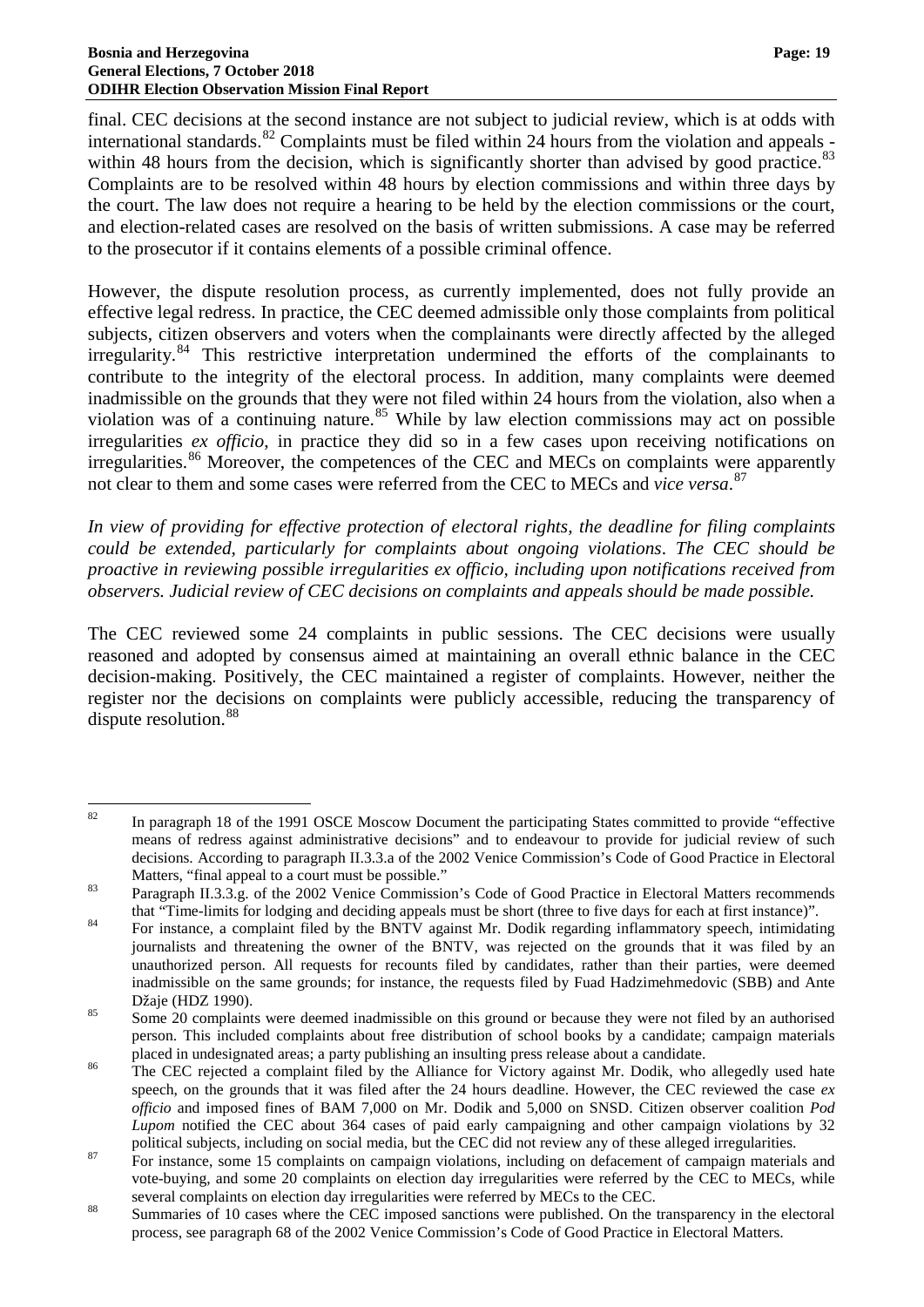*To enhance transparency and accountability, the CEC and the courts should publish information on election-related complaints and decisions in a timely manner.*

Prior to election day, the ODIHR EOM was made aware of some 120 complaints and appeals filed with the CEC. Of these, some 45 complaints related to the composition of election commissions, a similar number – to campaign violations, and some 20 to party and candidate registration.<sup>[89](#page-21-0)</sup> The vast majority of complaints reviewed on the merits were rejected as groundless. The CEC imposed fines on both the parties and candidates in 12 cases of prohibited speech.<sup>[90](#page-21-1)</sup> The law provides a broad definition of this violation and the criteria for distinguishing inflammatory rhetoric from personal insult or defamation are not clear.<sup>[91](#page-21-2)</sup>

*In view of preventing undue limitation of the freedom of expression and ensuring consistent decisions, the definition of prohibited speech in the Election Law should be made more precise. The CEC could adopt further guidance for stakeholders and its own decision making.*

Prior to and after the elections, some 65 appeals against CEC decisions were filed with the court. Most appeals were rejected as groundless. The court overturned CEC denials of registration of four parties,  $92$  as well as two CEC decisions on MEC composition.<sup>[93](#page-21-4)</sup> In addition, the court upheld the CEC decisions in some 1,000 appeals against denials of registration to out-of-country voters. Some 30 court decisions were published on its website, contributing to greater transparency of dispute resolution.[94](#page-21-5)

A case may be referred to the prosecutor if it contains elements of a criminal offence. Prosecutors at different levels informed the ODIHR EOM about the lack of clarity regarding their competences pertaining to electoral criminal offences conducted in the context of general elections.<sup>[95](#page-21-6)</sup> The prosecutor's offices informed the ODIHR EOM of some 20 cases under investigation, including cases referred by the CEC.<sup>[96](#page-21-7)</sup> In addition, a number of cases on possible fraud on out-of-country voting were referred to the prosecutor by the CEC.

The Constitutional Court of Bosnia and Herzegovina may decide on election-related matters, including on the constitutionality of laws and conflicts of jurisdiction of state and entity institutions. Cases may be referred by the courts, certain state officials, as well as any individual whose fundamental rights have been violated and all other domestic remedies have been exhausted.<sup>[97](#page-21-8)</sup> Two

<span id="page-21-0"></span><sup>&</sup>lt;sup>89</sup> Complaints on campaign violations referred to 'hate speech', undue pressure on voters, vote-buying, early paid campaigning, illegal placement and defacement of posters.

<span id="page-21-1"></span><sup>90</sup> For instance, candidate Vukota Govedarica called candidate Željka Cvijanović granddaughter of an *ustaša*  (member of a Croat fascist organization active during World War II); candidate Adžem Dževad on his Facebook account claimed that the husband of candidate Daliborka Mijović owes his well-being to his war involvement.

<span id="page-21-2"></span><sup>91</sup> Article 7.3 of the Election Law refers to 'the use of language which could provoke or incite someone to violence or spread hatred'.

<span id="page-21-3"></span><sup>&</sup>lt;sup>92</sup> The CEC rejections mostly referred to failing to pay the electoral deposit, insufficient number of support signatures, having names similar to existing parties or names that could incite hatred. The court granted the appeals of *Hrvatska Stranka Prava BiH*, *Prva Srpska Demokratska Stranka-Prva SDS, Srpska Napredna* 

<span id="page-21-4"></span>*Stranka*, and *Srpska Radikalna Stranka-Dr Vojslav Šešelj*, which were further registered by the CEC.<br>The court found that MEC Velika Kladuša and MEC Usora were not multi-ethnic, as required by law.

<span id="page-21-5"></span><sup>&</sup>lt;sup>94</sup> The court stated to the ODIHR EOM that it published the decisions that it deemed of public interest.

<span id="page-21-6"></span><sup>95</sup> Both state and entities' criminal codes contain election-related offences. The prosecutors expressed lack of understanding which agencies have to start investigation if a violation during the general elections relates to both

<span id="page-21-7"></span>the state and entity or cantonal elections.<br><sup>96</sup> The Prosecutor of Bosnia and Herzegovina informed the ODIHR EOM that it received some 16 cases on postal voting, incitement to violence and hatred, electoral bribery and violation of freedom of voting, voter registration

<span id="page-21-8"></span><sup>&</sup>lt;sup>97</sup> Complaints may be filed by a member of the state presidency, the Chair of the Council of Ministers, the Chair, a Deputy Chair or one-fourth of the members of either chamber of state parliament, or one-fourth of either chamber of an entity legislature.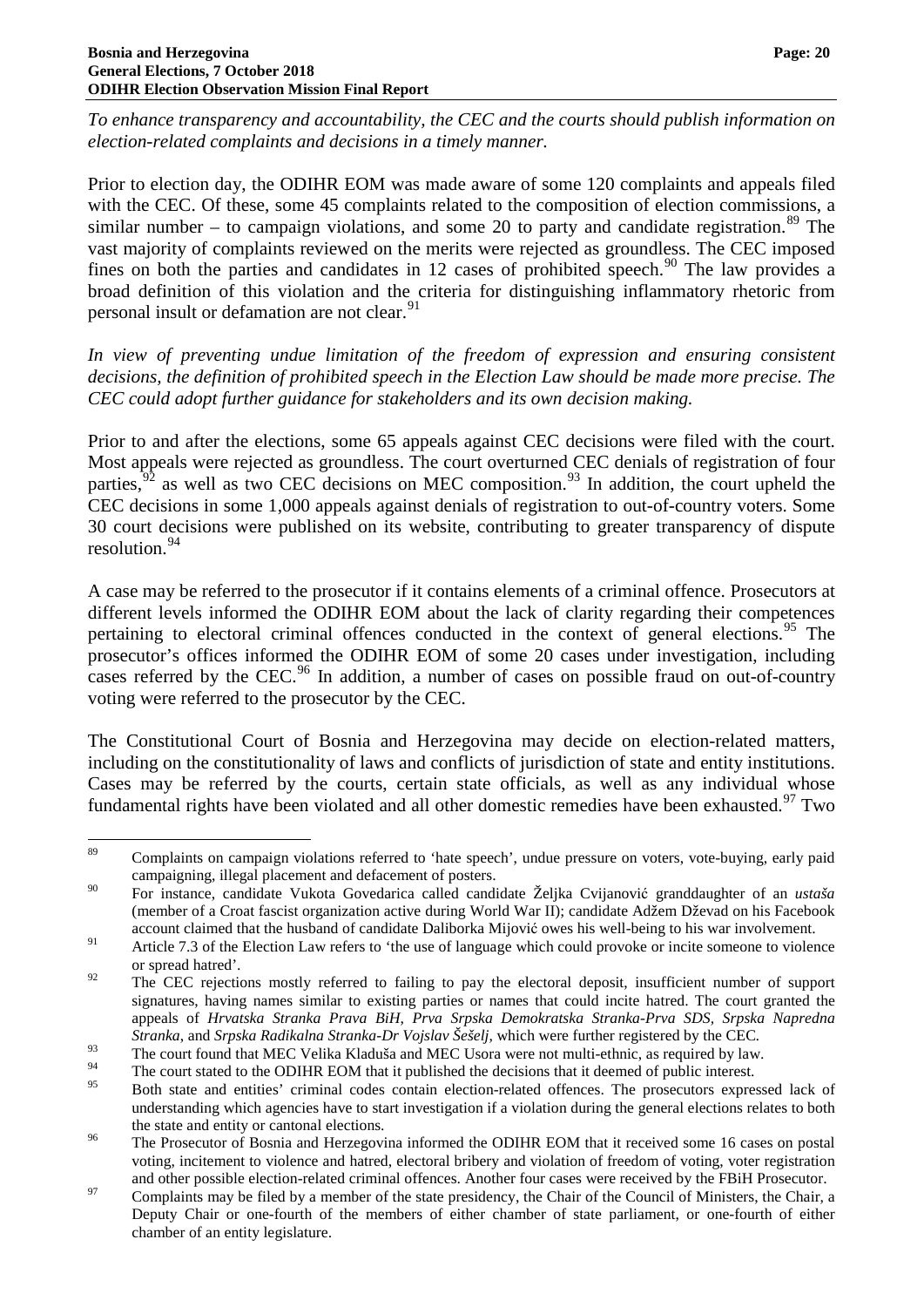complaints filed to the Constitutional Court related to these elections, namely to the allocation of mandates from the cantonal assemblies to the FBiH HoP.<sup>[98](#page-22-3)</sup>

#### <span id="page-22-0"></span>**XIV. ELECTION OBSERVATION**

The law provides for election observation by citizen and international observers. Registered candidates and political parties may also appoint observers. Accredited observers from political parties, independent candidates, CSOs and international organizations may observe the entire electoral process. On election day, observers from political subjects and CSOs may only have one observer in the premises of a polling station at a time.

The CEC regulates the accreditation process and is in charge of accreditation of international and citizen observers, as well as contestants' representatives to the CEC. MECs accredit the observers appointed by contestants for activities within the relevant constituency. In an inclusive manner, the CEC accredited 5,611 citizen and 650 international observers. According to the CEC, MECs accredited some 50,000 observers from various political subjects. *Pod Lupom*, a coalition of six CSOs, mounted the largest citizen observation effort and regularly published observation reports.

#### <span id="page-22-1"></span>**XV. ELECTION DAY**

Election day was generally orderly and IEOM observers were able to follow the process without restrictions. Transparency was enhanced by the presence of citizen observers in 60 per cent of polling stations observed. Party observers were present in 97 per cent of the polling stations observed. The CEC reported the turnout at 53.3 per cent and started to post preliminary results on its website on 8 October.

#### <span id="page-22-2"></span>**A. OPENING AND VOTING**

IEOM observers assessed opening of polling stations largely positively, while noting a number of procedural omissions. Commissions often did not record the number of ballots received or the serial numbers of plastic ties, and sometimes did not properly seal the ballot boxes. In 10 out of 128 polling stations observed, opening was delayed by more than 15 minutes.

In general, polling was conducted in a calm atmosphere and no incidents were reported by IEOM observers. The voting process was assessed positively in 94 per cent of the 1,273 polling stations observed; the negative assessment in 6 per cent of reports was mainly because of failure to ensure the secrecy of the ballot and undue influence on the process by unauthorized persons.

Voter identification procedures were largely followed. In 22 per cent of polling stations observed, some voters were turned away mainly due to the following reasons: voters could not present a valid identification document (40 cases), were not found on the voter list (87 cases) or were redirected to another polling station (184 observations). Half of the polling stations observed were accessible for

<span id="page-22-3"></span><sup>&</sup>lt;sup>98</sup> One complaint was filed by Ms. Borjana Krišto, then Chair of the BiH HoR, challenging the compliance of certain provisions of the FBIH Constitution with the Constitution of Bosnia and Herzegovina. Another complaint on procedural aspects of amending the Election Law was filed by the Bosniac Caucus of the BiH HoP. On 6 July 2017, it was rejected by the Constitutional Court. Subsequently, the draft legal amendments were to be adopted by the BiH HoP by simple majority of MPs present, including at least one-third of votes from each entity.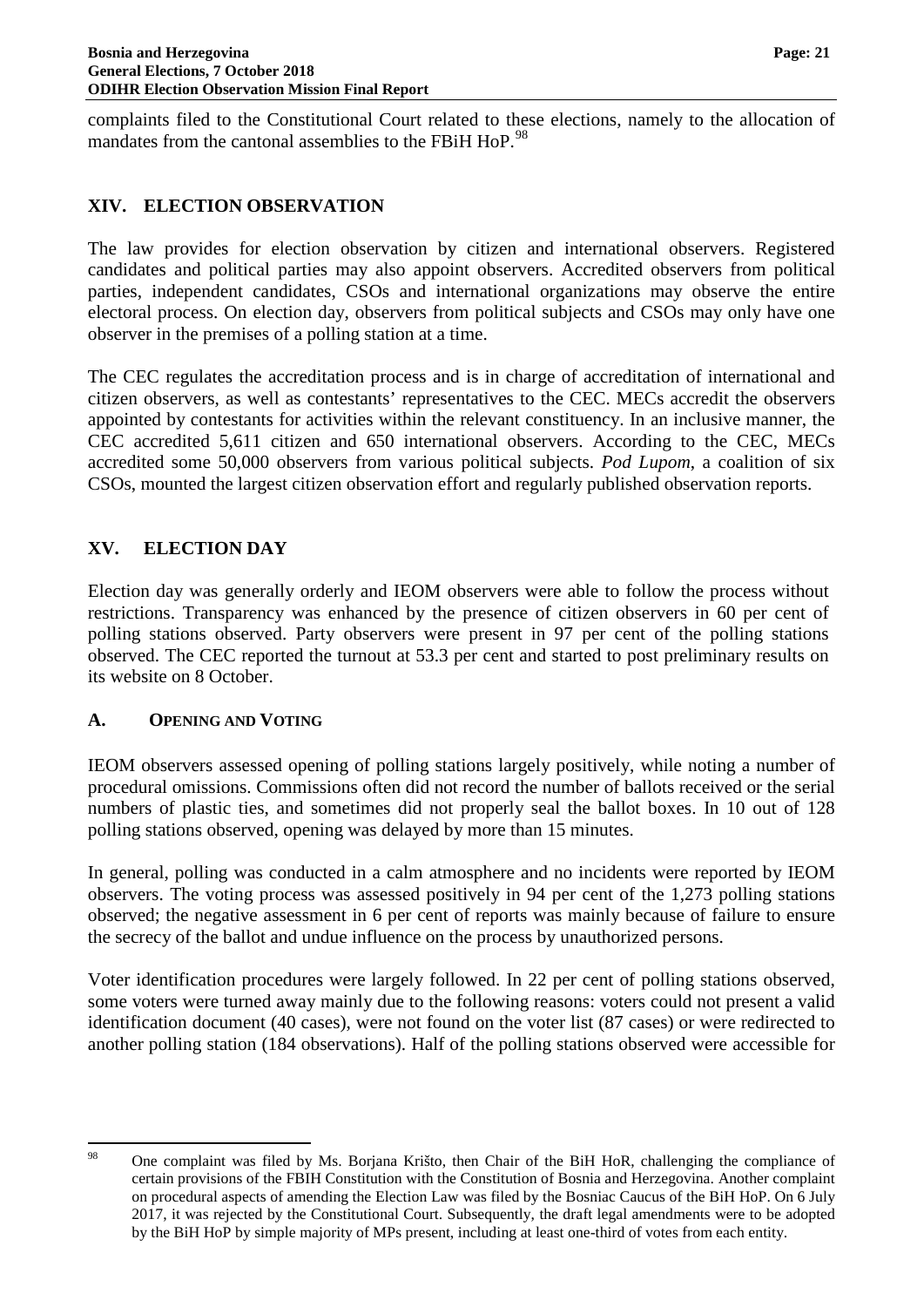voters with different kinds of disabilities, and the layout was generally suitable for the requirements of voters with disabilities for independent voting (80 per cent).<sup>[99](#page-23-0)</sup>

*Additional efforts should be undertaken by the authorities to ensure barrier-free access to polling stations.*

IEOM observers noted problems with the secrecy of the vote in 18 per cent of the polling stations observed, which is of concern and at odds with paragraph 7.4 of the 1990 OSCE Copenhagen Document and other international standards.<sup>[100](#page-23-1)</sup> The secrecy was not ensured mainly due to overcrowding in the polling stations (8 per cent), inadequate layout of the voting premises (5 per cent) and voters not marking their ballots in secret (16 per cent). Many voters did not fold their ballots before casting. Further, instances of family or group voting were noted in 16 per cent of observations.

*The state should take effective measures to protect the voters' right to a free and secret choice. The voting procedures should be reviewed to ensure the secrecy of the vote and protection against undue influence on voters. The importance of ballot secrecy should be emphasized during the training of election commissions and in voter education materials.*

The law provides for assisted voting only for voters with visual impairments, illiterate voters and those with physical disabilities. In practice, however, the IEOM observed numerous cases of assisted voting (in particular for women and also for young voters) for those who appeared to be capable of making their choice independently. This is indicative of voters being unduly influenced, contrary to international standards.<sup>[101](#page-23-2)</sup>

IEOM observers noted that in almost half of observations party observers kept track of those who voted.<sup>[102](#page-23-3)</sup> In the light of observed cases of undue influence on voters by political parties during the campaign (See *Electoral Campaign*), this could be perceived as a form of pressure on voters on election day. This process was aided by the commissioners announcing the voters' names before issuing the ballots. In 2 per cent of observations, the IEOM observed individuals in the vicinity of the polling stations attempting to influence voters.<sup>[103](#page-23-4)</sup> IEOM observers also reported some instances of serious irregularities, such as carousel voting, proxy voting and indications of ballot box stuffing, which all together undermines the integrity of the voting process.<sup>[104](#page-23-5)</sup>

*The practice of announcing voters' names in the polling stations should be reconsidered. Consideration should be given to a ban on keeping track of voters who voted on election day by political subjects, including by using voter lists in the polling stations.*

<span id="page-23-0"></span><sup>&</sup>lt;sup>99</sup> Article 29(a) of the CRPD obliges States to "ensure that persons with disabilities can effectively and fully participate in political and public life on equal basis with others … *inter alia*, by ensuring that voting procedures, facilities and materials are appropriate, accessible and easy to ... use".<br><sup>100</sup> Paragraph 7.4 of the 1990 OSCE Copenhagen Document urges participating States to "ensure that votes are cast

<span id="page-23-1"></span>by secret ballot or by equivalent free voting procedure." Paragraph 20 of the 1996 CCPR General Comment No.

<span id="page-23-2"></span><sup>&</sup>lt;sup>101</sup> 25 to the ICCPR requires the states to "take measures to guarantee the secrecy of the vote during elections...".<br><sup>101</sup> Paragraph 19 of the 1996 CCPR General Comment No. 25 to the ICCPR requires that "Persons entitled must be free to vote … without undue influence or coercion of any kind which may distort or inhibit the free

<span id="page-23-3"></span>expression of the elector's will".<br><sup>102</sup> By law, all political subjects are provided, upon request and free of charge, a copy of the voter lists for the

<span id="page-23-5"></span><span id="page-23-4"></span>elections in which they are participating. Such copies were used for tracking the voters' participation.<br>
Media reported that law-enforcement agencies detained two people for undue influence on the will of voters.<br>
Paragra with ... voting as well as intimidation or coercion of voters should be prohibited by penal laws and those laws should be strictly enforced".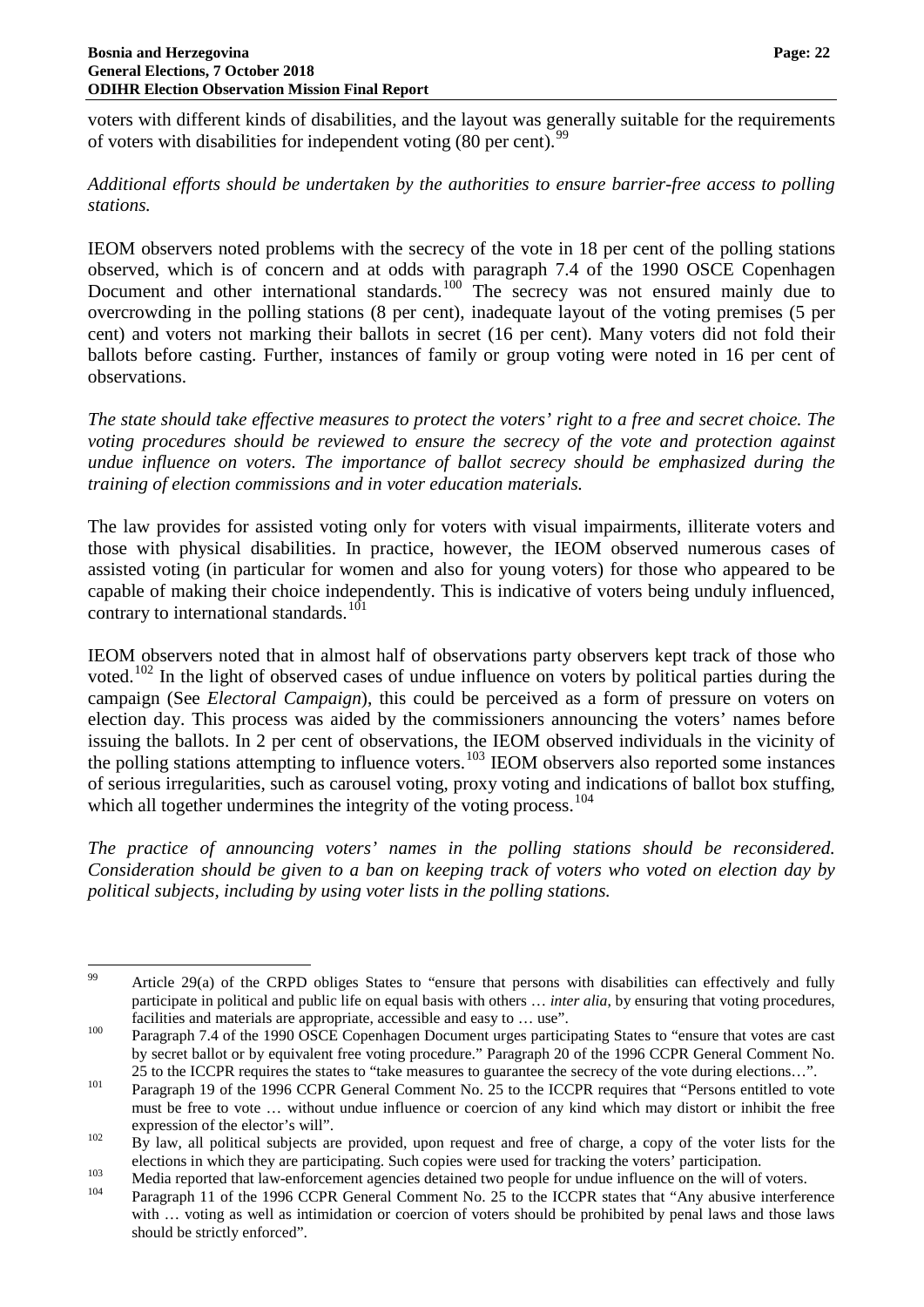### <span id="page-24-0"></span>**B. CLOSING AND COUNTING**

The IEOM assessed counting negatively in 23 out of 126 polling stations observed, which is considerable. The negative assessment was linked to significant procedural errors or omissions, PSC members either lacking knowledge of or not following the counting procedures.

The IEOM observed cases when the PSCs did not count or enter the number of unused ballots in the protocols before opening the ballot boxes (10 and 13 cases, respectively). In 14 observations, the number of received ballots, signatures in the voter lists and unused ballot papers did not reconcile. After opening the ballot boxes, validity of the ballot papers was not determined in a reasonable and consistent way in 22 instances. In as many polling stations, the validity of the ballots was not determined by all PSCs members, as required by the regulations. Further, following the counting of valid and invalid ballots, not all figures were recorded by the PSCs in the results protocols (33 observations) and the recorded numbers were not announced to those present in the polling station (26 observations). In 21 instances, the number of ballots for a given race was higher than the number of signatures in the voter lists, which could be indicative of possible ballot box stuffing.

The completion of protocols proved problematic for the PSCs and triggered recounts at a later stage. One third of the PSCs observed faced difficulties in completing the results protocols and 16 PSCs observed did not reconcile the figures, as prescribed by the regulations. Changing of figures in the results protocols without recounting ballots was observed at 21 PSCs. The PSCs sometimes used pre-signed results protocols (10 cases). Interference in the counting process by party observers was reported in 11 counts observed. The PSCs did not publicly display a signed copy of the results protocol in one fourth of polling stations observed, which reduced transparency.

Difficulties experienced by PSC members and the lack of knowledge of procedures, especially during the counting process, evidenced inadequate training. Moreover, the complex counting procedures proved to be highly prone to human errors. Many commissioners and other IEOM interlocutors suggested alternative mechanisms, such as ballot scanners or centralized counting in constituencies, as possible solutions that could increase trust in the election results. [105](#page-24-2)

*The accuracy of vote counting should be improved. Training for PSC members should be strengthened, with a special focus on the vote count and the completion of results protocols. Possibility of random recounts of the PSC voting results for all races and across all constituencies could be considered. Should technical solutions for automatic counting be introduced, a comprehensive feasibility study and piloting should be undertaken, with procurement, security and other pertinent issues discussed sufficiently in advance of the elections and in an inclusive manner.*

#### <span id="page-24-1"></span>**C. TABULATION AND THE ANNOUNCEMENT OF RESULTS**

The tabulation was overall assessed positively. The process was assessed negatively in 6 out of the 96 observed MECs. The conditions for tabulation were inadequate in 15 MECs, largely due to poor organization and insufficient space, which led to overcrowding. Difficulties that the PSCs faced with counting were further evidenced, with many MECs receiving incomplete protocols (observed in 26 MECs), incorrect copies of the protocols (13 MECs), or protocols that were not signed by all PSC members (11 MECs). The IEOM observers were largely able to follow the tabulation process.

<span id="page-24-2"></span><sup>&</sup>lt;sup>105</sup> If technical solutions are introduced, they should be preceded by adequate preparations, in order to allow time for feasibility studies, procurement, planning, testing, evaluation, certification, voter education, public confidence building and implementation. See [Recommendation CM/Rec\(2017\)5](https://search.coe.int/cm/Pages/result_details.aspx?ObjectID=0900001680726f6f) of the Council of Europe's Committee of Ministers to member States on standards for e-voting and the accompanying Guidelines and Explanatory Memorandum. See also [ODIHR Handbook for the Observation of New Voting Technologies.](https://www.osce.org/odihr/elections/104939)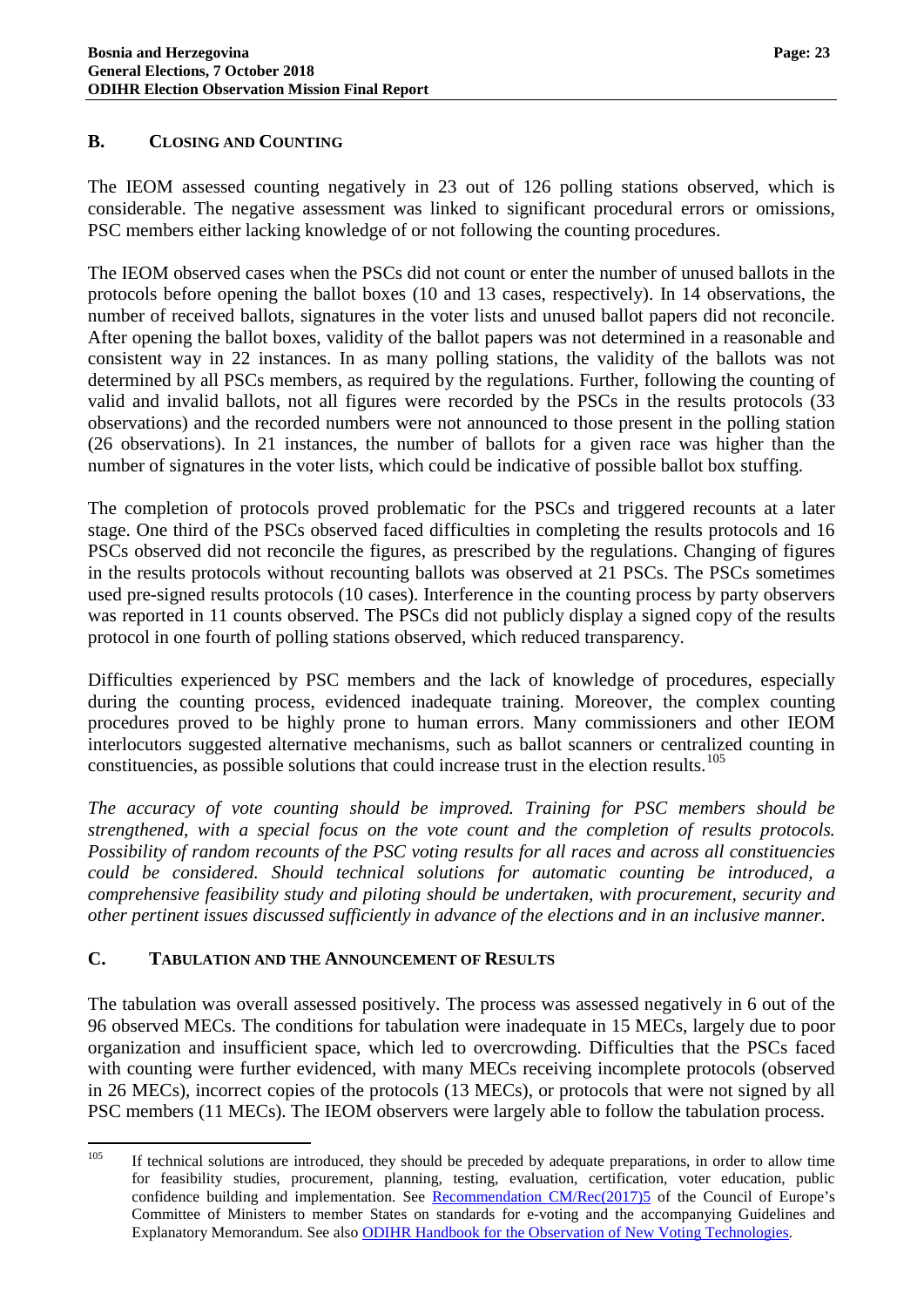The number of invalid ballots for different races reached 7 per cent, which is of concern. A significant part of these ballots was blank and regarded by ODIHR EOM interlocutors as a protest vote. At the same time, the complexity of the ballot paper may have led to a confusion among voters. This underscores the need for further voter education and other efforts to reduce the high number of invalid votes in future elections.

PSC results protocols, which were entered by MECs into the results management system, contained discrepancies, including incorrect or partially filled protocols. Therefore, on 10 October after the data entry process, the CEC ordered all MECs to correctly establish elections results in those polling stations where there were inaccuracies in the results protocols. In some cases, MECs counted ballots anew to complete the aggregated results for a given municipality. The CEC rejected as premature some 20 requests for recounts submitted prior to the announcement of complete preliminary results.

Following the announcement of the complete preliminary results by the CEC on 23 October, political subjects, MECs, observers and groups of at least 50 voters could, within three days, submit requests for recounts due to alleged irregularities that may have impacted the voting results.<sup>[106](#page-25-1)</sup> Around 100 such requests were submitted to the CEC for recounts in one or more polling stations, including some 10 requests for recounts in all polling stations in a constituency or an entity.<sup>[107](#page-25-2)</sup> The CEC decided to conduct recount of votes in 84 polling stations.<sup>[108](#page-25-3)</sup> These recounts resulted in changes in the number of votes and the allocation of mandates within candidate lists in six cases related to elections of cantonal assemblies. In addition, the CEC altered the allocation of mandates to ensure the minimum guaranteed representation of the constituent peoples in the FBiH HoR and the RS NA. The CEC established and announced the final results on 6 November.

### <span id="page-25-0"></span>**XVI. POST-ELECTION DEVELOPMENTS**

According to the declared results, 14 political parties, including 4 new entrants, surpassed the 3 per cent threshold and gained representation in the BiH HoR. At the entity level, 12 parties will be represented in the FBiH HoR and 8 in the RS NA. As for the presidential elections, Šefik Džaferović (SDA), Željko Komšić (DF) and Milorad Dodik (SNSD) were declared the Bosniac, Croat and Serb members of the state presidency, respectively. The election of Mr. Komšić provoked discontent among the Croat parties, including HDZ BiH. They disputed the legitimacy of his victory, claiming that it was predominantly due to Bosniac votes.

Following the election day, a large number of contestants described the electoral process as fraudulent and publicly questioned the validity of the results. Some contestants alleged electoral malpractices on election day, including "stealing" of votes during counting, vote-buying, intentional invalidation of ballots, and political involvement of MECs in the process. Intentions to demand recounts of ballots or seek annulment of elections were expressed in the media prior to the official announcement of complete preliminary results, including by SDS and PDP in the RS, and SBB in the FBiH. The NiP publicly stated that the electoral process was "completely compromised" and

<span id="page-25-1"></span><sup>&</sup>lt;sup>106</sup> A political subject may request a recount of votes in the constituencies that it contested, an observer - in the polling station where s/he observed, a group of at least 50 voters– in the polling station where they all voted, and

<span id="page-25-2"></span>a MEC – in one or more polling stations within its area of responsibility.<br><sup>107</sup> For instance, SDS requested recounts in all 2,240 polling stations in RS; Bosnian-Herzegovinian Patriotic Party candidate Sefer Halilović – for the whole FBiH; HDZ 1990 – in all PSCs in Mostar, Novi Travnik, Siroki Brijeg,

<span id="page-25-3"></span>Travnik, Vitez, and Zepce; *Narodna Stranka Radom za Boljitak* – for all postal votes for the FBiH HoR.<br><sup>108</sup> All other requests were either deemed inadmissible on the grounds that they were submitted by unauthorized persons or rejected as unsubstantiated.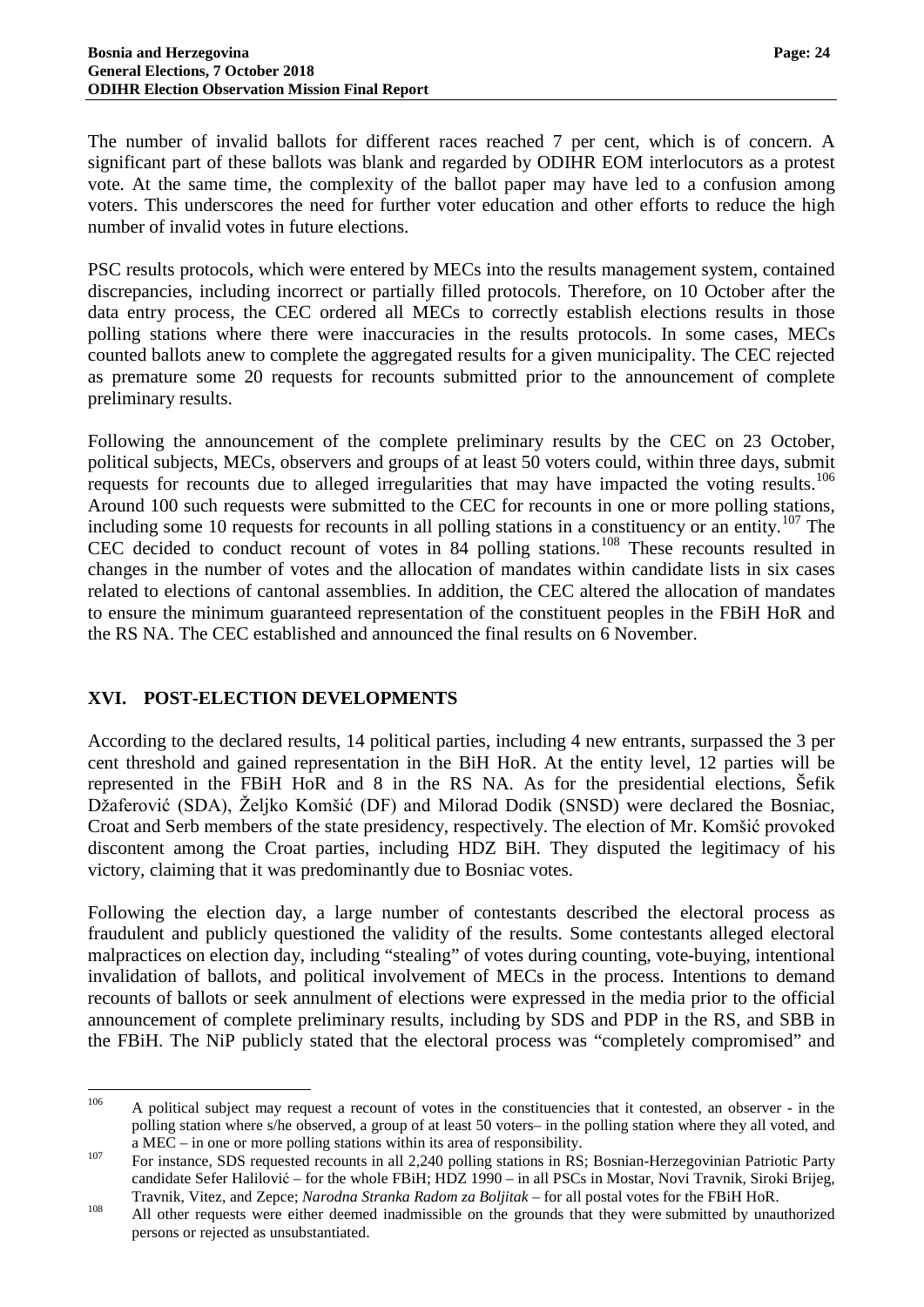filed a complaint to the State Investigation and Protection Agency on irregularities in the conduct of MECs and PSCs.

Complaints may not be filed on election day in the polling stations. PSC members, observers and voters may record "substantiated objections" to alleged irregularities in the PSC activity logbook. Based on such objections, political subjects may file complaints to MECs or the CEC, which may also review the objections *ex officio*. After election day, some 60 complaints were lodged to the CEC on alleged election day irregularities, with around 15 rejected as groundless, and some 30 referred by the CEC to MECs.<sup>[109](#page-26-2)</sup>

After election day, the court reviewed over 50 appeals against CEC decisions, including related to recounts and hate speech. Court decisions were published on its website. The vast majority of the appeals were rejected on the merits. Some appeals were partly granted and the fines imposed by the CEC for hate speech were reduced. Three appeals against rejections of requests for recounts were deemed inadmissible as filed by candidates rather than authorized representatives of their parties.

On 30 October, the CEC took a unanimous decision that it was competent to determine the numbers of delegates elected to the FBiH HoP by cantonal assemblies. Nevertheless, as of 29 November, following several attempts, the CEC failed to allocate the number of delegates. This failure derived from a lack of common understanding, whether the 2013 census data should be used, as required by the Election Law (Article 10.12), or the data from the 1991 census, as inferred from the FBiH Constitution. On 18 December, the CEC adopted a decision to allocate seats in the FBiH HoP on the basis of minimum representation (at least one delegate from each constituent people, if elected, from each cantonal assembly) and the  $2013$  census.<sup>[110](#page-26-3)</sup>

## <span id="page-26-0"></span>**XVII. RECOMMENDATIONS**

These recommendations as contained throughout the text are offered with a view to further enhance the conduct of elections in Bosnia and Herzegovina and to support efforts to bring them fully in line with OSCE commitments and other international obligations and standards for democratic elections. These recommendations should be read in conjunction with past ODIHR recommendations that have not yet been addressed.<sup>[111](#page-26-4)</sup> ODIHR stands ready to assist the authorities of Bosnia and Herzegovina to further improve the electoral process and to address the recommendations contained in this and previous reports.

### <span id="page-26-1"></span>**A. PRIORITY RECOMMENDATIONS**

1. The legislator should address the ECtHR judgments with regards to discriminatory ethnicity and residency-based restrictions to stand for elections.

<span id="page-26-2"></span><sup>&</sup>lt;sup>109</sup> Including on alleged undue pressure on voters, ballot box stuffing, voting with falsified or pre-marked ballots and other irregularities pertaining to voting and counting.

<span id="page-26-4"></span><span id="page-26-3"></span>

The decision was taken by five votes. Two Bosniac CEC members voted against.<br>
111 According to the paragraph 25 of the [1999 OSCE Istanbul Document,](https://www.osce.org/mc/39569) OSCE participating States committed themselves "to follow up promptly the ODIHR's election assessment and recommendations". The follow-up of prior recommendations is assessed by the ODIHR EOM as follows: recommendations 4, 6, 9, 11, 21, 23 and 24 from the final report on the 2010 general elections [\(2010 Final Report\)](https://www.osce.org/odihr/74612), as well as 6, 11, 12, 13, 27, 29 and 30 from the final report on the 2014 general elections [\(2014 Final Report\)](https://www.osce.org/odihr/elections/bih/133511) are fully implemented. Recommendations 7 and 20 of the 2010 Final Report, as well as 7, 8 and 28 from the 2014 Final Report are mostly implemented. Recommendations 5, 8, 12, 15, 16 and 19 from the 2010 Final Report, as well as recommendations 2, 3, 4, 16, 18, 20, 21 and 24 from the 2014 final report are partially implemented. See also [www.paragraph25.odihr.pl.](http://www.paragraph25.odihr.pl/)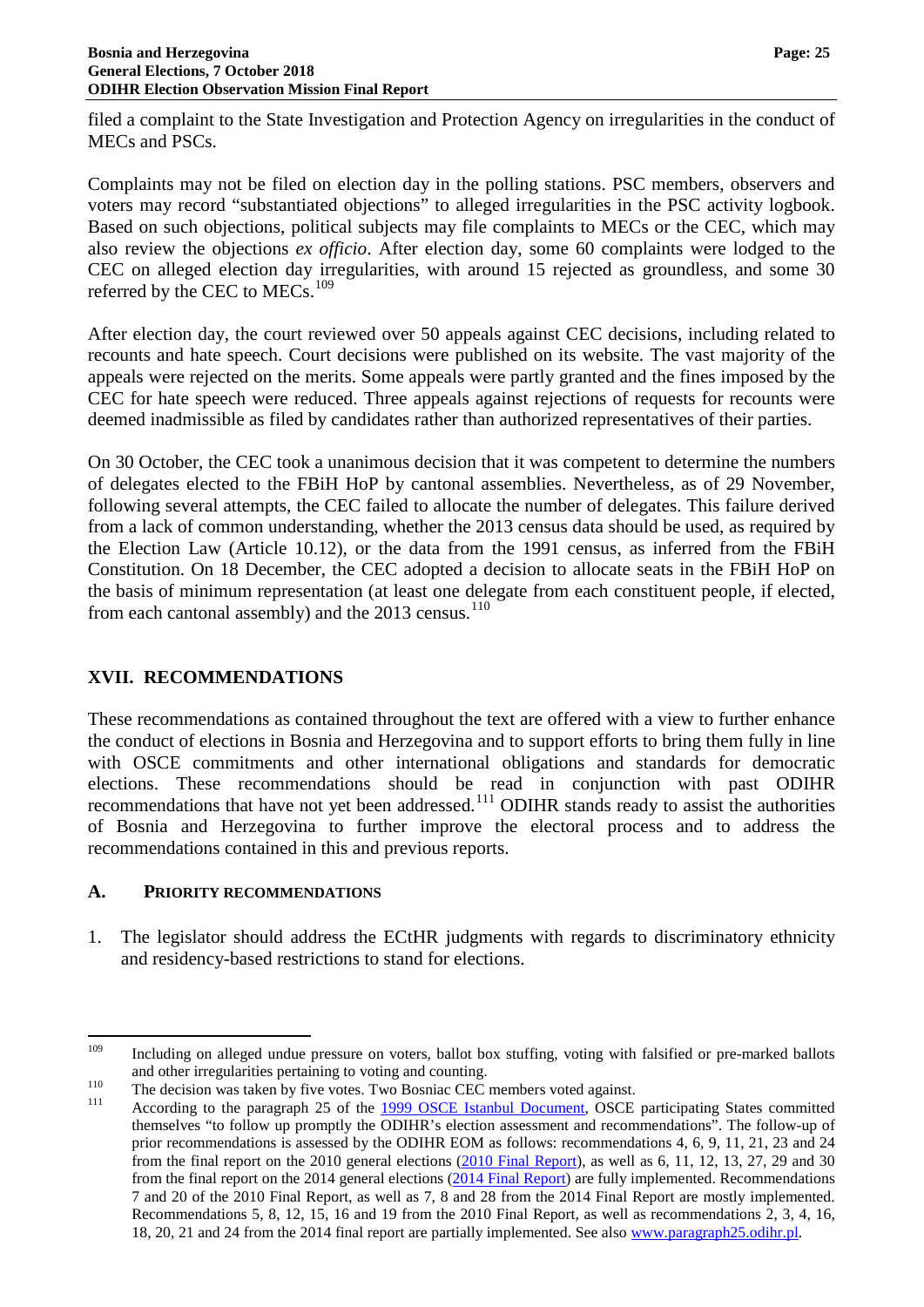- 2. A comprehensive review of the legal framework should be undertaken to eliminate the shortcomings identified in this and prior ODIHR reports and to prevent the abuse of public resources for campaign purposes.
- 3. Political subjects should follow the law and refrain from exercising pressure on voters. Cases of alleged pressure on voters should be examined promptly, thoroughly and effectively, and perpetrators held accountable in a timely manner by the prosecutors and the CEC.
- 4. The state should take effective measures to protect the voters' right to a free and secret choice. The voting procedures should be reviewed to ensure the secrecy of the vote and protection against undue influence on voters. The importance of ballot secrecy should be emphasized during the training of election commissions and in voter education materials.
- 5. The practice of announcing voters' names in the polling stations should be reconsidered. Consideration should be given to a ban on keeping track of voters who voted on election day by political subjects, including by using voter lists in the polling stations.
- 6. Serious efforts should be made to ensure the impartiality of election administration. Consideration could be given to revising the method of formation of the PSCs, for example, by limiting eligibility to nominate PSC members only to the parties represented in the state and entity parliaments. Alternative mechanisms for the appointment of PSC members could also be considered, such as open calls, when political parties fail to make timely nominations.
- 7. The regulatory framework should be strengthened to provide for transparency and accountability of campaign finances. Consideration should be given to explicitly prescribing in the law that all campaign-related financial transactions be conducted via dedicated bank accounts.

### <span id="page-27-0"></span>**B. OTHER RECOMMENDATIONS**

### **Electoral System**

8. The constituencies and the number of mandates for the state and entity parliaments should be periodically reviewed to ensure equality of vote. Such reviews should be conducted in line with international commitments and good practice. Consideration could be given to introducing legal provisions prescribing action by the CEC if the respective parliaments do not fulfil their statutory duties.

### **Election Administration**

- 9. Authorities should provide adequate funding for the organization of elections. The CEC should be provided with the necessary resources to attract sufficient and qualified staff to effectively administer all its tasks.
- 10. Authorities should enhance voter education programmes, including on preventing family voting and irregular assisted voting. The CEC should further intensify its efforts to provide accessible voter education and information to all groups of voters, particularly to persons with disabilities, in close consultation with the organizations representing them.
- 11. Additional efforts should be undertaken by the authorities to ensure barrier-free access to polling stations.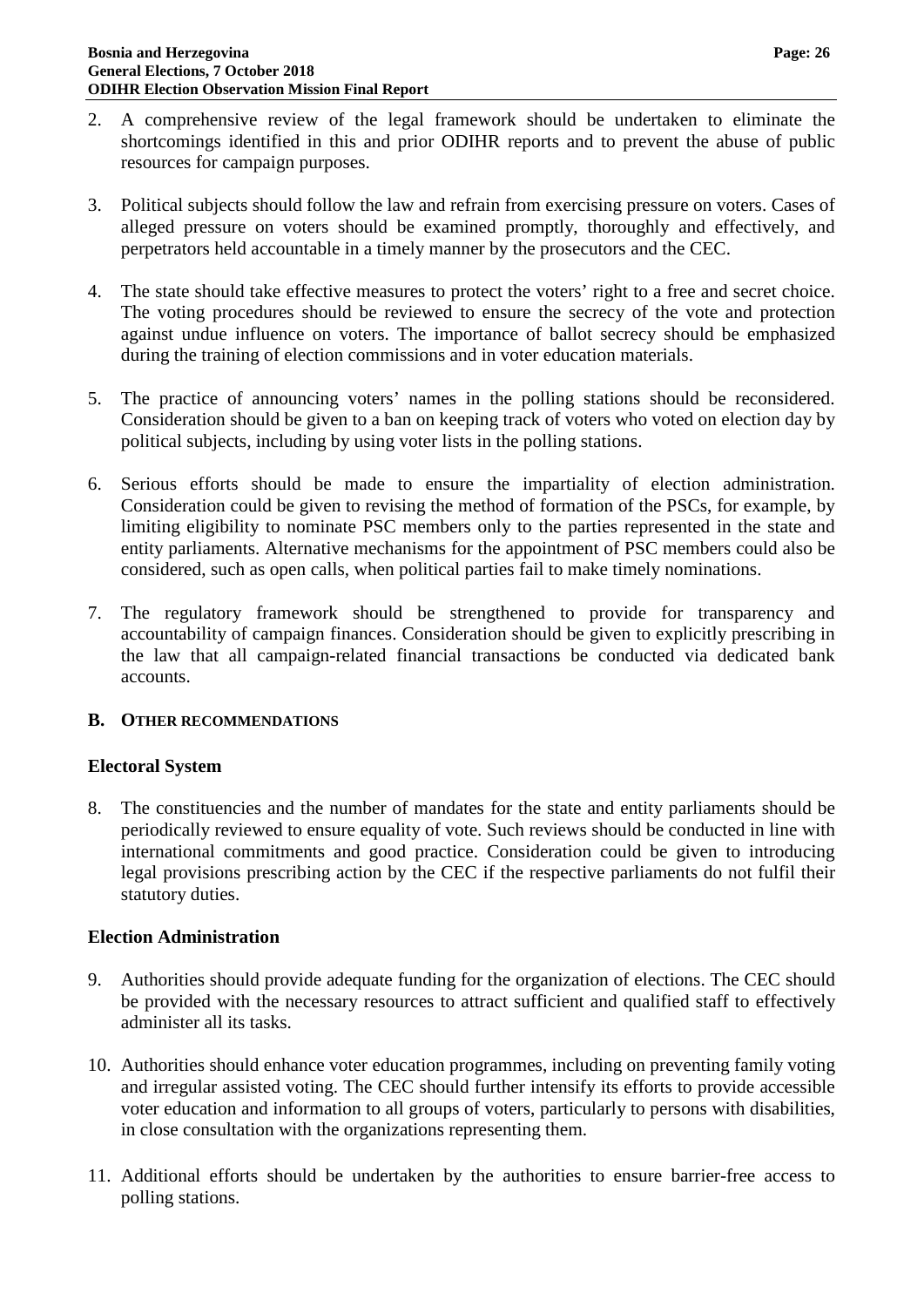- 12. Effective measures should be taken to strengthen recruitment and training methods in order to ensure impartiality and professionalism of commissioners, with remuneration commensurate to their workload. To enhance the professional capacity of election commissions, the CEC and MECs could offer periodic training with certification of potential PSC members, with the aim to create a roster of certified people.
- 13. The accuracy of vote counting should be improved. Training for PSC members should be strengthened, with a special focus on the vote count and the completion of results protocols. Possibility of random recounts of the PSC voting results for all races and across all constituencies could be considered. Should technical solutions for automatic counting be introduced, a comprehensive feasibility study and piloting should be undertaken, with procurement, security and other pertinent issues discussed sufficiently in advance of the elections and in an inclusive manner.

#### **Voter Registration**

- 14. Further efforts should be undertaken to improve the accuracy of voter registration. To this end, consideration should be given to revising the mechanism of reporting and registration of deaths to ensure timely data exchange and correction of citizens' records. The authorities could create an effective electronic notification system between the institutions involved, with clearly defined responsibilities and timelines. The duty to report death to the population registries could be transferred to the respective medical institutions.
- 15. In order to increase public trust in the integrity of the voter registration process, various stakeholders, including political parties and civil society organizations, could be invited to participate in audits of voter lists, initiated and overseen by the CEC.

#### **Candidate Registration and Campaign**

16. A gender quota that ensures parity of male and female candidates on candidate lists should be considered, and dissuasive sanctions for not complying with the quota should be applied. Political parties should facilitate women's political advancement, increase visibility of female candidates during electoral campaigns, and integrate gender issues into their platforms. To encourage this, consideration could be given to increases in state funding for parties that promote gender equality, additional free access to public media for women candidates, and annual party subsidies to fund women's wings of political parties.

#### **Campaign Finance**

17. The law should be amended to prescribe proportionate and dissuasive sanctions for violations. A reasonable deadline for auditing and publishing all campaign finance reports and the audit conclusions should be established by the law or set by the CEC.

#### **Media**

- 18. Legislation deterring excessive concentration of media, both traditional and online, as well as providing for full transparency of media ownership, should be adopted.
- 19. As previously recommended by ODIHR, all public broadcasters should provide impartial and balanced coverage in their news and political programmes to all parties and candidates.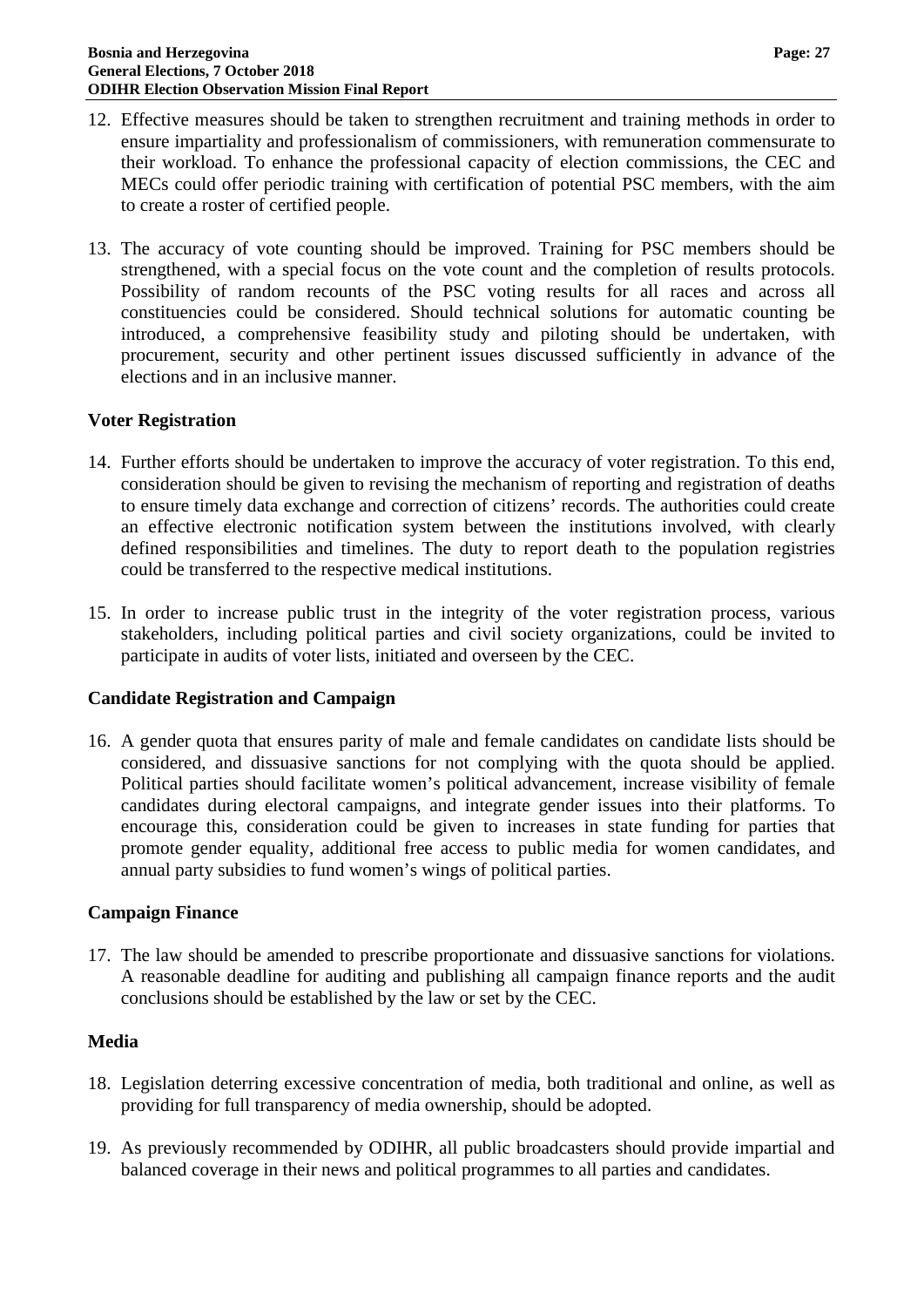### **Complaints and Appeals**

- 20. In view of providing for effective protection of electoral rights, the deadline for filing complaints could be extended, particularly for complaints about ongoing violations. The CEC should be proactive in reviewing possible irregularities ex officio, including upon notifications received from observers. Judicial review of CEC decisions on complaints and appeals should be made possible.
- 21. To enhance transparency and accountability, the CEC and the courts should publish information on election-related complaints and decisions in a timely manner.
- 22. In view of preventing undue limitation of the freedom of expression and ensuring consistent decisions, the definition of prohibited speech in the Election Law should be made more precise. The CEC could adopt further guidance for stakeholders and its own decision making.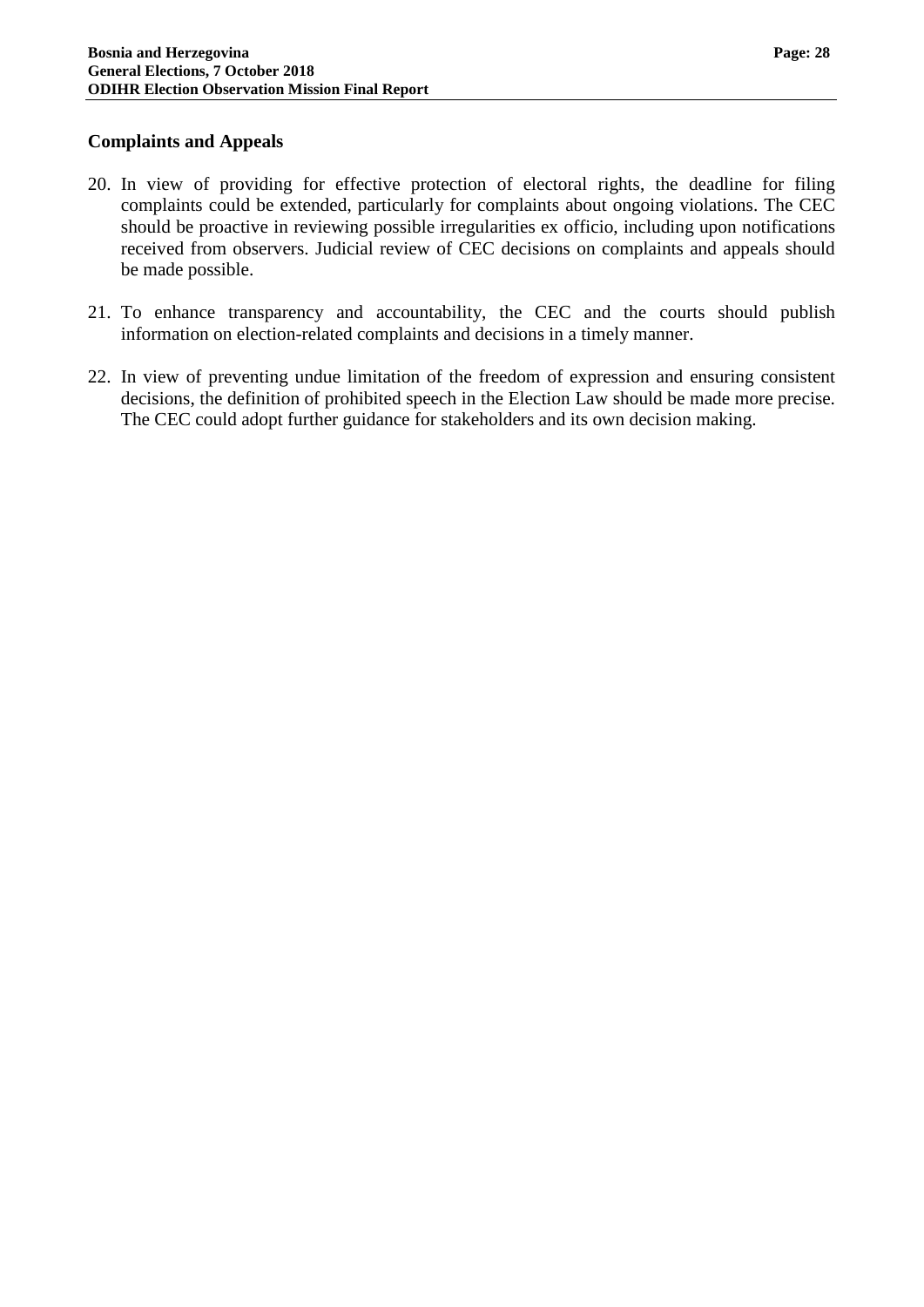## <span id="page-30-0"></span>**ANNEX I: FINAL ELECTION RESULTS[112](#page-30-1)**

| Types of Votes         | <b>FBiH</b>           | <b>RS</b>             |
|------------------------|-----------------------|-----------------------|
| Valid,                 | 1,008,955             | 683,361               |
| including              |                       |                       |
| Regular                | 977,905               | 650,939               |
| Postal                 | 23,550                | 24,726                |
| Absentee/mobile/abroad | 6,495                 | 5,832                 |
| Confirmed tendered     | 1,005                 | 1,864                 |
| Invalid votes          | 75,982 (7.0 per cent) | 44,277 (6.1 per cent) |

## **Presidency of Bosnia and Herzegovina**

## **Bosniac Member of the Presidency:**

| <b>Candidate name</b> | <b>Party affiliation</b>              |         | Percentage |
|-----------------------|---------------------------------------|---------|------------|
|                       |                                       | votes   |            |
| Šefik Džaferović      | SDA (Party for Democratic Action)     | 212,581 | 36.61      |
| Denis Bećirović       | SDP BiH (Social Democratic Party)     | 194,688 | 33.53      |
| Fahrudin Radončić     | SBB (Alliance for a Better Future –   | 75,210  | 12.95      |
|                       | Fahrudin Radončić                     |         |            |
| Mirsad Hadžikadić     | Mirsad Hadžikadić - Progress Platform | 58,555  | 10.09      |
| Senad Šepić           | <b>Independent Bloc</b>               | 29,922  | 5.15       |
| Amer Jerlagić         | Party for Bosnia and Herzegovina      | 9,655   | 1.66       |

## **Croat Member of the Presidency:**

| <b>Candidate name</b>         | <b>Party affiliation</b>                  | Number of<br>votes | Percentage |
|-------------------------------|-------------------------------------------|--------------------|------------|
| Željko Komšić                 | <b>Democratic Front</b>                   | 225,500            | 52.64      |
| Dragan Čović                  | HDZ BiH (Croat Democratic Union<br>BiH)   | 154,819            | 36.14      |
| Diana Zelenika                | HDZ 1990 (Croat Democratic Union<br>1990) | 25,890             | 6.04       |
| Boriša Falatar                | Naša Stranka (Our Party)                  | 16,036             | 3.74       |
| Jerko Ivanković-<br>Lijanović | Narodna Stranka Radom Za Boljitak         | 6,099              | 1.42       |

#### **Serb Member of the Presidency:**

| <b>Candidate name</b> | <b>Party affiliation</b>              | <b>Number of votes</b> | Percentage |
|-----------------------|---------------------------------------|------------------------|------------|
| Milorad Dodik         | SNSD (Alliance of Independent Social  | 368,210                | 53.88      |
|                       | Democrats)                            |                        |            |
| Mladen Ivanić         | Coalition Alliance for Victory        | 292,065                | 42.74      |
| Mirjana Popović       | <b>Serbian Progress Party</b>         | 23,086                 | 3.38       |
| Gojko Kličković       | <b>First Serbian Democratic Party</b> | 10,355                 | 1.52       |

<span id="page-30-1"></span><sup>&</sup>lt;sup>112</sup> Source: [CEC website.](http://www.izbori.ba/rezultati_izbora?resId=25&langId=1#/1/0/0/0/0)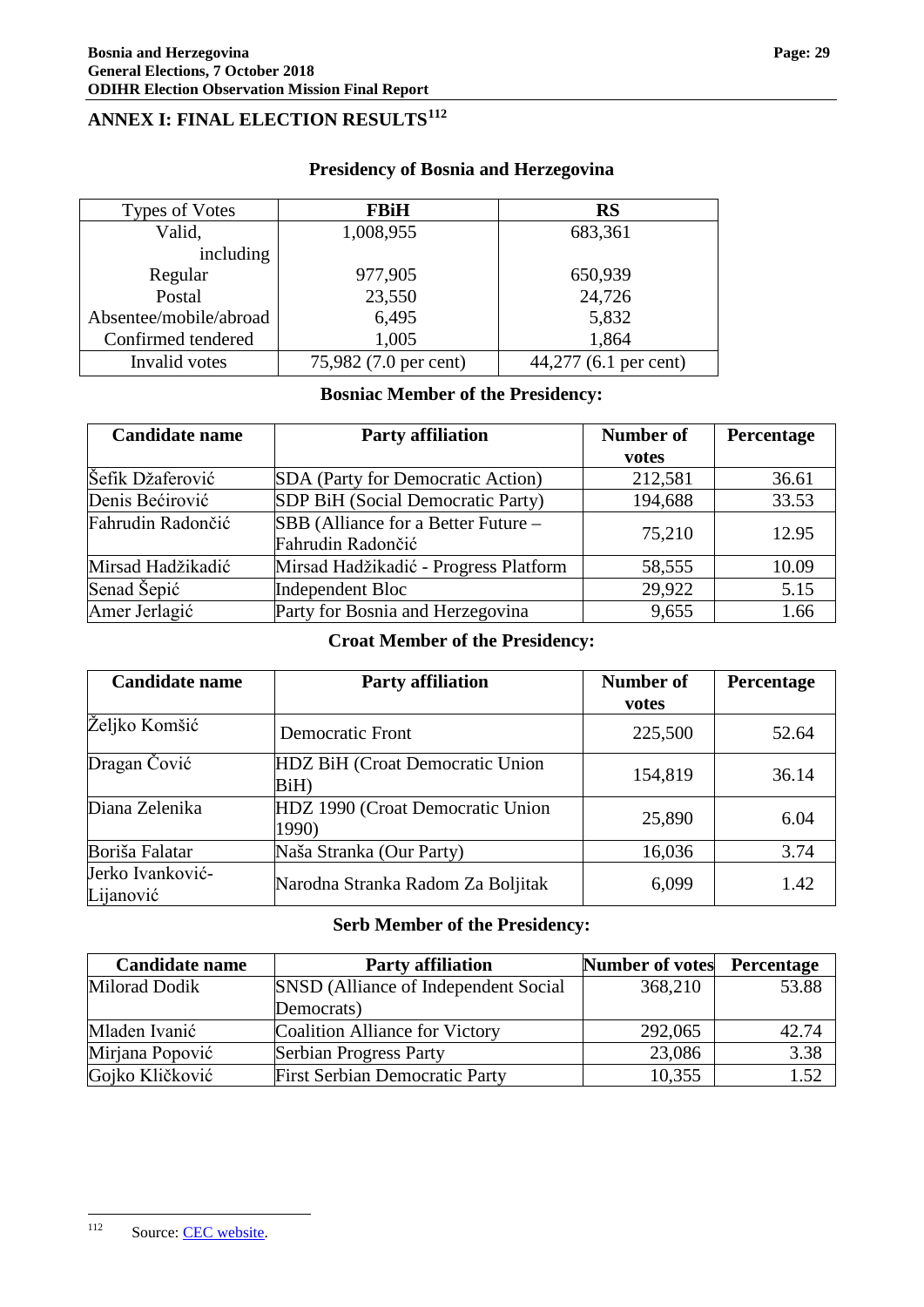| <b>Types of Votes</b>  | <b>FBiH</b>           | <b>RS</b>             |
|------------------------|-----------------------|-----------------------|
| Valid,                 | 989,192               | 667,324               |
| including              |                       |                       |
| Regular                | 957,784               | 633,214               |
| Postal                 | 23,881                | 25,895                |
| Absentee/mobile/abroad | 6,533                 | 6,365                 |
| Confirmed tendered     | 994                   | 1,850                 |
| Invalid votes          | 95,844 (8.8 per cent) | 60,600 (8.3 per cent) |

## **House of Representatives of Bosnia and Herzegovina**

## **From Federation of Bosnia and Herzegovina:**

| <b>Political party/coalition</b>                                     | <b>Number</b><br>of votes | Per<br>cent | <b>Total</b><br>number | <b>Direct</b><br>seats | Compen-<br>satory |
|----------------------------------------------------------------------|---------------------------|-------------|------------------------|------------------------|-------------------|
|                                                                      |                           |             | of seats               |                        | seats             |
| <b>SDA</b> (Party For Democratic Action)                             | 252,058                   | 25.48       | 8                      | 6                      | 2                 |
| Coalition HDZ BiH, HSS, HKDU BiH,<br>HSP-HNS, HSP DR AS BiH, HDU BiH | 145,487                   | 14.71       | 5                      | 5                      |                   |
| <b>SDP</b> (Social Democratic Party Of<br>BiH)                       | 140,782                   | 14.23       | 5                      | 3                      | 2                 |
| Coalition DF-GS, ŽELJKO KOMŠIĆ:<br><b>BiH POBJEĐUJE!</b>             | 96,174                    | 9.72        | 3                      | 3                      |                   |
| SBB (Alliance For A Better Future -<br>Fahrudin Radončić             | 67,599                    | 6.83        | $\overline{2}$         |                        | 2                 |
| Naša Stranka (Our Party)                                             | 48,401                    | 4.89        | $\overline{2}$         |                        |                   |
| Independent Bloc                                                     | 41,512                    | 4.20        |                        |                        |                   |
| PDA (Movement For Democratic Action)                                 | 38,417                    | 3.88        | 1                      |                        |                   |
| Coalition A-SDA For European Bosnia<br>And Herzegovina - Together    | 29,726                    | 3.01        | 1                      | 1                      |                   |
| Other 14 parties with less than 3 per cent<br>votes for each         | 129,036                   |             |                        |                        |                   |

## **From Republika Srpska:**

| <b>Political party/coalition</b>                            | <b>Number</b><br>of votes | Per<br>cent | <b>Total</b><br>number<br>of seats | <b>Direct</b><br>seats | Compen-<br>satory<br>seats |
|-------------------------------------------------------------|---------------------------|-------------|------------------------------------|------------------------|----------------------------|
| SNSD (Alliance of Independent Social<br>Democrats)          | 260,930                   | 39.10       | 6                                  | 4                      |                            |
| SDS List (SDS-NDP-NS-SRS)                                   | 162,414                   | 24.34       | 3                                  | 3                      |                            |
| PDP – Mladen Ivanić                                         | 83,832                    | 12.56       | $\overline{2}$                     |                        |                            |
| DNS (People Democratic Alliance)                            | 68,637                    | 10.29       |                                    |                        |                            |
| <b>Socialist Party</b>                                      | 31,321                    | 4.69        |                                    |                        |                            |
| SDA (Party for Democratic Action)                           | 29,673                    | 4.45        |                                    |                        |                            |
| Other 8 parties with less than 3 per cent<br>votes for each | 30,517                    |             |                                    |                        |                            |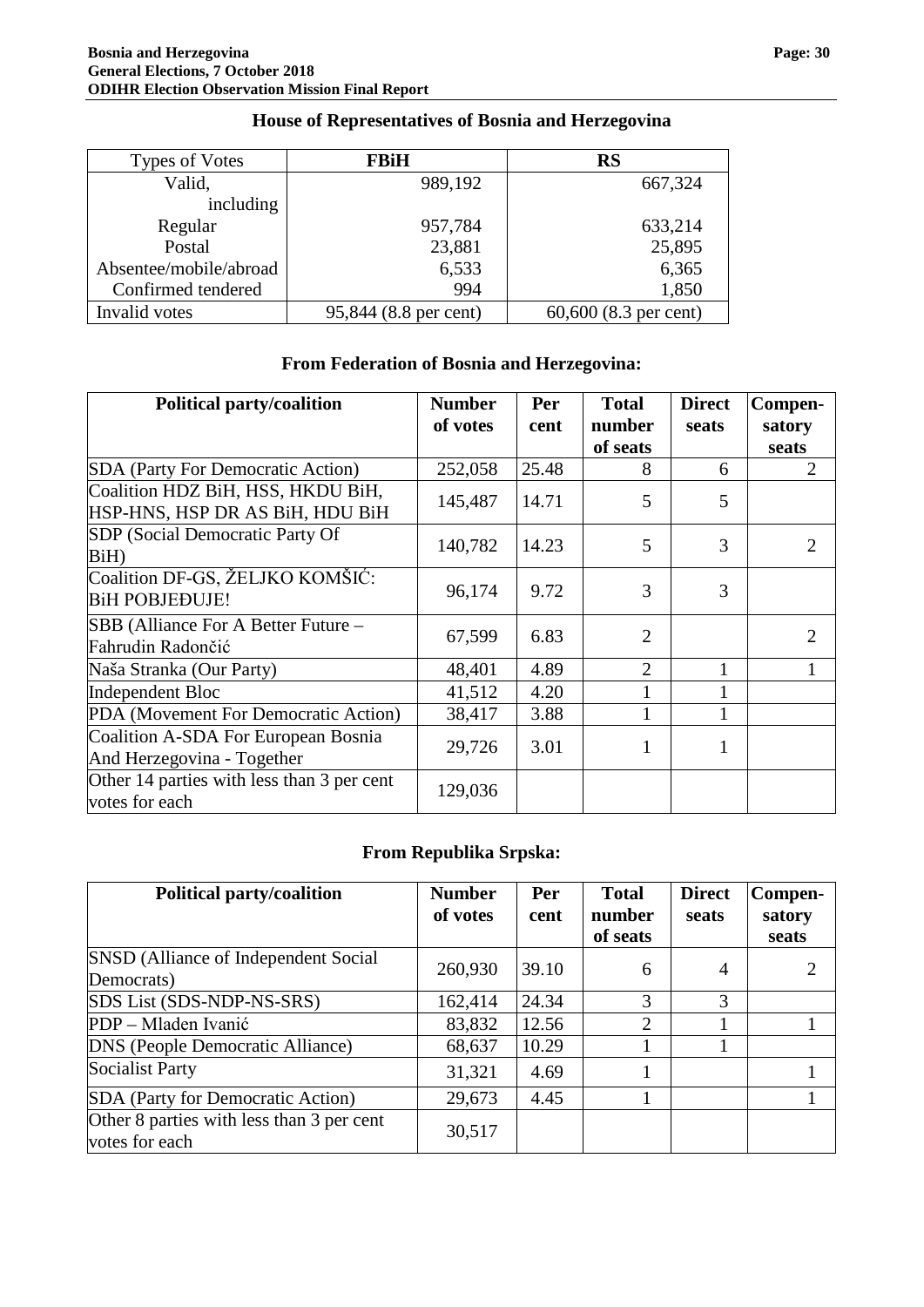#### Valid votes, Including Regular votes Postal votes Absentee/mobile/PS abroad Confirmed tendered<br>Invalid votes 1,001,333 969,818 23,918 6,599 998 83,791 (7.7 per cent)

| <b>Political party/coalition</b>                                                       | <b>Number</b> | Per   | <b>Total</b>   | <b>Direct</b>  | Compen- |
|----------------------------------------------------------------------------------------|---------------|-------|----------------|----------------|---------|
|                                                                                        | of votes      | cent  | number         | seats          | satory  |
|                                                                                        |               |       | of seats       |                | seats   |
| SDA (Party for Democratic Action)                                                      | 252,817       | 25.25 | 27             | 22             | 5       |
| SDP (Social Democratic Party BiH)                                                      | 145,458       | 14.53 | 16             | 12             | 4       |
| Coalition HDZ BiH, HSS, HKDU BiH,<br>HSP-HNS, HSP DR AS BiH, HDU BiH,<br><b>HSS SR</b> | 143,704       | 14.35 | 16             | 13             | 3       |
| Coalition DF-GS, Željko Komšić: BiH<br>POBJEĐUJE!                                      | 93,708        | 9.36  | 10             | 9              |         |
| SBB-Fahrudin Radončić                                                                  | 70,571        | 7.05  | 8              | 5              | 3       |
| Naša Stranka                                                                           | 50,947        | 5.09  | 5              | $\mathbf{1}$   | 4       |
| PDA (Movement for Democratic Action)                                                   | 37,731        | 3.77  | $\overline{4}$ | 3              |         |
| <b>Independent Block</b>                                                               | 34,913        | 3.49  | $\overline{4}$ | 1              | 3       |
| Coalition A-SDA for European Bosnia<br>and Herzegovina - Together                      | 27,396        | 2.74  | $\overline{2}$ | $\overline{2}$ |         |
| Coalition Croat Unity (HDZ 1990-HSP<br><b>BIH-HNL)</b>                                 | 25,663        | 2.56  | $\overline{2}$ | 2              |         |
| NiP (People and Justice)                                                               | 23,222        | 2.32  | $\overline{2}$ | $\overline{2}$ |         |
| Labour Party of Bosnia and Herzegovina                                                 | 7,656         | 0.76  | 1              | $\mathbf{1}$   |         |
| Other 16 parties with less than 3 per cent<br>votes for each                           | 87,547        |       |                |                |         |

## **FBiH House of Representatives**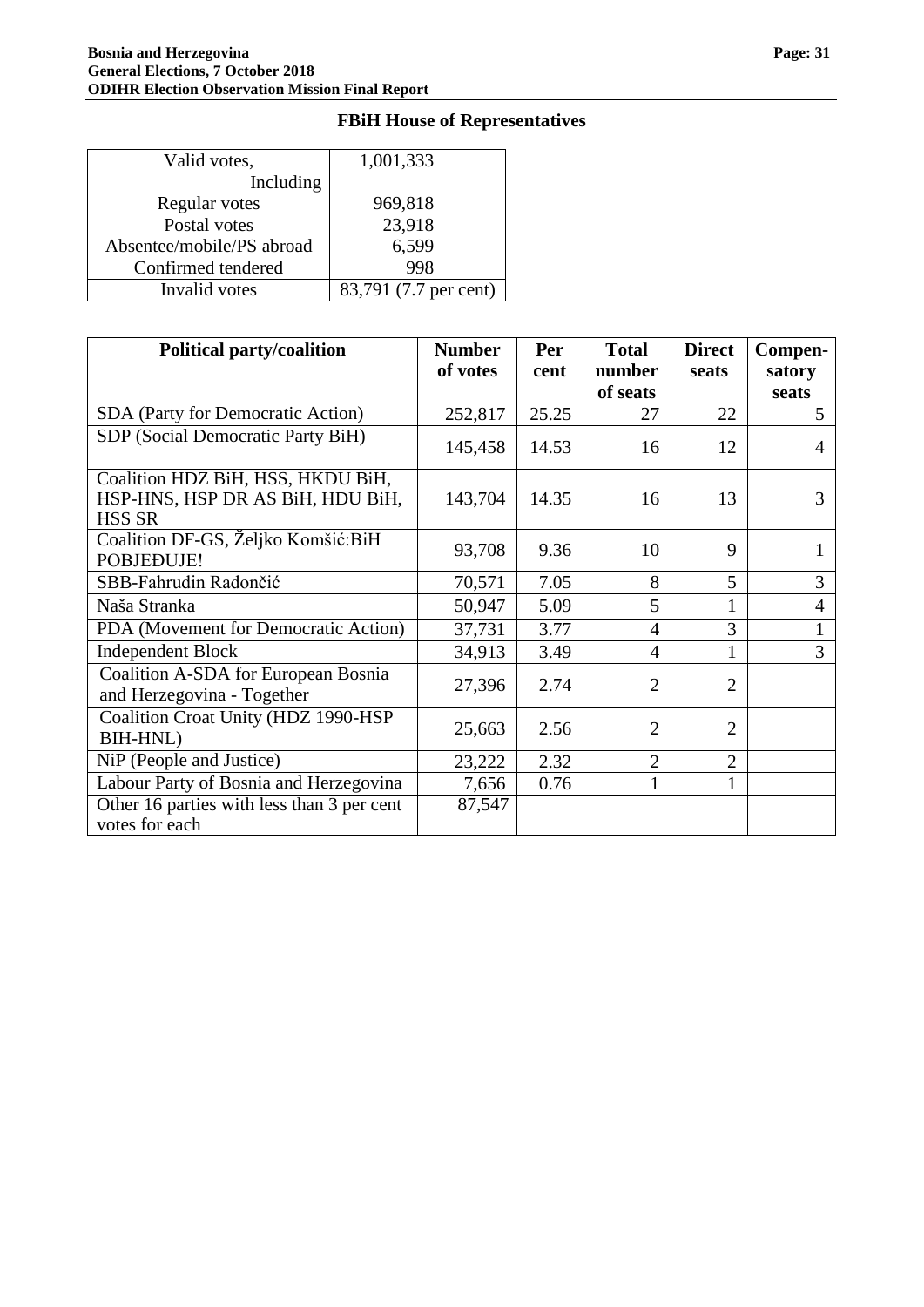#### Valid votes, Including Regular votes Postal votes Absentee/mobile/PS abroad Confirmed tendered<br>Invalid votes 679,601 645,391 25,867 6,445 1,898 48,729 (6.63%)

| <b>Candidate name</b>         | <b>Party affiliation</b>                                  | <b>Number</b><br>of votes | Per cent |
|-------------------------------|-----------------------------------------------------------|---------------------------|----------|
| Željka Cvijanović             | SNSD – Alliance of Independent<br><b>Social Democrats</b> | 319,699                   | 47.04    |
| Vukota Govedarica             | <b>Coalition Alliance for Victory</b>                     | 284,195                   | 41.82    |
| Ramiz Salkić                  | <b>Coalition Together for BiH</b>                         | 21,292                    | 3.13     |
| Camil Duraković               | <b>Independent Candidate</b>                              | 10,299                    | 1.52     |
| Radomir Lukić                 | <b>First Serbian Democratic Party</b>                     | 6,021                     | 0.89     |
| Josip Jerković                | Coalition HDZ BiH, HSS, HKDU<br>BiH, HSP-HNS              | 5,881                     | 0.87     |
| Other 31 candidates with less |                                                           | 32,214                    |          |
| than $5,000$ votes for each   |                                                           |                           |          |

## **President and Vice-Presidents of Republika Srpska**

## **National Assembly of Republika Srpska**

| Valid votes,              | 684,744        |
|---------------------------|----------------|
| Including                 |                |
| Regular votes             | 650,520        |
| Postal votes              | 25,914         |
| Absentee/mobile/PS abroad | 6,373          |
| Confirmed tendered        | 1,937          |
| Invalid votes             | 43,085 (5.92%) |

| <b>Political party/coalition</b>                         | <b>Number</b><br>of votes | Per<br>cent | <b>Total</b><br>number | <b>Direct</b><br>seats | Compen-<br>satory |
|----------------------------------------------------------|---------------------------|-------------|------------------------|------------------------|-------------------|
|                                                          |                           |             | of seats               |                        | seats             |
| SNSD (Alliance of Independent Social<br>Democrats)       | 218,201                   | 31.8        | 28                     | 24                     | 4                 |
| Coalition SDS (SDS-SRS)                                  | 123,515                   | 18.0<br>4   | 15                     | 13                     | 2                 |
| <b>DNS</b> (People Democratic Alliance)                  | 98,851                    | 14.4        | 12                     | 11                     |                   |
| PDP RS - Mladen Ivanić                                   | 69,948                    | 10.2        | 9                      | 5                      | $\overline{4}$    |
| <b>Socialist Party</b>                                   | 56,106                    | 8.19        | 7                      | 6                      |                   |
| <b>Coalition Together for BIH</b>                        | 29,556                    | 4.32        | $\overline{4}$         | 2                      | 2                 |
| Coalition NDP Dragan Cavić-NS-SNS-<br>Freedom            | 28,183                    | 4.12        | $\overline{4}$         | 1                      | 3                 |
| <b>United Srpska</b>                                     | 21,187                    | 3.09        | 3                      |                        | 2                 |
| Other 23 parties with less than 3 per cent<br>votes each | 39,197                    |             |                        |                        |                   |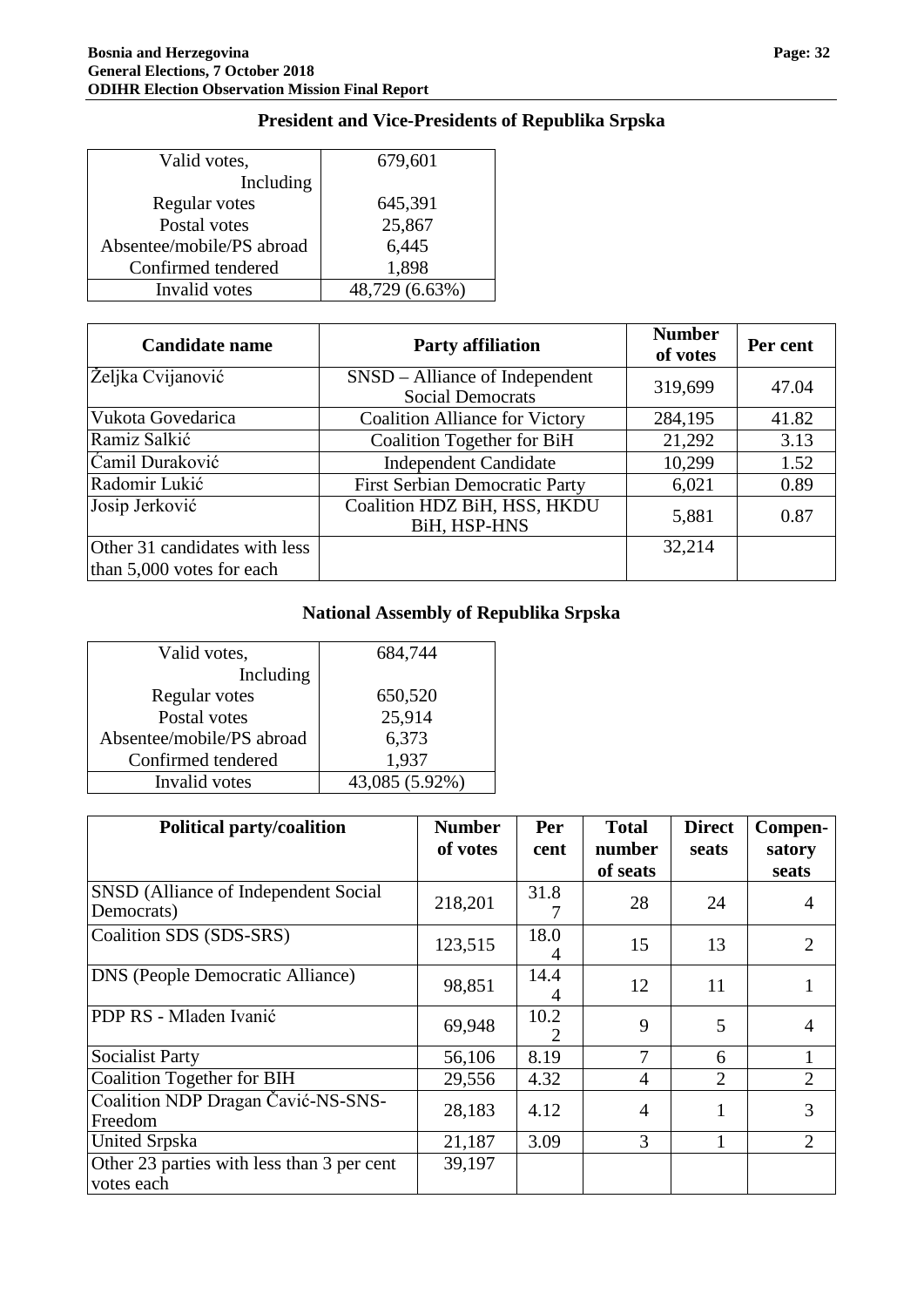## <span id="page-34-0"></span>**ANNEX II: LIST OF OBSERVERS IN THE INTERNATIONAL ELECTION OBSERVATION MISSION**

#### **OSCE Parliamentary Assembly**

| <b>Mayroudis Voridis</b>                        | Special Co-ordinator                | Greece           |
|-------------------------------------------------|-------------------------------------|------------------|
| Pia Kauma                                       | Head of Delegation                  | Finland          |
| <b>Christian Hafenecker</b>                     | <b>MP</b>                           | Austria          |
| Reinhold Lopatka                                | <b>MP</b>                           | Austria          |
| <b>Boris Yachev</b>                             | <b>MP</b>                           | Bulgaria         |
| Frédéric Petit                                  | <b>MP</b>                           | France           |
| Renata Alt                                      | <b>MP</b>                           | Germany          |
| Andreas Schwarz                                 | <b>MP</b>                           | Germany          |
| Georgios Champouris                             | <b>MP</b>                           | Greece           |
| Gregeley Arató                                  | <b>MP</b>                           | Hungary          |
| Grzegorz Furgo                                  | <b>MP</b>                           | Poland           |
| <b>Jacek Wlosowicz</b>                          | <b>MP</b>                           | Poland           |
| <b>Costel Alexe</b>                             | <b>MP</b>                           | Romania          |
| Petru Movilă                                    | <b>MP</b>                           | Romania          |
| Cătălin-Daniel Fenechiu                         | <b>MP</b>                           | Romania          |
| <b>Ionut Sibinescu</b>                          | <b>MP</b>                           | Romania          |
| <b>Edward Riedel</b>                            | MP                                  | Sweden           |
| John Whittingdale                               | <b>MP</b>                           | United K         |
| <b>Ahmet Arslan</b>                             | <b>MP</b>                           | Turkey           |
| Gürsel Tekin                                    | <b>MP</b>                           | Turkey           |
| Yüksel Yancizar                                 | <b>Staff of Delegation</b>          | Turkey           |
| Hatice Er As                                    | <b>Staff of Delegation</b>          | Turkey           |
| <b>Robert Hand</b>                              | <b>US Helsinki Commission Staff</b> | <b>United St</b> |
| <b>Arthur Paul Massaro</b>                      | <b>US Helsinki Commission Staff</b> | <b>United St</b> |
| <b>Andreas Nothelle</b>                         | <b>OSCE PA Secretariat</b>          | Germany          |
| Corinna Lensch                                  | <b>OSCE PA Secretariat</b>          | Germany          |
| Francesco Pagani                                | <b>OSCE PA Secretariat</b>          | Italy            |
| Iryna Sabashuk                                  | <b>OSCE PA Secretariat</b>          | Ukraine          |
| <b>Charlie Rutter</b>                           | <b>OSCE PA Secretariat</b>          | United K         |
| Parliamentary Assembly of the Council of Europe |                                     |                  |

#### **Parliamentary Assembly of the Council of Europe**

| Dame Cheryl Gillan        | <b>Head of Delegation</b> | United Kingdom     |
|---------------------------|---------------------------|--------------------|
| Nicole Duranton           | MP                        | France             |
| Claude Kern               | MP                        | France             |
| Ute Vogt                  | MP                        | Germany            |
| Josip Juratović           | MP                        | Germany            |
| Colette Kelleher          | <b>MP</b>                 | Ireland            |
| Anne Mulder               | <b>MP</b>                 | <b>Netherlands</b> |
| Petter Eide               | <b>MP</b>                 | Norway             |
| Idalia Serrão             | <b>MP</b>                 | Portugal           |
| Adriana Tusa              | MP                        | Romania            |
| Antonio Gutierrez Limones | MP                        | Spain              |
| Soraya Rodruguez Ramos    | MP                        | Spain              |
| Miren Gorrotxategi        | MP                        | Spain              |
| José Cepeda               | MP                        | Spain              |
| Pierre-Alain Fridez       | MP                        | Switzerland        |
| Lord David Blencathra     | MP                        | United Kingdom     |
| Lady Tara Blencathra      | MP                        | United Kingdom     |
| Angela Smith              | MP                        | United Kingdom     |
| Mirjana Lazarova          | <b>Venice Commission</b>  | Former Yugoslav    |
|                           |                           | Republic of Mace   |
| Michael Janssen           | <b>Venice Commission</b>  | Germany            |
| Chemavon Chahbazian       | <b>PACE</b> Secretariat   | France             |

Germany<br>Greece United Kingdom Staff United States<br>Staff United States **United States** 

United Kingdom

of Macedonia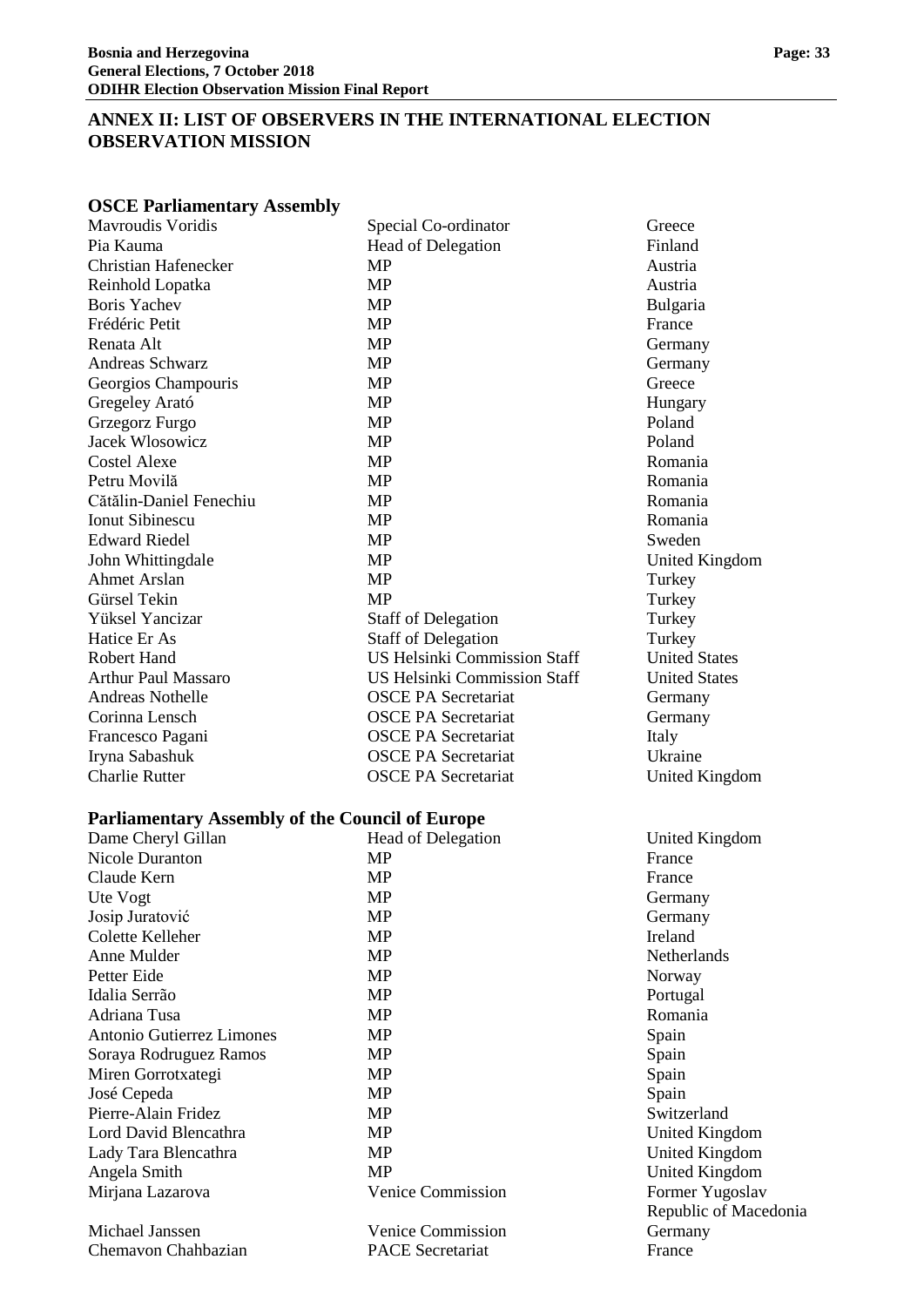| Franck Daeschler | <b>PACE</b> Secretariat | France         |
|------------------|-------------------------|----------------|
| Anne Godfrey     | <b>PACE</b> Secretariat | United Kingdom |

#### **NATO Parliamentary Assembly**

| Rasa Juknevičienė     | Head of Delegation              | Lithuania |
|-----------------------|---------------------------------|-----------|
| Ruxandra Popa         | <b>Deputy Secretary General</b> | France    |
| Obrad Miso Stanisić   | MP.                             | Monteneg  |
| Genci Nimanbegu       | <b>MP</b>                       | Monteneg  |
| Julio Miranda Calha   | <b>MP</b>                       | Portugal  |
| Madeleine Moon        | <b>MP</b>                       | United Ki |
| <b>Robert Stewart</b> | <b>MP</b>                       | United Ki |
| Zorana Bacović        | <b>Staff of Delegation</b>      | Monteneg  |
|                       |                                 |           |

#### **European Parliament**

| <b>Frank Engel</b>    | <b>Head of Delegation</b> | Luxembourg          |
|-----------------------|---------------------------|---------------------|
| Tonino Picula         | <b>MP</b>                 | Croatia             |
| Norbert Neuser        | <b>MP</b>                 | Germany             |
| André Elissen         | <b>MP</b>                 | <b>Netherlands</b>  |
| Ramona Nicole Mănescu | <b>MP</b>                 | Romania             |
| André De Munter       | <b>EP</b> Secretariat     | Belgium             |
| Vincenzo Greco        | <b>EP</b> Secretariat     | Italy               |
| Montserrat Gabás      | <b>EP</b> Secretariat     | Spain               |
| <b>Timothy Boden</b>  | <b>EP</b> Secretariat     | <b>United Kingo</b> |

#### **ODIHR EOM Short-term Observers**

Uarda Celami Albania Mira Hoxha Albania Wilhelm Grissemann **Austria** Austria Andrea Jakober **Austria** Austria and Austria and Austria and Austria and Austria and Austria and Austria and Austria Kornelia Lienhart Austria and Austria Austria and Austria and Austria and Austria and Austria and Austria and Austria Richard Winkelhofer **Austria** Austria **Austria** Austria Karen De Dycker Belgium Francois-Xavier Finet Belgium<br>Bregt Kippers Belgium Bregt Kippers Gilles Landsberg Belgium Helena Saelman Belgium Belgium Belgium Belgium Belgium Belgium Belgium Belgium Belgium Belgium Belgium Belgium Hannes Van Nevel Belgium<br>Tariq Gordon Canada Tariq Gordon Tihana Balija Croatia Iva Perković Croatia Kristyna Inka Danova **Czech Republic** Jitka Evanová Czech Republic Darab Gajar Czech Republic Eva Janů Czech Republic Martin Ocknecht Czech Republic Josef Pánek Czech Republic Ondřej Picka Czech Republic Pavel Trousil Czech Republic Viktor Velek Czech Republic Klara Von Kriegsheim Kadlecova Czech Republic Katrine Aagaard Denmark Pia Christmas-Møller North Christmas-Møller North Christmas-Møller North Christmas Denmark Tom Høyem Denmark Thorkild Høyer Denmark (1999) and the state of the Denmark (1999) and the Denmark (1999) and the Denmark (1999) and the Denmark (1999) and the United States of the United States (1999) and the United States (1999) and the Gedske Messell Denmark and Denmark and Denmark and Denmark and Denmark and Denmark and Denmark and Denmark and Denmark and Denmark and Denmark and Denmark and Denmark and Denmark and Denmark and Denmark and Denmark and Den Soren Sonderstrup Denmark and Denmark and Denmark and Denmark and Denmark and Denmark and Denmark and Denmark and Denmark and Denmark and Denmark and Denmark and Denmark and Denmark and Denmark and Denmark and Denmark and Otto Erik Sorensen Denmark

Montenegro Montenegro **United Kingdom United Kingdom** Montenegro

United Kingdom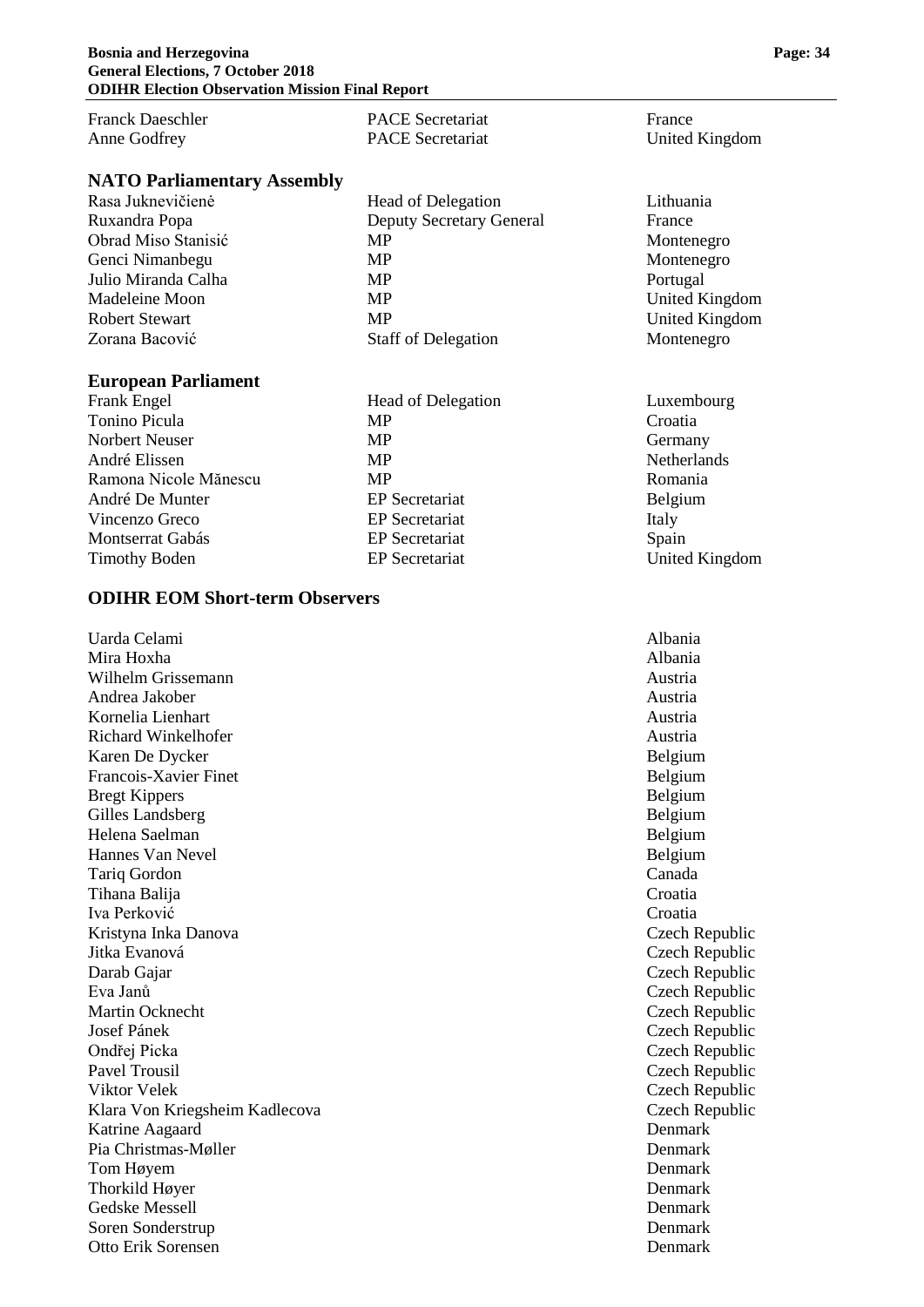Poul Svane Denmark Dagmar Thomsen Denmark and Denmark Denmark and Denmark Denmark Denmark Denmark Denmark Denmark Denmark Denmark Denmark Denmark Denmark Denmark Denmark Denmark Denmark Denmark Denmark Denmark Denmark Denmark Denmark Denmark Käthlin Saluveer Estonia Maria Katajisto Finland Pekka Olli Juhani Nuutinen Finland Kethlin Piirma Finland Emmanuel Berard France Benoit Bouyssou France Peggy Corlin France Melissa Diagne France **France** France **France** France **France Josette Paule Durrieu and America** France France Pascale Le Hel France et al. 2012 12:30 France et al. 2013 12:30 France et al. 2014 12:30 France et al. 2014 1 Clément Mondamert-Chartron **France** Antoine Meyer France Cécile Polivka France Cécile Polivka France Cécile Polivka France Cécile Polivka France Cécile Polivka France Xavier Rouard France Loic Tregoures France Vladimir Bozhadze Georgia Heike Baddenhausen Germany Christian David Böttcher Germany Germany Edgar Brueser Germany Jana Bürgers Germany Birgit Daiber Germany Irene Fellmann Germany Germany Germany Germany Germany Germany Germany Germany Germany Germany Germany Germany Zenet Frahm Germany Walter Goepfert Germany Jochen Hayungs Germany Maria Herkenhoff Germany Brigitte Heuer Germany Tobias Kettner Germany Harald Koehrsen Germany Peter Kohlmeier Germany Natalie Krieger Germany Eva -Maria Lauckner Germany Kristin Liedtke Germany Ruth Monika Linden Germany Dietrich Lingenthal Germany Rainer Otter Germany (Germany Germany Germany Germany Germany Germany Germany Germany Germany Germany Germany Cosima Peissker Melanie Pörschmann Germany Christine Radomsky Germany Oliver Siegfried Scheel Germany Rolf Thienemann Germany Anne Uhlig Germany Pavel Utitz Germany Christoph Veith Germany Christoph Hubert Alexander Freiherr Von Feilitzsch Germany Anikó Gyenge Hungary Iván Kovács Hungary David Sz Nagy Hungary Szilvia Nagy Hungary Anna Orosz Hungary Patricia Barker Ireland Patrick Donnelly Ireland Michael Good **Ireland** Eithne Macdermott **Ireland** Olivia Mitchell **Ireland** Ireland Robert Adams Italy

**Germany**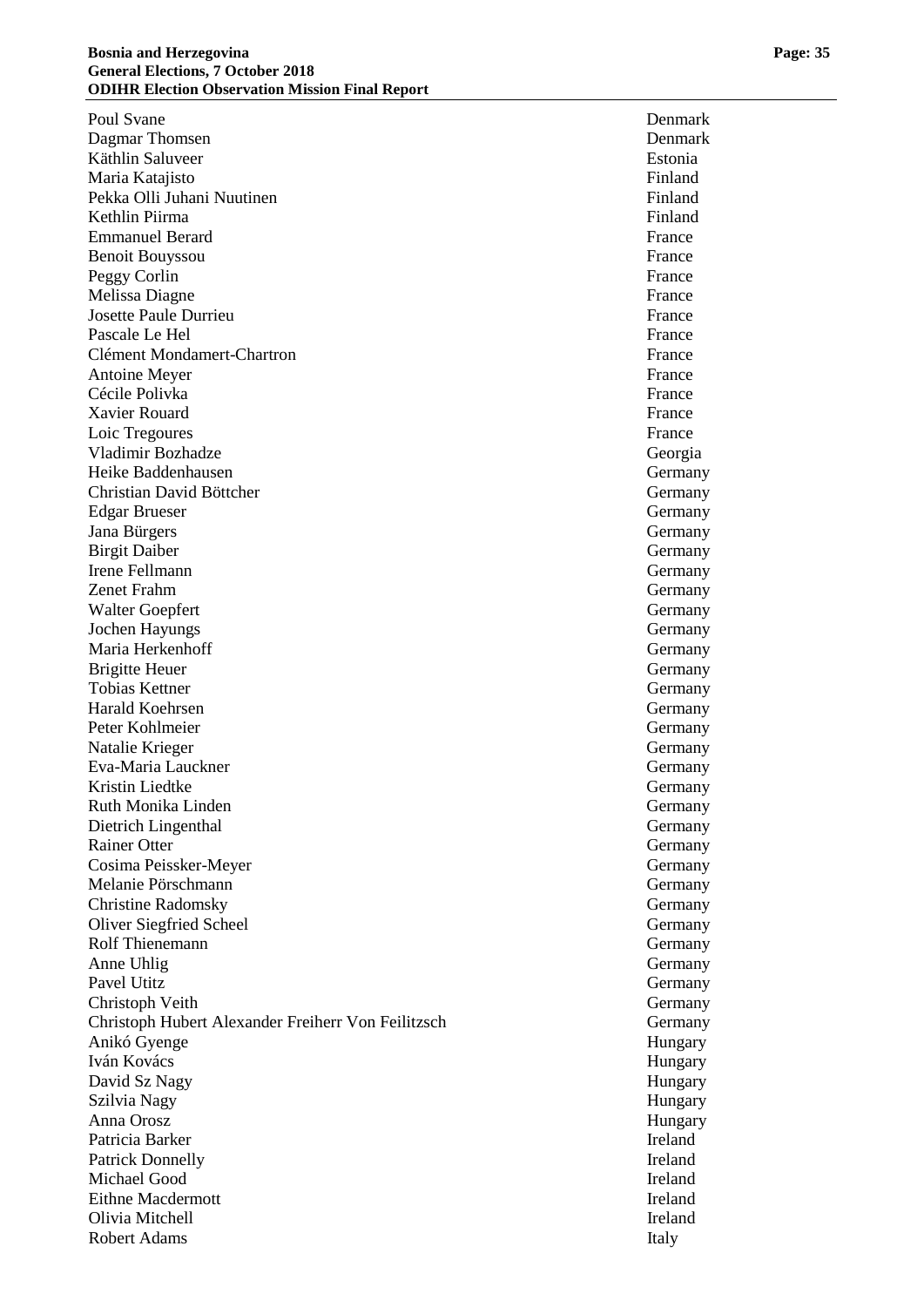Simone Brocchi Italy Laura Erizi **Italy** Cecilia Vera Lagomarsino Italy Davide Messina **Italy** Nadia Raneri **Italy** Mei Takeuchi Japan Zane Zālīte Latvia Jolanta Bernotaite Lithuania Sigitas Cemnolonskis Lithuania Nikoleta Đukanović Montenegro Vana Vojinovic **Montenegro** Montenegro Ole Jan Leeuwen Netherlands Cornelis Ros Netherlands Christina Van Hout Netherlands Netherlands Netherlands Netherlands Netherlands Netherlands Netherlands Netherlands Netherlands Netherlands Netherlands Netherlands Netherlands Netherlands Netherlands Netherlands Netherlands Maria Vrijens **Netherlands** Netherlands Netherlands Arve Børstad Norway Stine Münter Norway Lara Rashid Norway Elisabeth Salvesen Norway Norway Norway Norway Norway Norway Norway Norway Norway Norway Norway Norway Norway Norway Norway Norway Norway Norway Norway Norway Norway Norway Norway Norway Norway Norway Norway Norway Norway Vibeke Sorum Norway Norway Norway Norway Norway Norway Norway Norway Norway Norway Norway Norway Norway Norway Noelle Beaini Romania Laurentiu Vlad Romania Branko Dekleva Slovenia María Pilar Cascón Ansotegui **Spain Spain** Spain Serra Gemma Casadevall Spain Spain Jesús Antonio Cortiñas -Guntín Spain Laura García López **Spain** Javier Ochoa Picón (1999) - Spain (1999) - Spain (1999) - Spain (1999) - Spain (1999) - Spain (1999) - Sweden<br>Cecilia Aengelid Cecilia Aengelid Tomas Worsoe Andersen Sweden Sweden Sweden Sweden Sweden Sweden Sweden Sweden Sweden Sweden Sweden Sweden Sweden Sweden Sweden Sweden Sweden Sweden Sweden Sweden Sweden Sweden Sweden Sweden Sweden Sweden Sweden Sweden Swed Kari Berg Sweden Nasar Sweden Sweden Nasar Sweden Sweden Sweden Nasar Sweden Sweden Nasar Sweden Sweden Nasar Sweden Sven Tommy Bringholm Sweden Sweden Sweden Sweden Sweden Sweden Sweden Sweden Sweden Sweden Sweden Sweden Sweden Sweden Sweden Sweden Sweden Sweden Sweden Sweden Sweden Sweden Sweden Sweden Sweden Sweden Sweden Sweden Swede Siv Caesar Sweden Hillevi Ekberg Sweden Berndt Ekholm Sweden Ulrich Larsson<br>Arvid Anders Liden<br>Sweden<br>Sweden Arvid Anders Liden Anna Lidstrom Sweden Karl Lindberg Sweden Tina Lundh Sweden Lennart Myhlback Sweden Kajsa Norman Sweden Hans Nareskog Sweden Helena Olsson Sweden<br>Preben Rydin Sweden<br>Sweden Preben Rydin Tomas Sjöberg Sweden Sweden Sweden Sweden Sweden Sweden Sweden Sweden Sweden Sweden Sweden Sweden Sweden Sweden Mattias Wandler Sweden Christian Wohlert Sweden Marko Wramen Sweden Sweden Sweden Sweden Sweden Sweden Sweden Sweden Sweden Sweden Sweden Sweden Sweden Sweden Sofia Zitouni Sweden Hanna Vera Bodenmann Switzerland Switzerland Michele Calastri Switzerland Fabrizio Mario Giuseppe Comandini Switzerland Switzerland Tim Guldimann Switzerland Martin Minder Switzerland Otto Pfister Switzerland Saxer Andrea Rauber Switzerland Switzerland Barbara Dätwyler Scheuer Switzerland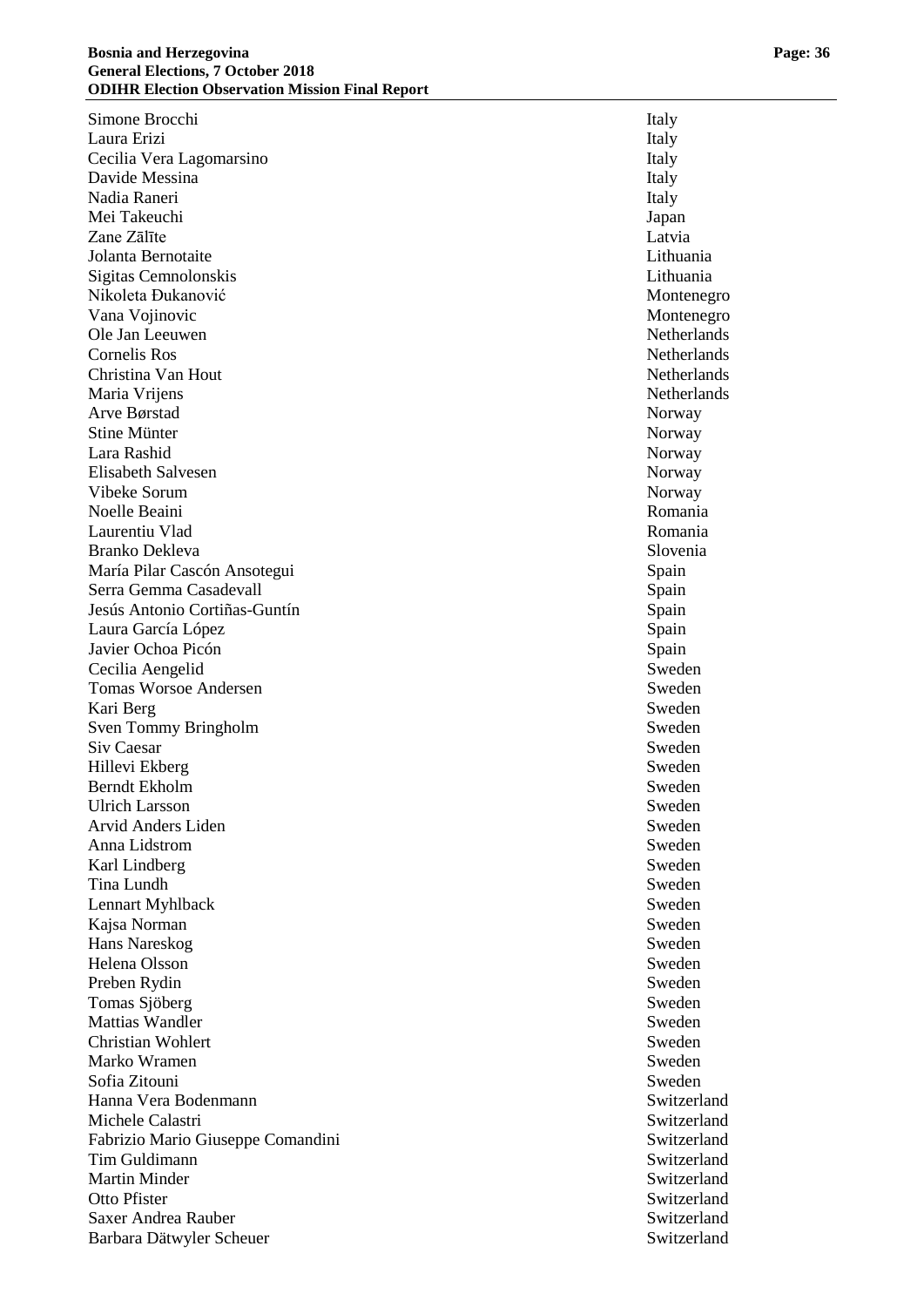Skeie Dimka Stantchev Switzerland Switzerland Switzerland Switzerland Switzerland Switzerland Switzerland Switzerland Switzerland Switzerland Switzerland Switzerland Switzerland Switzerland Switzerland Switzerland Switzerl Mehmet Ugur Ekinci Turkey Wiktorija Wislowska Ukraine Leslie Barnfield United Kingdom Kimberley Best United Kingdom Alexander Conway United Kingdom Anne Cottringer United Kingdom United Kingdom Anthony Crombie United Kingdom Terence Duffy United Kingdom Alexander Folkes United Kingdom Brian Gifford **United Kingdom** United Kingdom Jill Goldsmith United Kingdom Mark Guthrie United Kingdom Adrian Ianson Valerie Kaye United Kingdom Geoffrey Lawler United Kingdom Richard Meares United Kingdom Olufemi Ogundipe United Kingdom Bernard Quoroll and Duble Controll United Kingdom United Kingdom Kiron Reid United Kingdom Michael Sander United Kingdom Valerie Solomon United Kingdom Anthony Talbot United Kingdom Maureen Taylor United Kingdom Simon Woodcock United Kingdom Richard Wright United Kingdom Robert Balanoff United States David Bernheisel United States Klara Bilgin United States Kathryn Bonnifield United States Laura Bowman United States Suanne Buggy United States Eric Carlson United States Leonilla Connors United States David Cook United States Daniel Drigot United States Jeffrey Erlich Rachel Eschenbacher United States **Thomas Gallagher Community Community** Community Community Community Community Community Community Community Community Community Community Community Community Community Community Community Community Community Community Com Kathyrne Harper United States James Heilman United States Lesley Israel United States Mary Judy United States Juozas Kazlas United States Karen Levine United States Marie -Celeste Marcoux United States Kathryn Mclaughlin United States Philip Mcmahon United States Steven Moran United States Michael Mozur United States Alexander Nicholas United States Molly O'Neal United States Robert Ravenscraft United States Carol Wahl United States Timothy Wahl United States Ernest Wickersham United States Kutina Williams United States

United Kingdom **United States**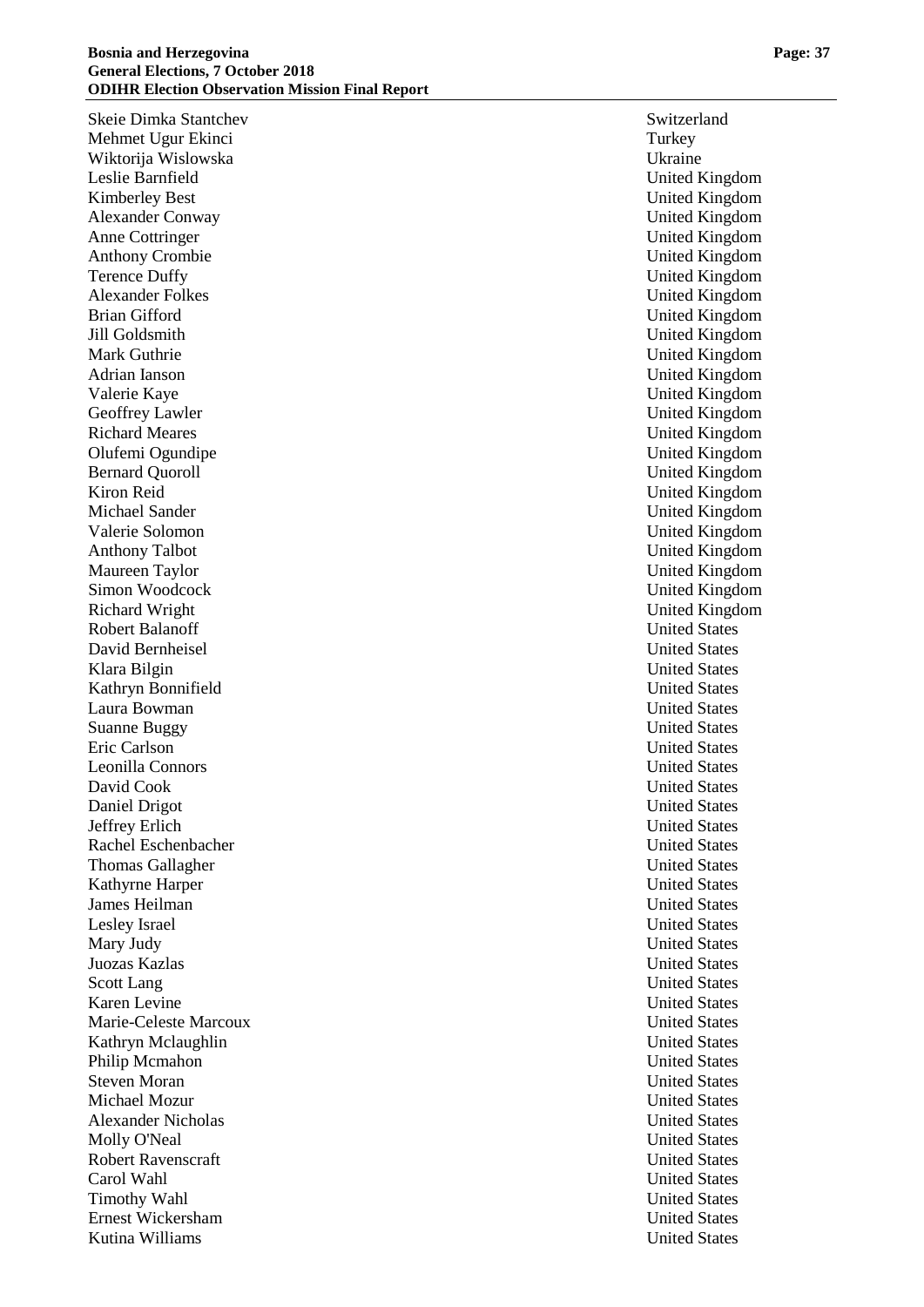#### **Long-Term Observers**

## **ODIHR EOM Core Team**

| Peter Tejler              | <b>Head of Mission</b> | Sweden         |
|---------------------------|------------------------|----------------|
| Anna Papikyan             |                        | Armenia        |
| Vasil Vashchanka          |                        | <b>Belarus</b> |
| Kakha Inaishvili          |                        | Georgia        |
| Elissavet Karagiannidou   |                        | Greece         |
| Alessandro Rotta          |                        | Italy          |
| Ahmad Rasuli              |                        | Kyrgyz F       |
| Valeriu Mija              |                        | Moldova        |
| <b>Johannes Schmeets</b>  |                        | Netherla       |
| <b>Tomasz Janczy</b>      |                        | Poland         |
| Kira Kalinina             |                        | Russian 1      |
| Martina Barker-Ciganikova |                        | Slovakia       |
| Ivan Brezina              |                        | Slovakia       |
| Anders Eriksson           |                        | Sweden         |
| Farrukh Juraqulov         |                        | Tajikista      |

#### **ODIHR EOM Long-Term Observers**

Dita Bicanovska Czech Republic Žaneta Vencourová<br>
Jan Philip Schunck<br>
Denmark<br>
Denmark Jan Philip Schunck Iida Liisa Emilia Merenmies **Finland Finland** Mathieu Lemoine France Stephanie Marie Jeanne Marsal France France France France France France France France France France France France France France France France France France France France France France France France France France France Fra Petra Bornhoeft Germany Thomas Leszke Germany Bernard Michael Daly Ireland Viola Giuliano Italy et al. (1996) and the set of the set of the set of the set of the set of the set of the set of the set of the set of the set of the set of the set of the set of the set of the set of the set of the set Aldo Tenisci Italy Van Rhijn Ruth Netherlands Annie-Lise Mjaatvedt Norway Gunnhild Anett Naas Norway Maximo Juan Prades Barcelo Sweden<br>
Tommy Bernt Karlsson<br>
Sweden Tommy Bernt Karlsson Sigrid Marie Utterman Sweden Paul-Henri Bischoff Switzerland Jon Cristian Sandi Switzerland Cornelia Steiner Switzerland Barbara Ann Davis United States Octavius Pinkard United States

Kyrgyz Republic Netherlands<br>Poland **Russian Federation** Tajikistan